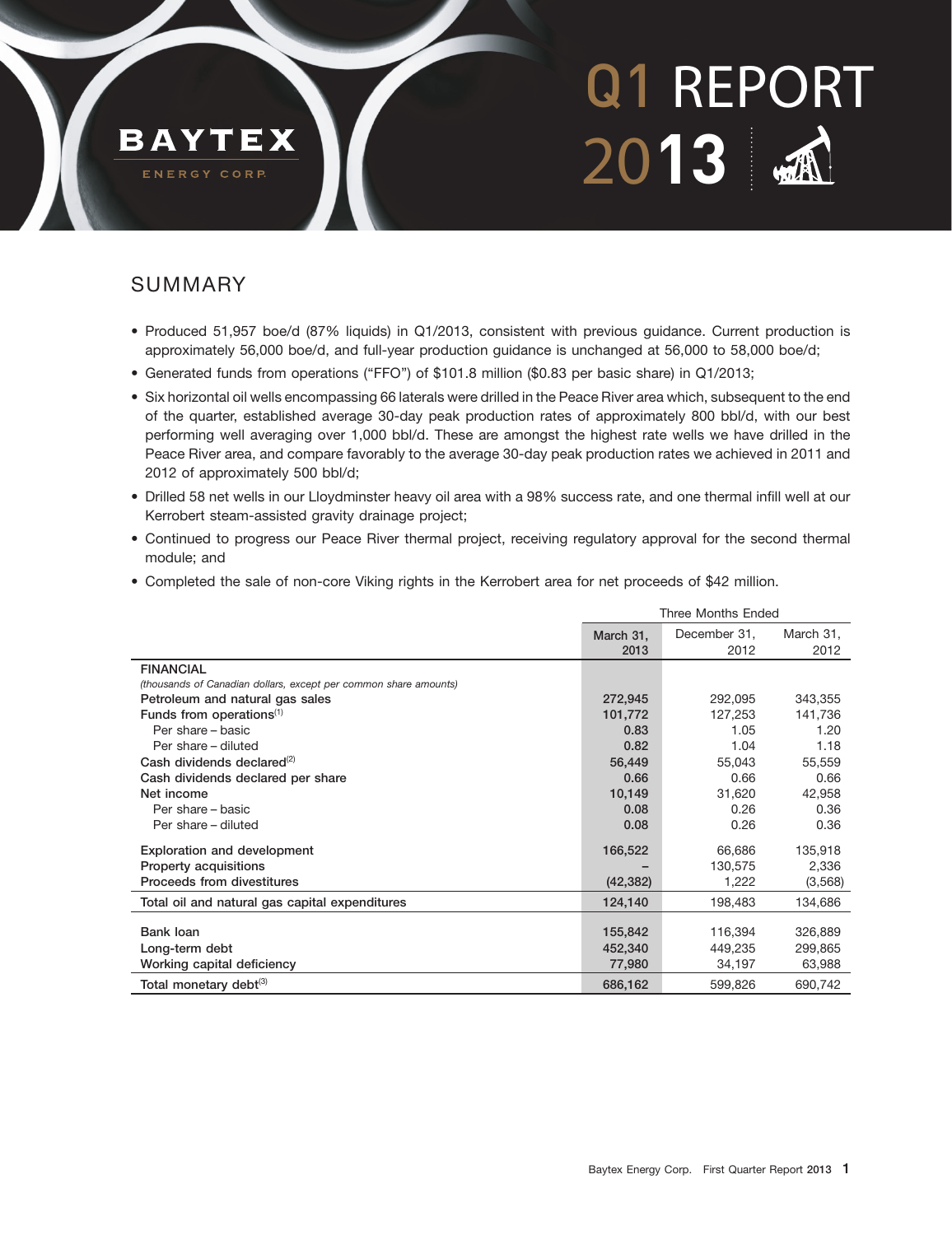|                                               | <b>Three Months Ended</b> |                      |                   |  |  |  |
|-----------------------------------------------|---------------------------|----------------------|-------------------|--|--|--|
|                                               | March 31,<br>2013         | December 31.<br>2012 | March 31,<br>2012 |  |  |  |
| <b>OPERATING</b>                              |                           |                      |                   |  |  |  |
| Daily production                              |                           |                      |                   |  |  |  |
| Light oil and NGL (bbl/d)                     | 7,920                     | 7,739                | 7,565             |  |  |  |
| Heavy oil (bbl/d)                             | 37,486                    | 40,257               | 38,353            |  |  |  |
| Total oil and NGL (bbl/d)                     | 45,406                    | 47,996               | 45,918            |  |  |  |
| Natural gas (mmcf/d)                          | 39.3                      | 42.3                 | 45.1              |  |  |  |
| Oil equivalent (boe/d $@$ 6:1) <sup>(4)</sup> | 51,957                    | 55,046               | 53,433            |  |  |  |
| Average prices (before hedging)               |                           |                      |                   |  |  |  |
| WTI oil (US\$/bbl)                            | 94.37                     | 88.18                | 102.93            |  |  |  |
| WCS heavy oil (US\$/bbl)                      | 62.41                     | 70.07                | 81.51             |  |  |  |
| Edmonton par oil (\$/bbl)                     | 88.65                     | 84.28                | 92.81             |  |  |  |
| Baytex light oil and NGL (\$/bbl)             | 76.72                     | 72.02                | 81.99             |  |  |  |
| Baytex heavy oil (\$/bbl) <sup>(5)</sup>      | 53.47                     | 54.58                | 65.89             |  |  |  |
| Baytex total oil and NGL (\$/bbl)             | 58.00                     | 57.39                | 68.54             |  |  |  |
| Baytex natural gas (\$/mcf)                   | 3.46                      | 3.03                 | 2.46              |  |  |  |
| Baytex oil equivalent (\$/boe)                | 52.89                     | 52.37                | 60.98             |  |  |  |
| CAD/USD noon rate at period end               | 1.0156                    | 0.9949               | 0.9991            |  |  |  |
| CAD/USD average rate for period               | 1.0089                    | 0.9913               | 1.0003            |  |  |  |
| <b>COMMON SHARE INFORMATION</b>               |                           |                      |                   |  |  |  |
| <b>TSX</b>                                    |                           |                      |                   |  |  |  |
| Share price (Cdn\$)                           |                           |                      |                   |  |  |  |
| High                                          | 47.60                     | 48.35                | 59.40             |  |  |  |
| Low                                           | 42.00                     | 41.91                | 50.52             |  |  |  |
| Close                                         | 42.57                     | 42.87                | 51.79             |  |  |  |
| Volume traded (thousands)                     | 27,768                    | 25,108               | 23,378            |  |  |  |
| <b>NYSE</b>                                   |                           |                      |                   |  |  |  |
| Share price (US\$)                            |                           |                      |                   |  |  |  |
| High                                          | 47.47                     | 49.25                | 59.50             |  |  |  |
| Low                                           | 41.04                     | 42.20                | 50.49             |  |  |  |
| Close                                         | 41.93                     | 43.24                | 51.86             |  |  |  |
| Volume traded (thousands)                     | 3,369                     | 3,567                | 4,488             |  |  |  |
| Common shares outstanding (thousands)         | 122,874                   | 121,868              | 118,905           |  |  |  |

Notes:

*(5) Heavy oil prices are net of blending costs.*

*<sup>(1)</sup> Funds from operations is a non-GAAP measure that represents cash generated from operating activities adjusted for finance costs, changes in non-cash operating working capital and other operating items. Baytex's funds from operations may not be comparable to other issuers. Baytex considers funds from operations a key measure of performance as it demonstrates its ability to generate the cash flow necessary to fund future dividends and capital investments. For a reconciliation of funds from operations to cash flow from operating activities, see Management's Discussion and Analysis of the operating and financial results for the three months ended March 31, 2013.*

*<sup>(2)</sup> Cash dividends declared are net of DRIP participation.*

*<sup>(3)</sup> Total monetary debt is a non-GAAP measure which we define to be the sum of monetary working capital (which is current assets less current liabilities (excluding non-cash items such as unrealized gains or losses on financial derivatives)), the principal amount of long-term debt and long-term bank loan.*

*<sup>(4)</sup> Barrel of oil equivalent (''boe'') amounts have been calculated using a conversion rate of six thousand cubic feet of natural gas to one barrel of oil. The use of boe amounts may be misleading, particularly if used in isolation. A boe conversion ratio of six thousand cubic feet of natural gas to one barrel of oil is based on an energy equivalency conversion method primarily applicable at the burner tip and does not represent a value equivalency at the wellhead.*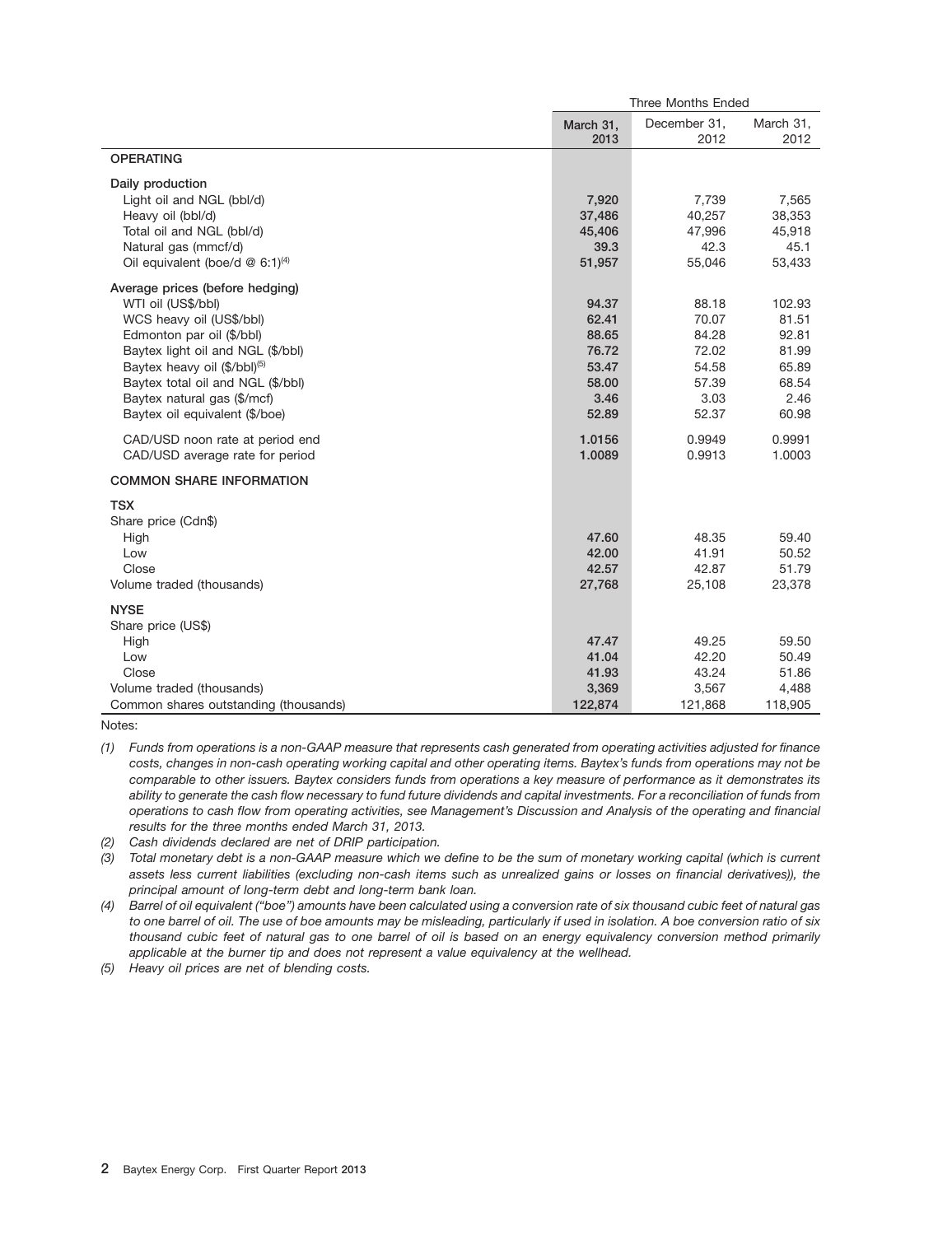#### **Advisory Regarding Forward-Looking Statements**

*This report contains forward-looking statements relating to: our average production rate for 2013; our exploration and development capital expenditures for 2013; our production mix for 2013; development plans for our properties, including the number of wells to be drilled in the remainder of 2013 and, in some cases, when such wells will commence production; initial production rates from wells drilled; our Peace River heavy oil area, including our assessment of the productivity of recently drilled horizontal wells; our Cliffdale cyclic steam stimulation project, including our assessment of the steam and flowback operations and the cumulative steam-oil ratio for the initial 10-well module, our plan for a second module and the timing of drilling the wells for the second module; our plans for a steam-assisted gravity drainage pilot project at Angling Lake, including the timing of construction of the pilot facilities; the outlook for Canadian heavy oil prices and the pricing differential between Canadian heavy oil and West Texas Intermediate light oil; the ability to access the U.S. Gulf Coast market by transporting crude oil on railways; the existence, operation and strategy of our risk management program for commodity prices, heavy oil differentials and interest and foreign exchange rates; our ability to mitigate our exposure to heavy oil price differentials by transporting our crude oil to market by railways; the volume of heavy oil to be transported to market on railways in the second quarter of 2013; our production and operating expenses per unit of production for the balance of the 2013 year; our average royalty rate for full-year 2013; our debt-to-FFO ratio; the amount of our undrawn credit facilities at March 31, 2013; our liquidity and financial capacity; and our plan to amend our credit facilities to increase the amount and the term thereof and the timing of completing such amendments. In addition, information and statements relating to reserves are deemed to be forward-looking statements, as they involve implied assessment, based on certain estimates and assumptions, that the reserves described exist in quantities predicted or estimated, and that the reserves can be profitably produced in the future. Cash dividends on our common shares are paid at the discretion of our Board of Directors and can fluctuate. In establishing the level of cash dividends, the Board of Directors considers all factors that it deems relevant, including, without limitation, the outlook for commodity prices, our operational execution, the amount of funds from operations and capital expenditures and our prevailing financial circumstances at the time. We refer you to the end of the Management's Discussion and Analysis section of this report for our advisory on forward-looking information and statements.*

#### **Non-GAAP Financial Measures**

*Funds from operations is not a measurement based on Generally Accepted Accounting Principles (''GAAP'') in Canada, but is a financial term commonly used in the oil and gas industry. Funds from operations represents cash generated from operating activities adjusted for financing costs, changes in non-cash operating working capital and other operating items. Baytex's determination of funds from operations may not be comparable with the calculation of similar measures for other entities. Baytex considers funds from operations a key measure of performance as it demonstrates its ability to generate the cash flow necessary to fund future dividends to shareholders and capital investments. The most directly comparable measures calculated in accordance with GAAP are cash flow from operating activities and net income.*

*Operating netback is not a measurement based on GAAP in Canada, but is a financial term commonly used in the oil and gas industry. Operating netback is equal to product revenue less royalties, operating expenses and transportation expenses dividend by barrels of oil equivalent sales volume for the applicable period. Baytex's determination of operating netback may not be comparable with the calculation of similar measures for other entities. Baytex believes that this measure assists in characterizing our ability to generate cash margin on a unit of production basis.*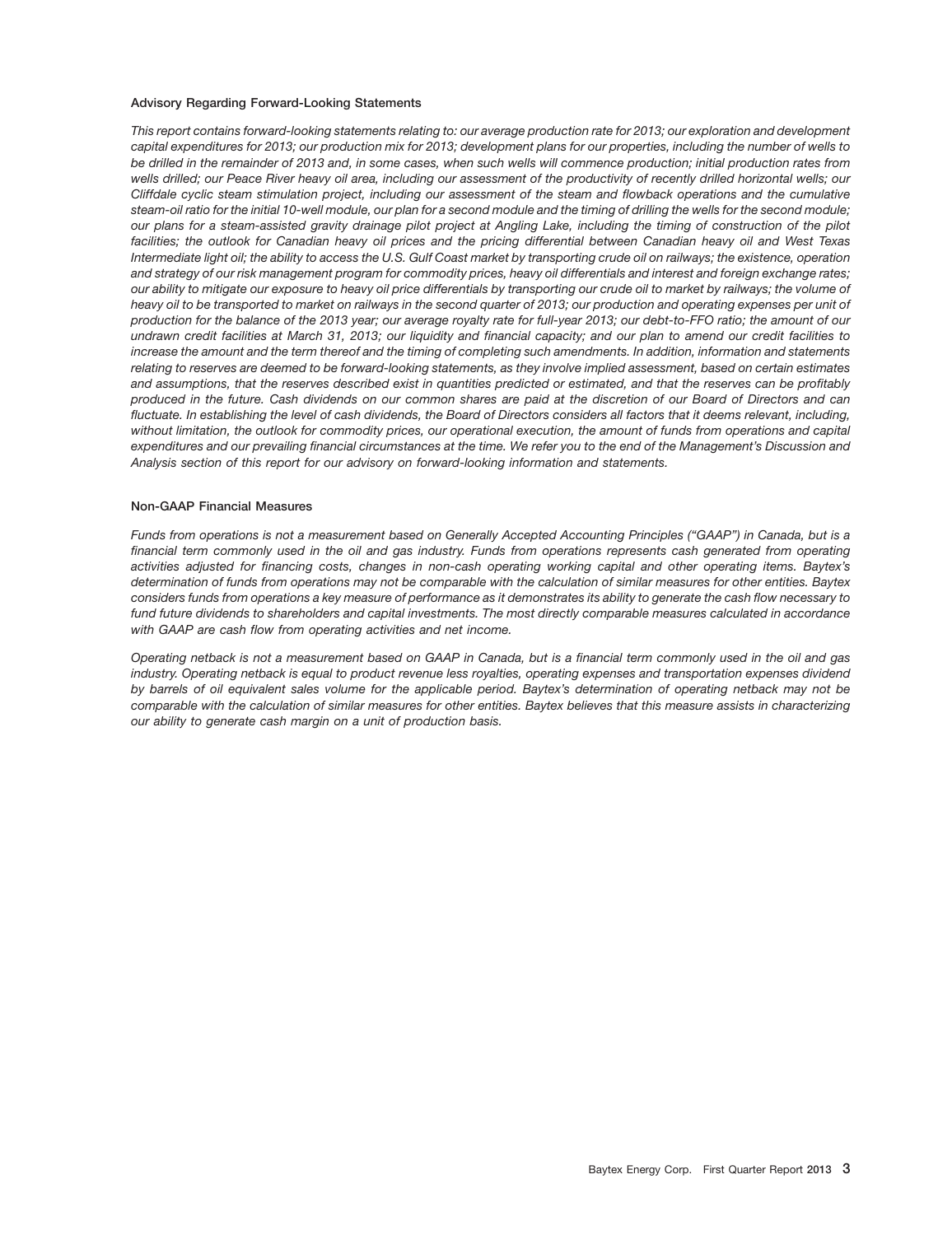# MESSAGE TO SHAREHOLDERS

#### **Operations Review**

Production averaged 51,957 boe/d (87% oil and NGL) during Q1/2013, as compared to 53,433 boe/d (86% oil and NGL) in Q1/2012 and 55,046 boe/d (87% oil and NGL) in Q4/2012. First quarter production was impacted by the timing of Peace River area development drilling activities, the suspension of production at the Kerrobert steamassisted gravity drainage (''SAGD'') project to facilitate the drilling of an infill well, and the previously announced sale of non-core Viking rights in the Kerrobert area.

Our capital spending activity was weighted toward the latter portion of the first quarter with approximately half of the Q1/2013 capital expenditures incurred in March. Capital expenditures for exploration and development activities totaled \$166.5 million for Q1/2013. During Q1/2013, Baytex participated in the drilling of 125 (110.0 net) wells with a 99% success rate.

Our 2013 production guidance remains at 56,000 to 58,000 boe/d with 2013 exploration and development capital expenditures forecast to be approximately \$520 million. Current production is approximately 56,000 boe/d. Consistent with our budget expectations our production mix for 2013 is forecast to be 75% heavy oil, 14% light oil and NGL and 11% natural gas.

|                                | Primary |      | Thermal                  |                          | <b>Natural Gas</b>       |                          | Stratigraphic<br>and Service |      | Dry and<br>Abandoned     |                          |       | Total |
|--------------------------------|---------|------|--------------------------|--------------------------|--------------------------|--------------------------|------------------------------|------|--------------------------|--------------------------|-------|-------|
|                                | Gross   | Net  | Gross                    | Net                      | Gross                    | Net                      | Gross                        | Net  | Gross                    | Net                      | Gross | Net   |
| Heavy oil                      |         |      |                          |                          |                          |                          |                              |      |                          |                          |       |       |
| Lloydminster area              | 67      | 57.7 |                          | 1.0                      | $\qquad \qquad$          |                          | $\overline{\phantom{0}}$     | -    |                          | 1.0                      | 69    | 59.7  |
| Peace River area               | 6       | 6.0  | $\overline{\phantom{0}}$ | $\overline{\phantom{0}}$ | -                        | $\overline{\phantom{0}}$ | 30                           | 30.0 | $\overline{\phantom{0}}$ | $\overline{\phantom{0}}$ | 36    | 36.0  |
|                                | 73      | 63.7 |                          | 1.0                      | $\overline{\phantom{0}}$ |                          | 30                           | 30.0 |                          | 1.0                      | 105   | 95.7  |
| Light oil, NGL and natural gas |         |      |                          |                          |                          |                          |                              |      |                          |                          |       |       |
| Western Canada                 | 12      | 10.3 | $\qquad \qquad$          | $\overline{\phantom{0}}$ |                          | 1.0                      | $\overline{\phantom{0}}$     |      |                          | $\overline{\phantom{0}}$ | 13    | 11.3  |
| North Dakota                   |         | 3.0  | $\overline{\phantom{0}}$ | $\overline{\phantom{0}}$ |                          |                          | -                            |      |                          | $\overline{\phantom{0}}$ | ⇁     | 3.0   |
|                                | 19      | 13.3 | $\overline{\phantom{0}}$ | $\overline{\phantom{0}}$ |                          | 1.0                      |                              | -    | -                        | $\overline{\phantom{0}}$ | 20    | 14.3  |
| <b>Total</b>                   | 92      | 77.0 |                          | 1.0                      |                          | 1.0                      | 30                           | 30.0 |                          | 1.0                      | 125   | 110.0 |

#### *Wells Drilled – Three Months Ended March 31, 2013*

**Crude Oil**

#### *Heavy Oil*

In Q1/2013, heavy oil production averaged 37,486 bbl/d. During Q1/2013, we drilled 74 (64.7 net) oil wells, 30 (30.0 net) service and stratigraphic test wells, and one (1.0 net) dry and abandoned well on our heavy oil properties with a success rate of 99%.

Production from our Peace River area properties averaged approximately 18,900 bbl/d in Q1/2013. At Peace River, we drilled 26 (26.0 net) stratigraphic test wells, four (4.0 net) service wells, and six (6.0 net) horizontal oil wells (encompassing a total of 66 laterals) in Q1/2013. Subsequent to the end of the quarter, these six horizontal oil wells established average 30-day peak production rates of approximately 800 bbl/d, with our best performing well averaging over 1,000 bbl/d. These are amongst the highest rate wells we have drilled to date in the Peace River area, and compare favourably to the average 30-day peak production rates we achieved in 2011 and 2012 of approximately 500 bbl/d. Current production from our Peace River properties is approximately 22,000 bbl/d. We plan to drill approximately 31 multi-lateral horizontal wells in the remainder of 2013.

Successful operations continued at our Cliffdale 10-well cyclic steam stimulation (''CSS'') module with Q1/2013 bitumen production averaging over 500 bbl/d. During Q1/2013, six wells received steam and commenced flowback operations. To-date, the Cliffdale project has demonstrated a cumulative steam-oil-ratio (''SOR'') of 2.4. The initial Cliffdale pilot well recently completed fourth cycle production operations, producing 118% more oil than the previous cycle and achieving a cycle SOR of 2.1. Fifth cycle steaming operations on this well commenced on April 4<sup>th</sup> with flowback operations scheduled for late Q2/2013. Regulatory approval for our new Cliffdale 15-well CSS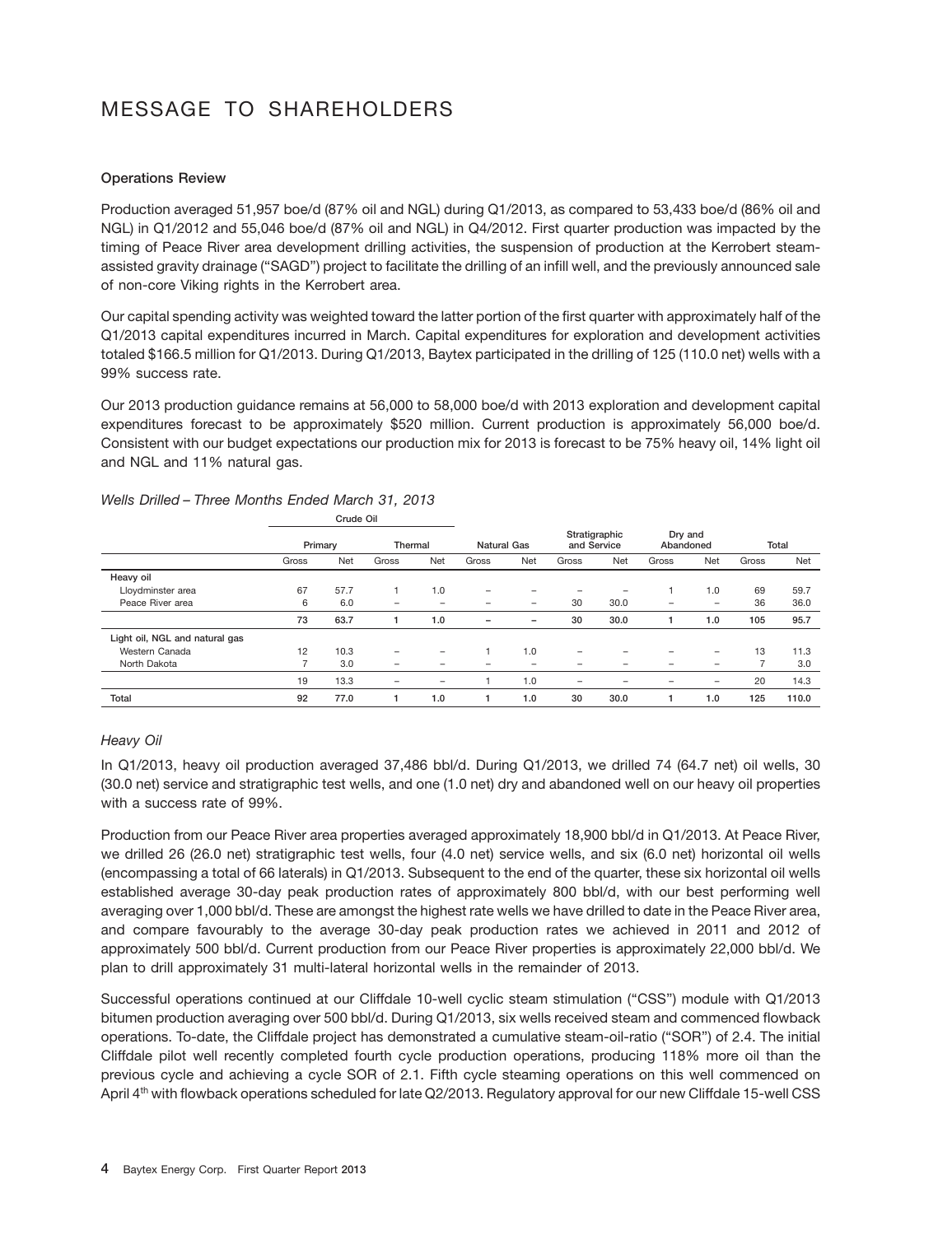module was received in late March. Facility construction is underway and drilling operations are scheduled to commence mid-year 2013.

In our Lloydminster heavy oil area, Q1/2013 drilling included 32 (25.2 net) horizontal oil wells, 35 (32.5 net) vertical oil wells, and one (1.0 net) dry and abandoned well. We also drilled one (1.0 net) thermal infill well in the Kerrobert SAGD project which will commence production in Q2/2013. We plan to drill approximately 55 net wells in the Lloydminster area in the remainder of 2013.

At Angling Lake, preliminary work continued on the Gemini SAGD project, including installation of groundwater monitoring wells and facility engineering and design activities. We expect to commence construction of the Gemini SAGD pilot facilities in Q2/2013.

#### *Light Oil & Natural Gas*

During Q1/2013, light oil, NGL and natural gas production averaged 14,471 boe/d, which was comprised of 7,920 bbl/d of light oil and NGL and 39.3 mmcf/d of natural gas. This compared to Q1/2012 light oil and NGL production of 15,082 boe/d and Q4/2012 production of 14,789 boe/d.

In our Bakken/Three Forks play in North Dakota, we drilled seven (3.0 net) operated horizontal oil wells and fracturestimulated five (1.5 net) operated wells in Q1/2013. During Q1/2013, two Baytex-operated wells on 1,280-acre spacing established average 30-day peak production rates of approximately 375 boe/d. We plan to drill approximately 13 (5.5 net) wells on our Bakken/Three Forks play in North Dakota in the remainder of 2013. We also drilled three (3.0 net) Bakken/Three Forks wells in south Saskatchewan in the first quarter, one of which received a multi-stage fracture treatment in the quarter.

In Q1/2013, we completed the previously disclosed disposition of approximately 22,000 net acres of non-core Viking rights in the Kerrobert area of southwest Saskatchewan, which included production of approximately 100 bbl/d, for net proceeds of \$42 million.

#### **Financial Review**

We generated FFO of \$101.8 million (\$0.83 per basic share) in Q1/2013, compared to \$141.7 million in Q1/2012 and \$127.3 million in Q4/2012. The decrease relative to Q1/2012 was the result of lower realized commodity prices and lower sales volumes as well as higher operating expenses, while the decrease relative to Q4/2012 was largely the result of lower sales volumes and higher operating expenses.

The average WTI price for Q1/2013 was US\$94.37/bbl, an 8% decrease from Q1/2012 and a 7% increase from Q4/2012. We received an average oil and NGL price of \$58.00/bbl in Q1/2013 (inclusive of our physical hedging gains), a decrease of 15% from \$68.54/bbl in Q1/2012 and an increase of 1% from \$57.39/bbl in Q4/2012. Our realized oil prices include the impact of sales to new markets by rail, which averaged approximately 12,000 bbl/d of heavy oil for Q1/2013, as compared to 7,500 bbl/d for full-year 2012.

The discount for Canadian heavy oil, as measured by the Western Canadian Select (''WCS'') price differential to WTI, averaged 34% in Q1/2013, as compared to 21% in both Q1/2012 and Q4/2012. Factors that caused heavy oil differentials to widen included apportionment on Canadian heavy oil export pipelines, reduced refinery runs due to normal seasonality and both planned and unplanned refinery maintenance.

Market conditions have improved recently with forward markets indicating a WCS average differential of approximately 20% for Q2/2013. Railways are continuing to play an expanding role in alleviating transportation constraints that limit the ability of Canadian crude supply to access new markets, including the U.S. Gulf Coast, which represents the largest North American heavy oil market.

In this volatile differential environment, Baytex continues to actively hedge its exposure to commodity prices and foreign exchange rates. For Q2/2013 to Q4/2013, we have entered into hedges on approximately 44% of our WTI exposure at a fixed price of US\$98.10/bbl, 42% of our exposure to WCS heavy oil differentials through a combination of long term physical supply contracts and rail delivery, 45% of our natural gas price exposure, and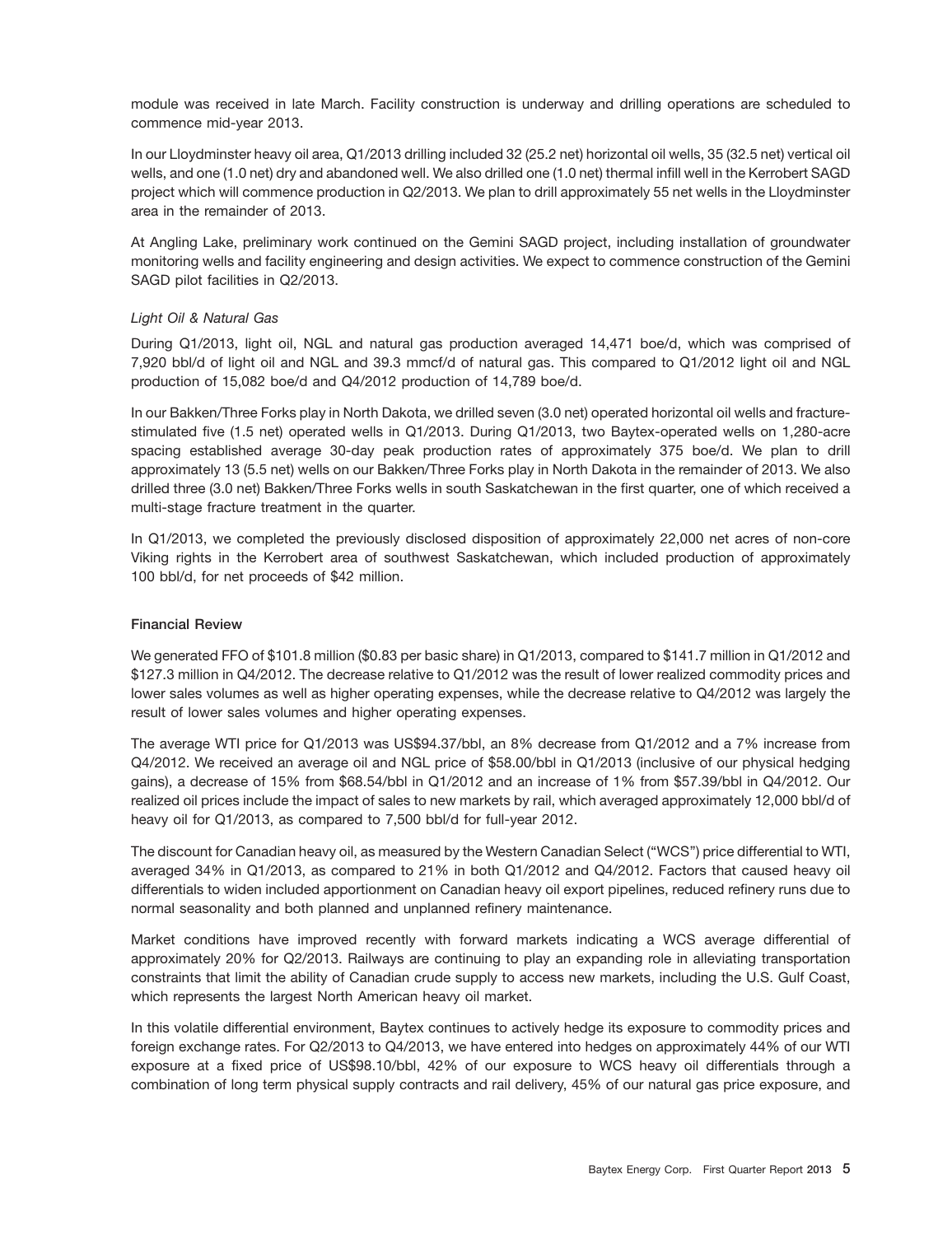39% of our exposure to currency movements between the U.S. and Canadian dollars. Details of our hedging contracts are contained in the notes to our financial statements.

As part of our hedging program, we are focused on opportunities to further mitigate our exposure to WCS price differentials by transporting crude oil to higher value markets by railway. For Q2/2013, we expect to deliver approximately 16,000-17,000 bbl/d of our heavy oil volumes by rail, and we continue to explore opportunities for additional rail deliveries.

Production and operating expenses were \$13.95/boe in the first quarter of 2013. These costs were higher than prior periods due to lower production volumes, higher than normal snow removal costs, increased labor costs, and higher energy input costs. We expect production and operating expenses to average approximately \$12.00-\$12.50/boe for the balance of 2013.

Royalty rates in Q1/2013 were approximately 18.3% of sales revenues before sales of purchased condensate. We expect royalty rates to average approximately 20-21% for full-year 2013 as a result of certain oil sands projects reaching payout and farm-in agreements.

Total monetary debt at the end of Q1/2013 was \$686 million representing a debt-to-FFO ratio of 1.4 times based on FFO over the trailing twelve-month period. At the end of the quarter, Baytex had over \$540 million in available undrawn credit facilities and no long term debt maturities until 2021. Proceeds from the sale of the Kerrobert Viking rights have been used to repay amounts outstanding on our credit facilities. Baytex is currently finalizing documentation with its lending syndicate to increase the amount of its credit facilities by \$150 million to \$850 million and to extend the maximum term of the facilities by one year to four years. We expect to have these facilities available by the end of the second quarter.

#### **Conclusion**

Baytex's operations continue to advance in accordance with our business plan. Our operational execution remains on target and we remain on track to meet our full-year production guidance. Our 2013 drilling program is well underway with very encouraging results, and we expect a continuing ramp up in our production in the coming quarters, which is likely to occur in a much stronger pricing environment for heavy oil. Our balance sheet remains in excellent shape with significant undrawn credit facilities. Utilizing our substantial resource base, we will continue to execute our growth-and-income business model.

We want to express our appreciation for your continued support as we move forward in executing our plan for long-term value creation.

On behalf of the Board of Directors,

James L. Bowzer President and Chief Executive Officer May 9, 2013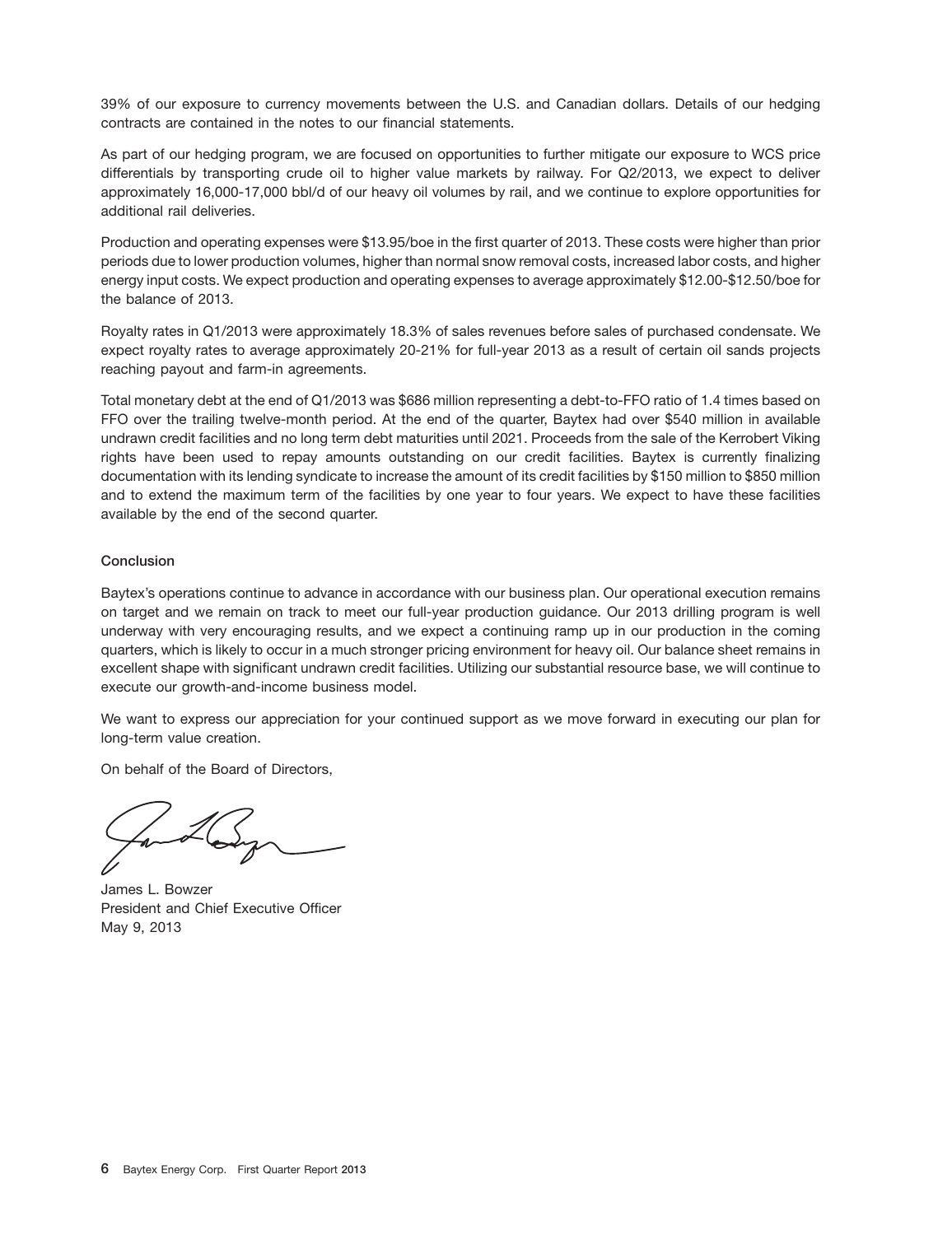# MANAGEMENT'S DISCUSSION AND ANALYSIS

The following is management's discussion and analysis (''MD&A'') of the operating and financial results of Baytex Energy Corp. for the three months ended March 31, 2013. This information is provided as of May 8, 2013. In this MD&A, references to "Baytex", the "Company", "we", "us" and "our" and similar terms refer to Baytex Energy Corp. and its subsidiaries on a consolidated basis, except where the context requires otherwise. The first quarter results have been compared with the corresponding period in 2012. This MD&A should be read in conjunction with the Company's condensed interim unaudited consolidated financial statements (''consolidated financial statements'') for the three months ended March 31, 2013, its audited consolidated comparative financial statements for the years ended December 31, 2012 and 2011, together with accompanying notes, and its Annual Information Form for the year ended December 31, 2012. These documents and additional information about Baytex are accessible on the SEDAR website at www.sedar.com. All amounts are in Canadian dollars, unless otherwise stated, and all tabular amounts are in thousands of Canadian dollars, except for percentages and per common share amounts as otherwise noted.

In this MD&A, barrel of oil equivalent (''boe'') amounts have been calculated using a conversion rate of six thousand cubic feet of natural gas to one barrel of oil, which represents an energy equivalency conversion method applicable at the burner tip and does not represent a value equivalency at the wellhead. While it is useful for comparative measures, it may not accurately reflect individual product values and may be misleading if used in isolation.

This MD&A contains forward-looking information and statements. We refer you to the end of the MD&A for our advisory on forward-looking information and statements.

#### **NON-GAAP FINANCIAL MEASURES**

In this MD&A, we refer to certain financial measures (such as funds from operations, payout ratio, total monetary debt and operating netback) which do not have any standardized meaning prescribed by generally accepted accounting principles in Canada (''GAAP''). While funds from operations, payout ratio and operating netback are commonly used in the oil and natural gas industry, our determination of these measures may not be comparable with calculations of similar measures for other issuers.

#### **Funds from Operations**

We define funds from operations as cash flow from operating activities adjusted for financing costs, changes in non-cash operating working capital and other operating items. We believe that this measure assists in providing a more complete understanding of certain aspects of our results of operations and financial performance, including our ability to generate the cash flow necessary to fund future dividends to shareholders and capital investments. However, funds from operations should not be construed as an alternative to traditional performance measures determined in accordance with GAAP, such as cash flow from operating activities and net income. For a reconciliation of funds from operations to cash flow from operating activities, see ''Funds from Operations, Payout Ratio and Dividends''.

#### **Payout Ratio**

We define payout ratio as cash dividends (net of participation in our dividend reinvestment plan) divided by funds from operations. We believe that this measure assists in providing a more complete understanding of certain aspects of our results of operations and financial performance, including our ability to generate the cash flow necessary to fund future dividends to shareholders and capital investments.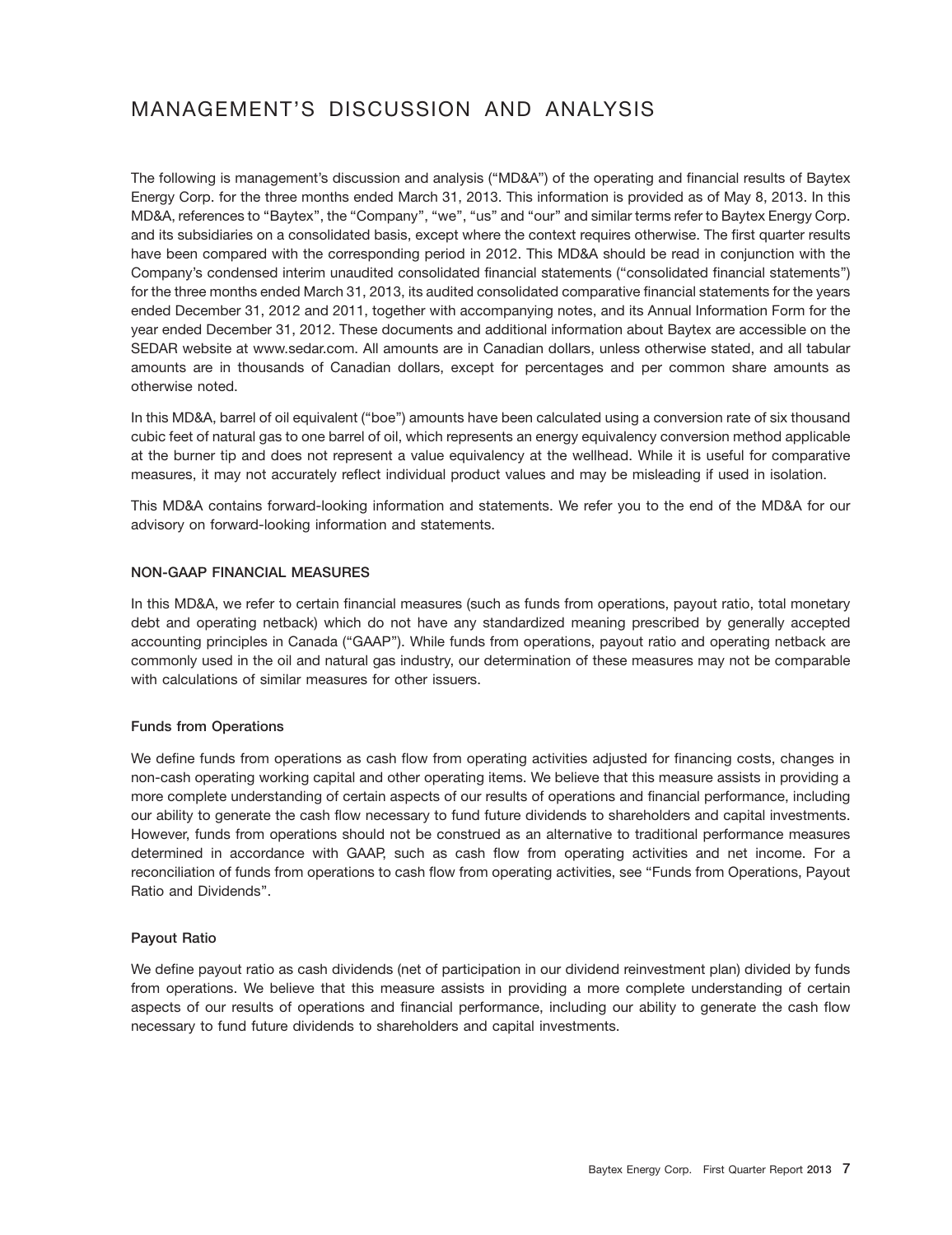#### **Total Monetary Debt**

We define total monetary debt as the sum of monetary working capital (which is current assets less current liabilities (excluding non-cash items such as unrealized gains or losses on financial derivatives)), the principal amount of long-term debt and long-term bank loan. We believe that this measure assists in providing a more complete understanding of our cash liabilities.

#### **Operating Netback**

We define operating netback as product revenue less royalties, production and operating expenses and transportation expenses divided by barrels of oil equivalent sales volume for the applicable period. We believe that this measure assists in characterizing our ability to generate cash margin on a unit of production basis.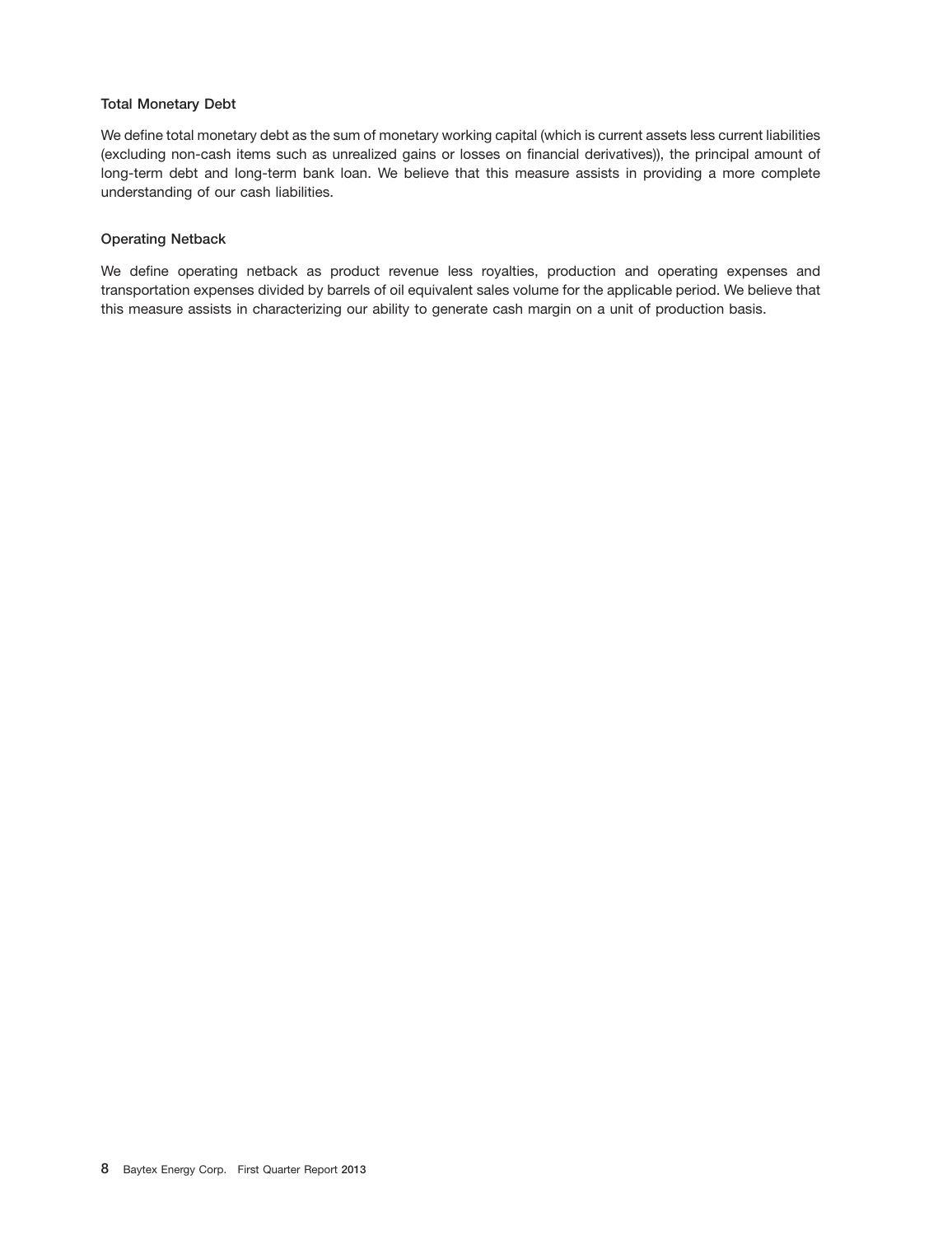# RESULTS OF OPERATIONS

#### **Production**

|                           | Three Months Ended March 31 |        |        |  |  |  |
|---------------------------|-----------------------------|--------|--------|--|--|--|
|                           | 2013                        | 2012   | Change |  |  |  |
| <b>Daily Production</b>   |                             |        |        |  |  |  |
| Light oil and NGL (bbl/d) | 7,920                       | 7,565  | 5%     |  |  |  |
| Heavy oil $(bbI/d)^{(1)}$ | 37,486                      | 38,353 | (2%)   |  |  |  |
| Natural gas (mmcf/d)      | 39.3                        | 45.1   | (13%)  |  |  |  |
| Total production (boe/d)  | 51,957                      | 53.433 | (3%)   |  |  |  |
| <b>Production Mix</b>     |                             |        |        |  |  |  |
| Light oil and NGL         | 15%                         | 14%    |        |  |  |  |
| Heavy oil                 | 72%                         | 72%    |        |  |  |  |
| Natural gas               | 13%                         | 14%    |        |  |  |  |

*(1) Heavy oil sales volumes may differ from reported production volumes due to changes to Baytex's heavy oil inventory. For the three months ended March 31, 2013, heavy oil sales volumes were 10 bbl/d lower than production volumes (three months ended March 31, 2012 – 91 bbl/d higher).*

Production for the three months ended March 31, 2013 averaged 51,957 boe/d, compared to 53,433 boe/d for the same period in 2012. Light oil and natural gas liquids ("NGL") production in the first quarter of 2013 increased by 5% to 7,920 bbl/d, compared to 7,565 bbl/d in the first quarter of 2012 primarily due to successful development activities in the U.S. following the sale of 950 bbl/d associated with our non-operated position in North Dakota in the second quarter of 2012. Heavy oil production for the first quarter of 2013 decreased by 2% to 37,486 bbl/d from 38,353 bbl/d a year ago primarily due to the timing of our Peace River area development drilling program and the suspension of production at the Kerrobert Thermal project to facilitate the drilling of an infill well. Natural gas production decreased by 13% to 39.3 mmcf/d for the first quarter of 2013, as compared to 45.1 mmcf/d for the same period in 2012 primarily due to natural declines as we focused our capital spending on our oil projects.

#### **Commodity Prices**

#### *Crude Oil*

For the three months ended March 31, 2013, the WTI oil prompt price averaged US\$94.37/bbl. WTI prompt prices rallied to start the year and peaked at US\$97.97/bbl in late January on the back of stronger than expected demand, positive global economic growth sentiment and counter seasonal stock draws at Cushing, Oklahoma. WTI prices remained high until the start of March, at which time poor economic data out of the U.S., Europe and China, sent the WTI prompt price to a quarterly low of US\$90.12/bbl. Prices were able to rally and recover some losses at the end of the quarter on a renewed bout of economic growth optimism.

The discount for Canadian heavy oil, as measured by the Western Canadian Select (''WCS'') price differential to WTI, averaged 34% for the three months ended March 31, 2013, as compared to 21% for the three months ended March 31, 2012. On a fixed price basis, the WCS dollar differential during the first quarter widened to an average of US\$31.96/bbl, as compared to US\$18.11/bbl in the fourth quarter of 2012. Factors that caused heavy oil differentials to widen in late 2012 and continued to impact differentials in the first quarter of 2013 included apportionment on Canadian heavy oil export pipelines in both December and January, reduced refinery runs due to normal seasonality and both planned and unplanned refinery maintenance.

#### *Natural Gas*

For the three months ended March 31, 2013, the AECO natural gas price averaged \$3.08/mcf, as compared to \$2.52/mcf in the same period of 2012, and \$3.06/mcf in the fourth quarter of 2012. Natural gas demand was weaker than expected in January 2013 due to mild weather, demand picked up in late February after colder temperatures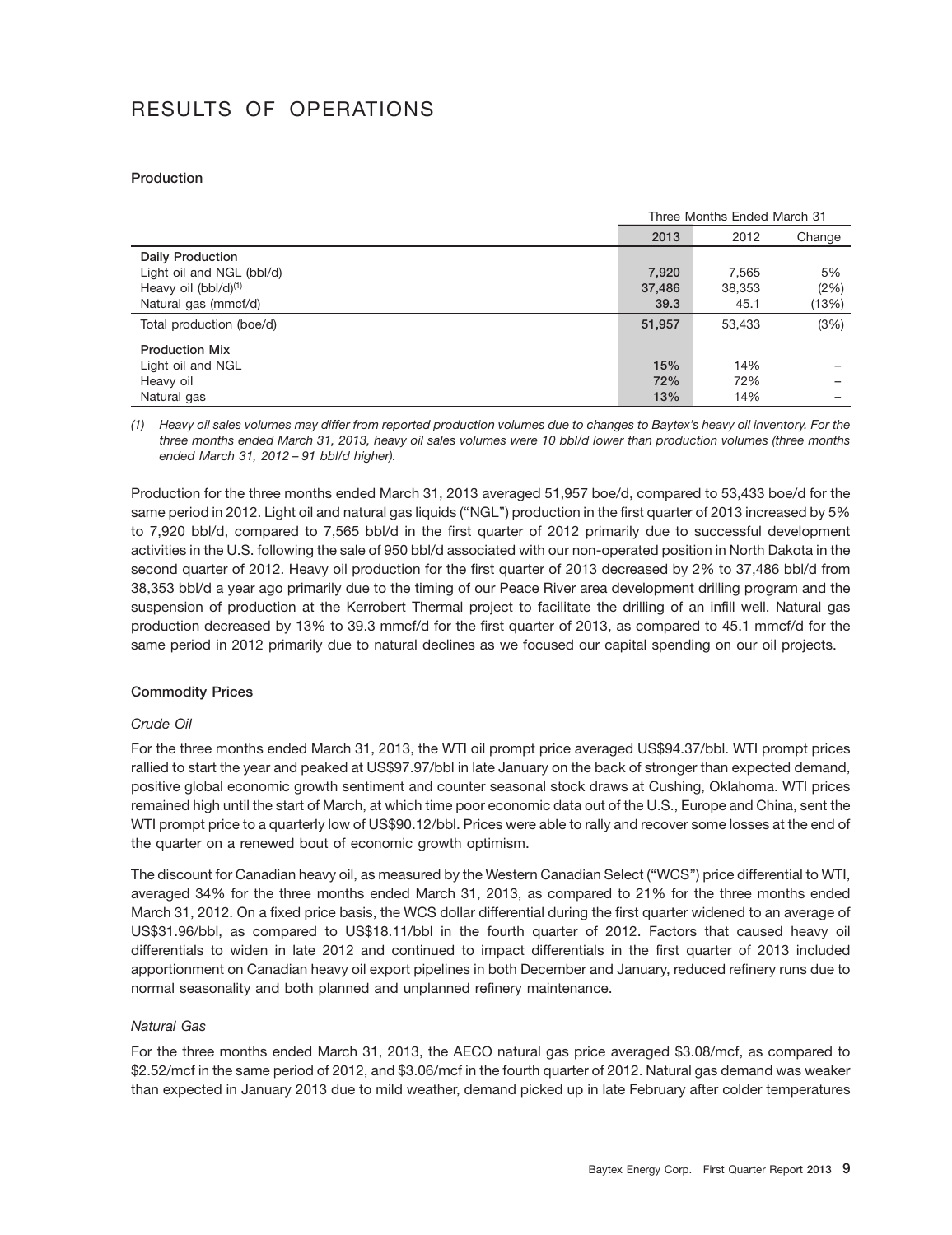arrived in most of the continent and the balance of the heating season experienced colder than normal conditions. This late seasonal demand minimized dependence on coal-to-gas switching while at the same time driving significantly larger than normal natural gas storage withdrawals.

|                                                | Three Months Ended March 31 |        |    |        |        |  |
|------------------------------------------------|-----------------------------|--------|----|--------|--------|--|
|                                                |                             | 2013   |    | 2012   | Change |  |
| <b>Benchmark Averages</b>                      |                             |        |    |        |        |  |
| WTI oil (US\$/bbl) <sup>(1)</sup>              | \$                          | 94.37  | \$ | 102.93 | (8%)   |  |
| WCS heavy oil (US\$/bbl) <sup>(2)</sup>        | \$                          | 62.41  | \$ | 81.51  | (23%)  |  |
| Heavy oil differential <sup>(3)</sup>          |                             | (34%)  |    | (21%)  |        |  |
| CAD/USD average exchange rate                  |                             | 1.0089 |    | 1.0002 | 1%     |  |
| Edmonton par oil (\$/bbl)                      | \$                          | 88.65  | \$ | 92.81  | (4% )  |  |
| AECO natural gas price $(\frac{5}{mcf})^{(4)}$ | \$                          | 3.08   | \$ | 2.52   | 22%    |  |
| <b>Baytex Average Sales Prices</b>             |                             |        |    |        |        |  |
| Light oil and NGL $(\frac{6}{bb})^{(6)}$       | \$                          | 76.72  | \$ | 81.99  | (6%)   |  |
| Heavy oil $(\frac{6}{bbi})^{(5)}$              | \$                          | 50.77  | \$ | 64.44  | (21%)  |  |
| Physical forward sales contracts gain (\$/bbl) |                             | 2.70   |    | 1.45   |        |  |
| Heavy oil, net (\$/bbl)                        | \$                          | 53.47  | \$ | 65.89  | (19%)  |  |
| Total oil and NGL, net (\$/bbl)                | \$                          | 58.00  | \$ | 68.54  | (15%)  |  |
| Natural gas $(\frac{6}{m}$ cf) <sup>(6)</sup>  | \$                          | 3.46   | \$ | 2.46   | 41%    |  |
| Summary                                        |                             |        |    |        |        |  |
| Weighted average (\$/boe) <sup>(6)</sup>       | $\mathbb{S}$                | 50.94  | \$ | 59.77  | (15%)  |  |
| Physical forward sales contracts gain (\$/boe) |                             | 1.95   |    | 1.21   |        |  |
|                                                |                             |        |    |        |        |  |
| Weighted average, net (\$/boe)                 | \$                          | 52.89  | \$ | 60.98  | (13%)  |  |

*(1) WTI refers to the arithmetic average based on NYMEX prompt month WTI.*

*(2) WCS refers to the average posting price for the benchmark WCS heavy oil.*

*(3) Heavy oil differential refers to the WCS discount to WTI.*

*(4) AECO refers to the AECO arithmetic average monthly index price published by the Canadian Gas Price Reporter.*

*(5) Baytex's realized heavy oil prices are calculated based on sales volumes, net of blending costs.*

*(6) Baytex's risk management strategy employs both oil and natural gas financial and physical forward contracts (fixed price forward sales and collars) and heavy oil differential physical delivery contracts (fixed price and percentage of WTI). The above pricing information in the table excludes the impact of financial derivatives.*

During the first quarter of 2013, Baytex's average sales price for light oil and NGL was \$76.72/bbl, down 6% from \$81.99/bbl in the first quarter of 2012. Baytex's realized heavy oil price during the first quarter of 2013, prior to physical forward sales contracts, was \$50.77/bbl, or 81% of WCS. This compares to a realized heavy oil price in the first quarter of 2012, prior to physical forward sales contracts, of \$64.44/bbl, or 79% of WCS. The discount to WCS largely reflects the cost of blending Baytex's heavy oil with diluent to meet pipeline specifications. Other factors impacting Baytex's realized heavy oil price during this period were pipeline apportionments, periods of high WCS differential volatility, and quality discounts for some volumes. Net of physical forward sales contracts, Baytex's realized heavy oil price during the first quarter of 2013 was \$53.47/bbl, down from \$65.89/bbl in the first quarter of 2012. Baytex's realized natural gas price for the three months ended March 31, 2013 was \$3.46/mcf, up from \$2.46/mcf in the first quarter of 2012.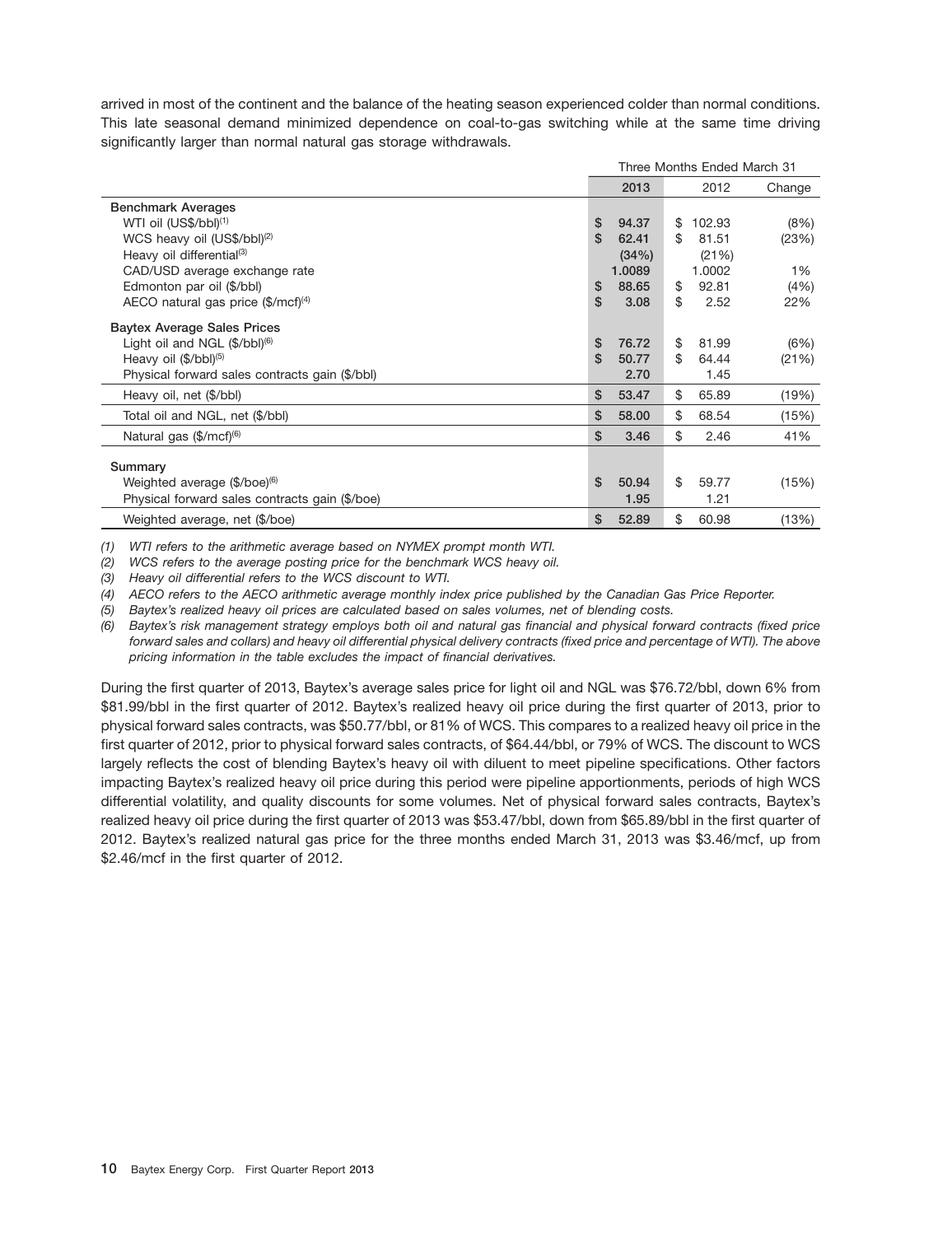#### **Gross Revenues**

|                                          | Three Months Ended March 31 |           |        |  |  |  |
|------------------------------------------|-----------------------------|-----------|--------|--|--|--|
| (\$ thousands except for %)              | 2013                        | 2012      | Change |  |  |  |
| Oil revenue                              |                             |           |        |  |  |  |
| Light oil and NGL                        | \$54,687                    | \$ 56,443 | (3%)   |  |  |  |
| Heavy oil                                | 180,360                     | 230,506   | (22%)  |  |  |  |
| Total oil revenue                        | 235,047                     | 286.949   | (18%)  |  |  |  |
| Natural gas revenue                      | 12.233                      | 10.075    | 21%    |  |  |  |
| Total oil and natural gas revenue        | 247.280                     | 297.024   | (17%)  |  |  |  |
| Heavy oil blending revenue               | 25,665                      | 46,331    | (45%)  |  |  |  |
| Total petroleum and natural gas revenues | \$272,945                   | \$343,355 | (21%)  |  |  |  |

Petroleum and natural gas revenues decreased 21% to \$272.9 million for the three months ended March 31, 2013 from \$343.4 million for the same period in 2012. The reduction in revenues was driven by lower heavy oil revenues in the three months ended March 31, 2013 due to lower heavy oil volumes and prices than in first quarter of 2012. Heavy oil blending revenue for the three months ended March 31, 2013 was down 45% from the same period last year due to increase in volumes of heavy oil being transported by railway, which began in March 2012. Unlike transportation through oil pipelines, transportation of heavy oil by rail does not require condensate blending. In addition to lower sales of blended heavy oil, the decrease in revenue was also due to lower realized light oil, NGL and heavy oil prices, as well as lower heavy oil and natural gas sales volumes in the first quarter of 2013. Higher light oil, and NGL volumes and natural gas prices in the first quarter of 2013 partially offset the decrease in total revenues, as compared to 2012.

#### **Royalties**

|                                         | Three Months Ended March 31 |             |        |  |  |  |  |
|-----------------------------------------|-----------------------------|-------------|--------|--|--|--|--|
| (\$ thousands except for % and per boe) | 2013                        | 2012        | Change |  |  |  |  |
| Royalties                               | \$45,278                    | \$52.994    | (15%)  |  |  |  |  |
| Royalty rates:                          |                             |             |        |  |  |  |  |
| Light oil, NGL and natural gas          | 25.4%                       | 18.5%       |        |  |  |  |  |
| Heavy oil                               | 15.7%                       | 17.7%       |        |  |  |  |  |
| Average royalty rates <sup>(1)</sup>    | 18.3%                       | 17.8%       |        |  |  |  |  |
| Royalty expenses per boe                | 9.68                        | 10.88<br>\$ | (11%)  |  |  |  |  |

*(1) Average royalty rate excludes sales of heavy oil blending diluents and the effects of financial derivatives.*

Total royalties for the first quarter of 2013 decreased to \$45.3 million from \$53.0 million in the first quarter of 2012. Total royalties for the first quarter of 2013 were 18.3% of petroleum and natural gas revenue (excluding sales of heavy oil blending diluent), as compared to 17.8% for the same period in 2012.

Royalty rates for light oil, NGL and natural gas increased from 18.5% in the three months ended March 31, 2012 to 25.4% in the three months ended March 31, 2013 primarily due to higher royalties on U.S. properties resulting from a carry obligation partially offset by a higher number of wells qualifying under lower royalties and from lower realized pricing in the first quarter of 2013 in Canada, as compared to 2012. Royalty rates for heavy oil decreased from 17.7% in the three months ended March 31, 2012 to 15.7% in the three months ended March 31, 2013 due to lower realized pricing in the first quarter of 2013, as compared to 2012. Royalty rates in Q1/2013 were approximately 18.3% of sales revenues before sales of purchased condensate. We expect royalty rates to average approximately 20-21% for full-year 2013 as a result of certain oil sands projects reaching payout and farm-in agreements.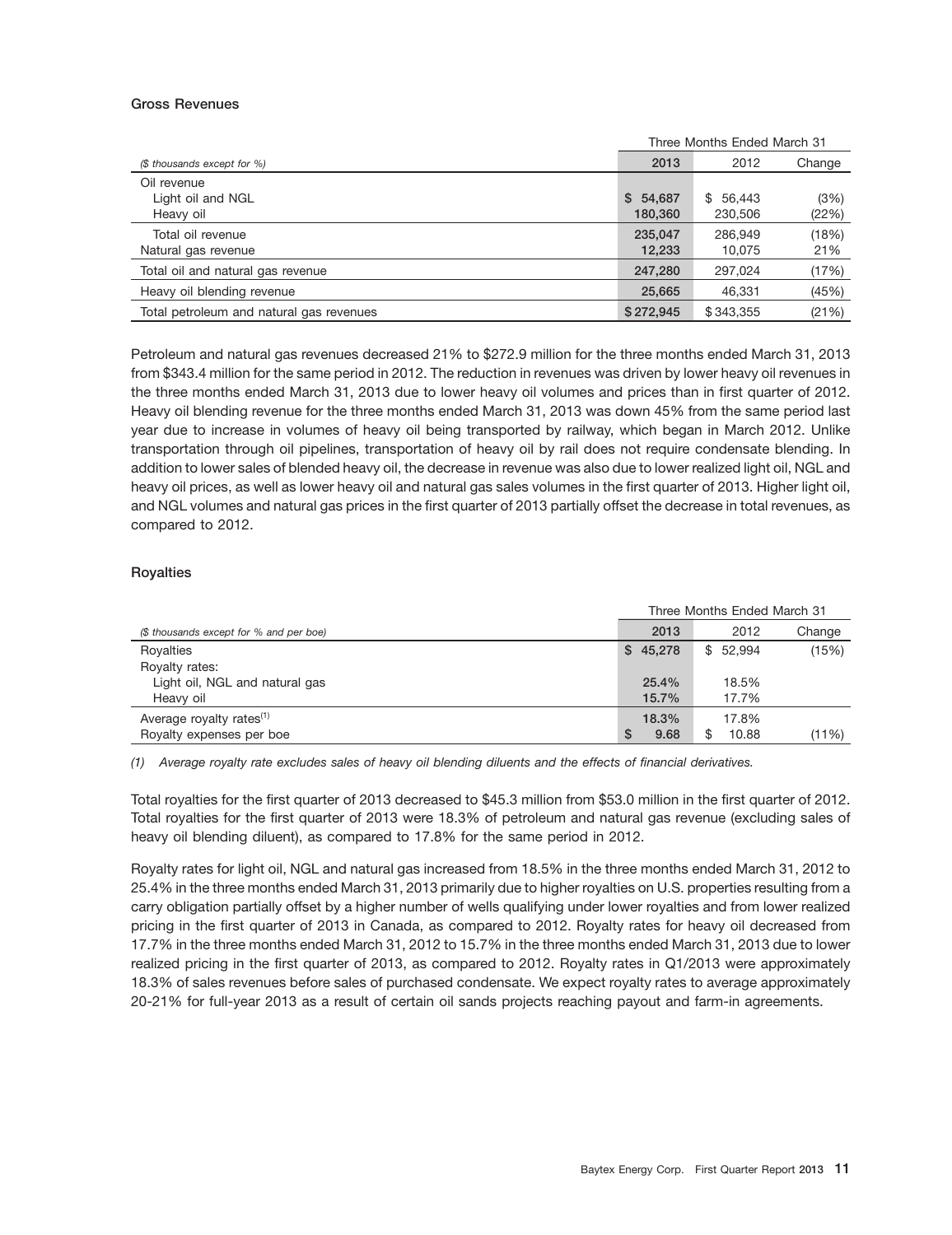#### **Financial Derivatives**

|                                                                | Three Months Ended March 31 |                |                |  |  |  |
|----------------------------------------------------------------|-----------------------------|----------------|----------------|--|--|--|
| (\$ thousands)                                                 | 2013                        | Change         |                |  |  |  |
| Realized gain (loss) on financial derivatives <sup>(1)</sup>   |                             |                |                |  |  |  |
| Crude oil                                                      | \$<br>6,861                 | \$<br>(8, 553) | 15,414<br>\$   |  |  |  |
| Natural gas                                                    | 343                         | 1,225          | (882)          |  |  |  |
| Foreign currency                                               | 666                         | 1,881          | (1,215)        |  |  |  |
| Interest rate                                                  | (3,742)                     | (1,693)        | (2,049)        |  |  |  |
| Total                                                          | \$<br>4,128                 | \$<br>(7, 140) | 11,268<br>\$   |  |  |  |
| Unrealized gain (loss) on financial derivatives <sup>(2)</sup> |                             |                |                |  |  |  |
| Crude oil                                                      | \$(10,300)                  | \$<br>(8,918)  | \$<br>(1, 382) |  |  |  |
| Natural gas                                                    | (2, 387)                    | 368            | (2,755)        |  |  |  |
| Foreign currency                                               | (2,937)                     | 3,312          | (6, 249)       |  |  |  |
| Interest rate                                                  | 3,729                       | 1,036          | 2,693          |  |  |  |
| Total                                                          | \$ (11,895)                 | \$<br>(4,202)  | \$<br>(7,693)  |  |  |  |
| Total gain (loss) on financial derivatives                     |                             |                |                |  |  |  |
| Crude oil                                                      | \$<br>(3, 439)              | \$(17, 471)    | 14,032<br>\$   |  |  |  |
| Natural gas                                                    | (2,044)                     | 1,593          | (3,637)        |  |  |  |
| Foreign currency                                               | (2,271)                     | 5,193          | (7, 464)       |  |  |  |
| Interest rate                                                  | (13)                        | (657)          | 644            |  |  |  |
| Total                                                          | \$<br>(7, 767)              | \$(11,342)     | \$<br>3,575    |  |  |  |

*(1) Realized gain (loss) on financial derivatives represents actual cash settlement or receipts for the financial derivatives.*

*(2) Unrealized gain (loss) on financial derivatives represents the change in fair value of the financial derivatives during the period.*

The realized gain of \$4.1 million for the three months ended March 31, 2013 on derivative contracts relates to favorable contracts entered when crude oil prices were high, offset by losses on interest rate swaps as LIBOR rates remained low. The unrealized mark-to-market loss of \$11.9 million for the three months ended March 31, 2013 relates to a weakening Canadian dollar against the U.S. dollar at March 31, 2013, as compared to December 31, 2012 and the reversal of previously recorded unrealized gains on crude oil contracts as they settled upon maturity. This was partially offset by settlement of previously recorded unrealized losses on interest rate contracts.

A summary of the risk management contracts in place as at March 31, 2013 and the accounting treatment of the Company's financial instruments are disclosed in note 16 to the condensed consolidated financial statements.

#### **Production and Operating Expenses**

|                                            | Three Months Ended March 31 |          |     |          |        |  |
|--------------------------------------------|-----------------------------|----------|-----|----------|--------|--|
| (\$ thousands except for % and per boe)    |                             | 2013     |     | 2012     | Change |  |
| Production and operating expenses          |                             | \$65,216 |     | \$58.287 | 12%    |  |
| Production and operating expenses per boe: |                             |          |     |          |        |  |
| Heavy oil                                  | S                           | 13.94    | \$. | 11.06    | 26%    |  |
| Light oil, NGL and natural gas             |                             | 13.96    | \$  | 14.28    | (2%)   |  |
| Total                                      | S                           | 13.95    | \$  | 11.97    | 17%    |  |

Production and operating expenses for the three months ended March 31, 2013 increased 12% to \$65.2 million from \$58.3 million. This increase is primarily due to harsh winter conditions in Saskatchewan and North Dakota, and increases in the costs of labour and energy inputs, which resulted in production and operating expenses of \$13.95/boe for the three months ended March 31, 2013, as compared to \$11.97/boe for the same period in 2012. The increase of 26% per boe for heavy oil was due to lower production volumes, harsh winter conditions in Saskatchewan, and increases in the costs of labour and energy inputs. We expect production and operating expenses to average approximately \$12.00-\$12.50/boe for the balance of the 2013 year.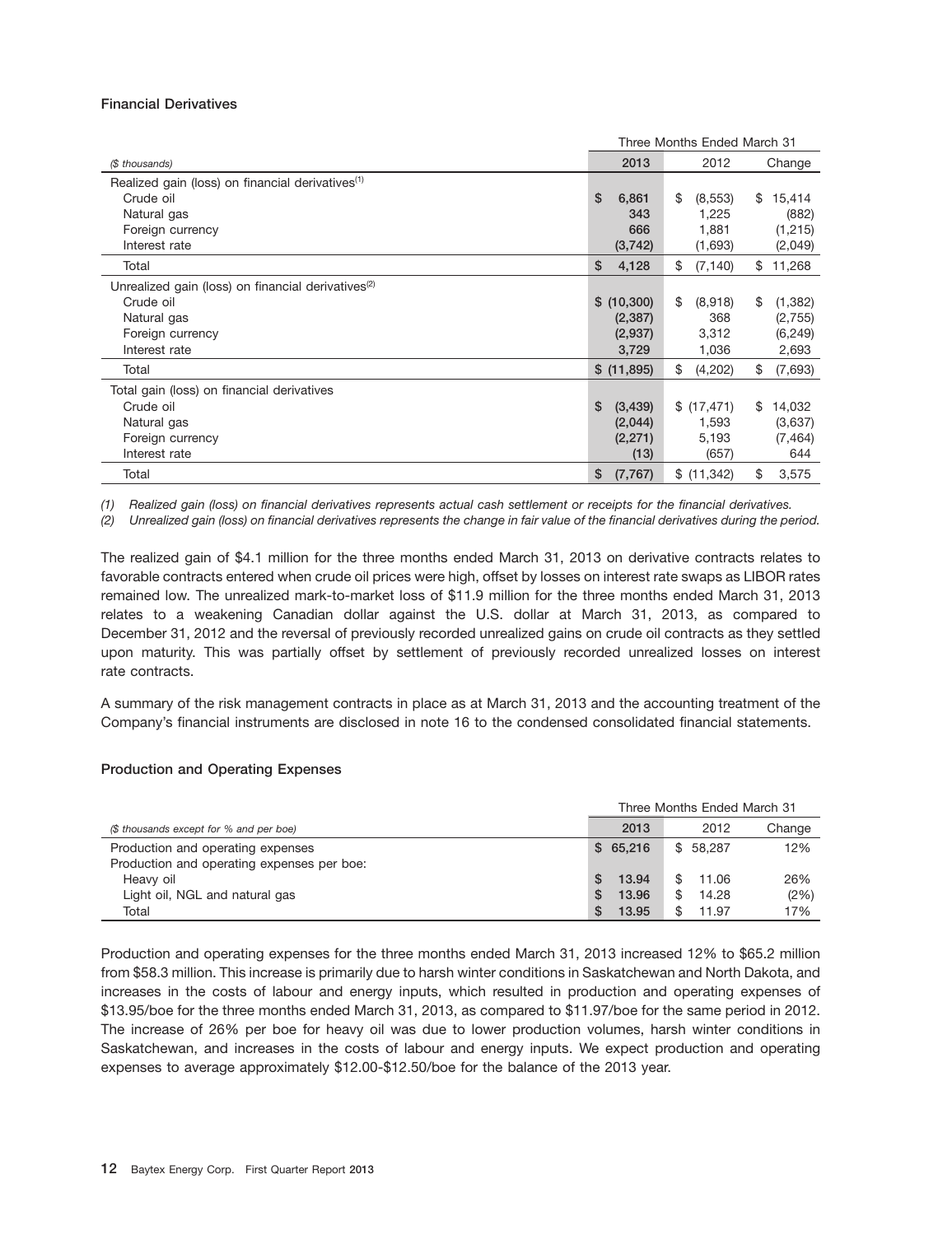#### **Transportation and Blending Expenses**

|                                                  | Three Months Ended March 31 |          |     |          |          |  |
|--------------------------------------------------|-----------------------------|----------|-----|----------|----------|--|
| (\$ thousands except for % and per boe)          |                             | 2013     |     | 2012     | Change   |  |
| <b>Blending expenses</b>                         |                             | \$25,665 | \$. | 46.331   | (45%)    |  |
| Transportation expenses                          |                             | 20,471   |     | 15.406   | 33%      |  |
| Total transportation and blending expenses       |                             | \$46.136 |     | \$61.737 | (25%)    |  |
| Transportation expenses per boe <sup>(1)</sup> : |                             |          |     |          |          |  |
| Heavy oil                                        | \$                          | 5.83     | \$  | 4.13     | 41%      |  |
| Light oil, NGL and natural gas                   | S                           | 0.62     | \$  | 0.70     | $(11\%)$ |  |
| Total                                            | \$                          | 4.38     | \$  | 3.16     | 39%      |  |

*(1) Transportation expenses per boe are before the purchase of blending diluent.*

Transportation and blending expenses for the first quarter of 2013 were \$46.1 million, as compared to \$61.7 million for the first quarter of 2012.

The heavy oil produced by Baytex requires blending to reduce its viscosity in order to meet pipeline specifications. In most cases, Baytex purchases condensate from industry producers as the blending diluent facilitates the marketing of its heavy oil. The cost of blending diluent is effectively recovered in the sale price of the blended product. In the first quarter of 2013, blending expenses were \$25.7 million for the purchase of 2,681 bbl/d of condensate at \$106.37/bbl, as compared to \$46.3 million for the purchase of 4,620 bbl/d at \$110.19/bbl for the same period last year. This decrease in blending for the three months ended March 31, 2013 is due to significant volumes of heavy oil transported by rail beginning in March 2012, which does not require blending diluent.

Transportation expenses were \$4.38/boe for the three months ended March 31, 2013, as compared to \$3.16/boe for the same period of 2012. The increase in transportation expenses per barrel of heavy oil for the three months ended March 31, 2013 is primarily driven by increased use of long-haul trucking to deliver a larger percentage of our heavy oil production at Peace River to market.

#### **Operating Netback**

|                                                           |   |        |        | Three Months Ended March 31 |          |  |
|-----------------------------------------------------------|---|--------|--------|-----------------------------|----------|--|
| (\$ per boe except for % and volume)                      |   | 2013   |        | 2012                        | Change   |  |
| Sales volume (boe/d)                                      |   | 51.947 | 53.524 |                             | (3%)     |  |
| Operating netback <sup>(1)</sup> :                        |   |        |        |                             |          |  |
| Sales price <sup>(2)</sup>                                | S | 52.89  | \$     | 60.98                       | (13%)    |  |
| Less:                                                     |   |        |        |                             |          |  |
| Royalties                                                 |   | 9.68   |        | 10.88                       | $(11\%)$ |  |
| Operating expenses                                        |   | 13.95  |        | 11.97                       | 17%      |  |
| Transportation expenses                                   |   | 4.38   |        | 3.16                        | 39%      |  |
| Operating netback before financial derivatives            | S | 24.88  | \$     | 34.97                       | (29%)    |  |
| Financial derivatives gain (loss) <sup>(3)</sup>          |   | 0.88   |        | (1.47)                      |          |  |
| Operating netback after financial derivatives gain (loss) | S | 25.76  | \$     | 33.50                       | (23%)    |  |

*(1) Operating netback table includes revenues and costs associated with sulphur production.*

*(2) Sales price is shown net of blending costs and gains (losses) on physical delivery contracts.*

*(3) Financial derivatives reflect realized gains (losses) only.*

#### **Evaluation and Exploration Expense**

Evaluation and exploration expense for the three months ended March 31, 2013 increased to \$3.6 million from \$2.5 million for the same period in 2012 due to impairment of evaluation and exploration assets that will not be developed, partially offset by a decrease in the expiration of undeveloped land leases.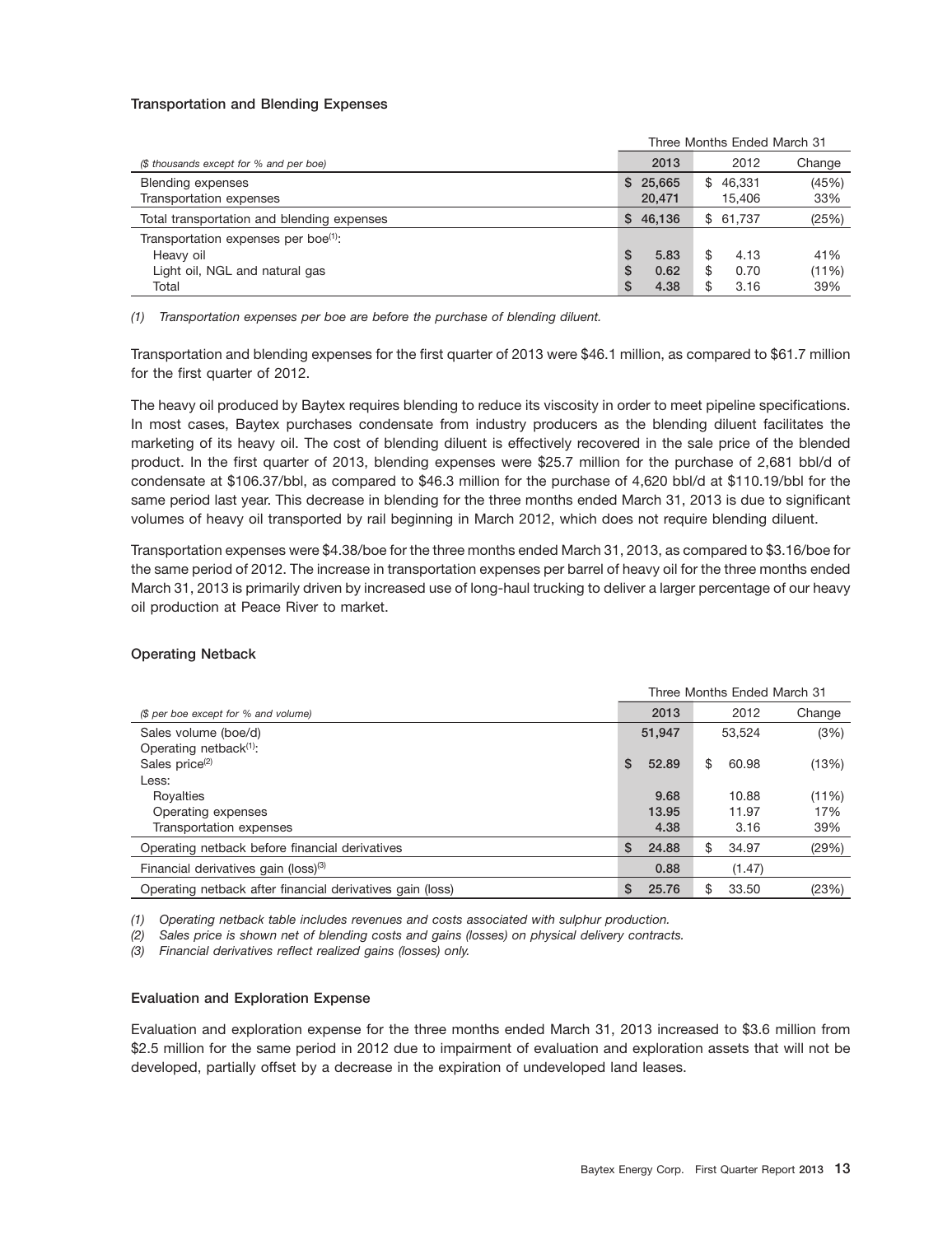#### **Depletion and Depreciation**

Depletion and depreciation for the three months ended March 31, 2013 increased to \$78.6 million from \$72.3 million for the same period in 2012. On a sales-unit basis, the provision for the current quarter was \$16.81/boe, as compared to \$14.85/boe for the same quarter in 2012. The increase is the result of increased production in areas with high depletable cost bases.

#### **General and Administrative Expenses**

|                                             | Three Months Ended March 31 |          |        |  |  |  |
|---------------------------------------------|-----------------------------|----------|--------|--|--|--|
| (\$ thousands except for % and per boe)     | 2013                        | 2012     | Change |  |  |  |
| General and administrative expenses         | \$11.550                    | \$11.188 | 3%     |  |  |  |
| General and administrative expenses per boe | 2.47                        | 2.30     | 7%     |  |  |  |

General and administrative expenses for the three months ended March 31, 2013 increased to \$11.6 million from \$11.2 million for the same period in 2012 due to higher salary, technical and professional service costs, partially offset by higher capital overhead recoveries. On a per boe basis, general and administrative expenses increased from \$2.30 in the first quarter of 2012 to \$2.47 in the first quarter of 2013 primarily due to lower production.

#### **Share-based Compensation Expense**

On January 1, 2011, Baytex adopted a full-value award plan (the ''Share Award Incentive Plan'') pursuant to which restricted awards and performance awards may be granted to directors, officers and employees of the Company and its subsidiaries. Concurrent with the adoption of the Share Award Incentive Plan, Baytex ceased making grants under the Common Share Rights Incentive Plan (the ''Share Rights Plan'').

Compensation expense related to the Share Award Incentive Plan increased to \$8.8 million for the three months ended March 31, 2013 (three months ended March 31, 2012 – \$6.5 million) related to additional grants and the continued vesting of awards outstanding, offset by forfeitures of existing awards. Compensation expense related to the Share Rights Plan decreased to \$0.3 million in the three months ended March 31, 2013 (three months ended March 31, 2012 – \$0.4 million). Compensation expense attributable to the Share Rights Plan decreased as outstanding rights continue to be exercised while no new grants have been made under this plan since January 1, 2011.

Compensation expense associated with the Share Award Incentive Plan and the Share Rights Plan is recognized in income over the vesting period of the share awards or share rights with a corresponding increase in contributed surplus. The issuance of common shares upon the conversion of share awards or exercise of share rights is recorded as an increase in shareholders' capital with a corresponding reduction in contributed surplus.

#### **Financing Costs**

|                                           | Three Months Ended March 31 |          |        |
|-------------------------------------------|-----------------------------|----------|--------|
| (\$ thousands except for %)               | 2013                        | 2012     | Change |
| Bank loan and other                       | 1,615<br>S                  | 2.540    | (36%)  |
| Long-term debt                            | 7,662                       | 6.112    | 25%    |
| Accretion on asset retirement obligations | 1,660                       | 1.627    | 2%     |
| Debt financing costs                      | 39                          | 20       | 95%    |
| Financing costs                           | \$10,976                    | \$10.299 | 7%     |

Financing costs for the three months ended March 31, 2013 increased to \$11.0 million, as compared to \$10.3 million in the first quarter of 2012. The increase was primarily attributable to interest on the \$300 million principal amount of 6.625% Series C senior unsecured debentures issued on July 19, 2012, offset by the elimination of interest on the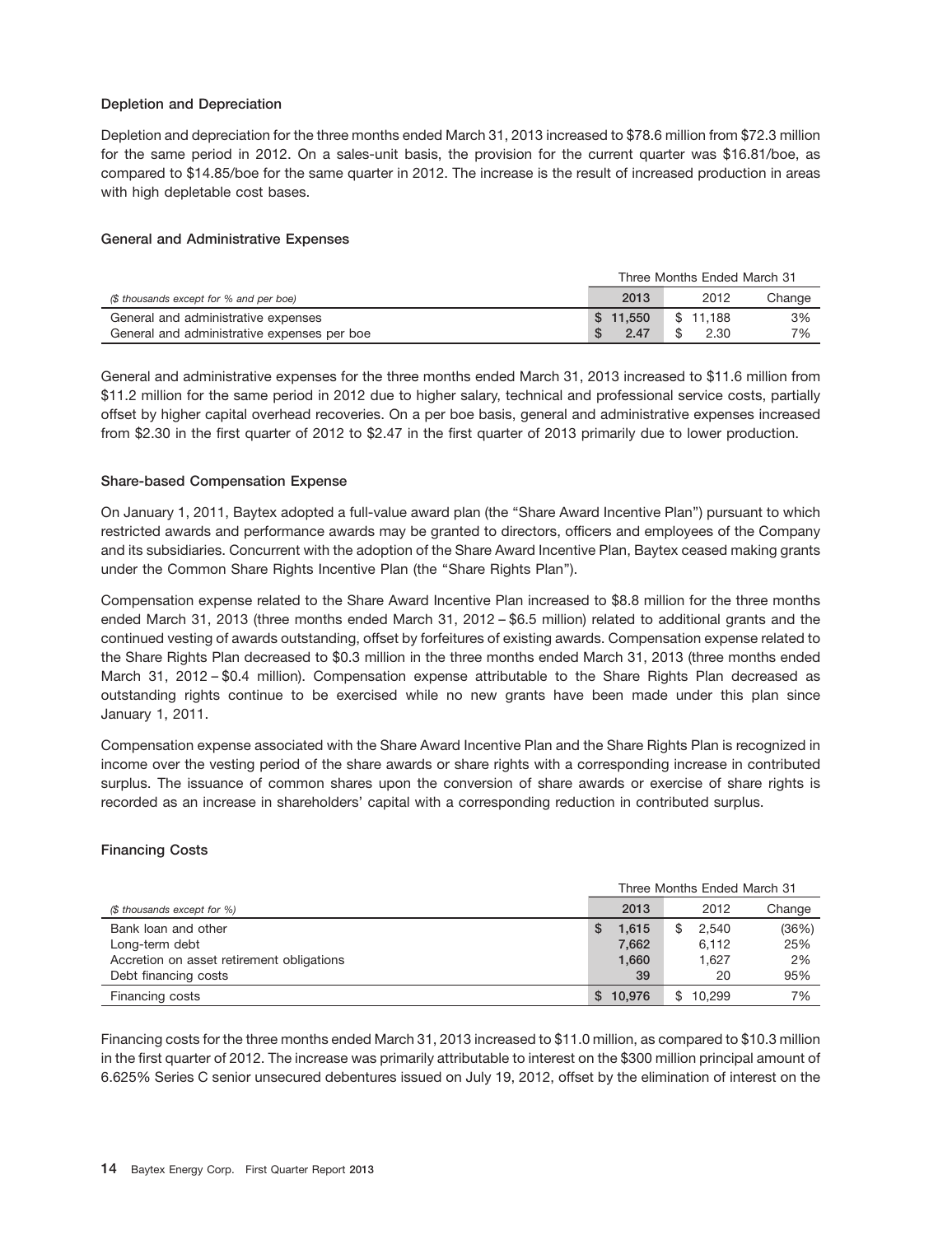\$150 million principal amount of 9.15% Series A senior unsecured debentures that were redeemed on August 26, 2012 and lower bank borrowing.

#### **Foreign Exchange**

|                                                | Three Months Ended March 31 |         |   |         |        |
|------------------------------------------------|-----------------------------|---------|---|---------|--------|
| (\$ thousands except for % and exchange rates) |                             | 2013    |   | 2012    | Change |
| Unrealized foreign exchange loss (gain)        | S                           | 3.817   | S | (5,993) | (164%) |
| Realized foreign exchange (gain) loss          |                             | (2,036) |   | 1,125   | (281%) |
| Total loss (gain)                              | S                           | 1,781   | S | (4,868) | (137%) |
| CAD/USD exchange rates:                        |                             |         |   |         |        |
| At beginning of period                         |                             | 0.9949  |   | 1.0170  |        |
| At end of period                               |                             | 1.0156  |   | 0.9991  |        |

The unrealized loss of \$3.8 million for the first quarter of 2013, as compared to a gain of \$6.0 million for the first quarter of 2012, was mainly due to the changes in foreign currency translation on the US\$150 million Series B senior unsecured debentures and the US\$180 million portion of bank loan (bank loan outstanding as at March 31, 2012 and repaid July 2012) as the Canadian dollar weakened against the U.S. dollar at March 31, 2013 (as compared to December 31, 2012) and strengthened at March 31, 2012 (as compared to December 31, 2011). The current quarter realized gains were mainly due to day-to-day U.S. dollar denominated transactions from the strengthening U.S. dollar, as compared to the prior period realized losses on transactions due to a weakening U.S. dollar.

#### **Income Taxes**

For the three months ended March 31, 2013, deferred income tax expense was \$3.8 million (three months ended March 31, 2012 – \$17.8 million). When compared to the prior year, the decrease in deferred income tax expense is primarily the result of a decrease in the amount of tax pool claims required to shelter net income.

#### **Net Income**

Net income for the three months ended March 31, 2013 was \$10.1 million, as compared to \$43.0 million for the same period in 2012. The decrease in net income was due to a decrease in operating netbacks, and higher depletion and depreciation, offset by a gain on divestiture of oil and gas properties and lower deferred income tax expenses.

#### **Other Comprehensive Income**

Revenues and expenses of foreign operations are translated to Canadian dollars using average foreign currency exchange rates for the period. Monetary assets and liabilities that form part of the net investment in the foreign operation are translated at the period-end foreign currency exchange rate. Gains or losses resulting from the translation are included in accumulated other comprehensive income (loss) in shareholders' equity and are recognized in net income when there has been a disposal or partial disposal of the foreign operation.

The \$8.6 million balance of accumulated other comprehensive loss at March 31, 2013 is the sum of a \$12.5 million foreign currency translation loss incurred as at December 31, 2012 and a \$3.9 million foreign currency translation gain related to the three months ended March 31, 2013.

#### **FUNDS FROM OPERATIONS, PAYOUT RATIO AND DIVIDENDS**

Funds from operations and payout ratio are non-GAAP measures. Funds from operations represents cash flow from operating activities adjusted for financing costs, changes in non-cash operating working capital and other operating items. Payout ratio is calculated as cash dividends (net of participation in the Dividend Reinvestment Plan (''DRIP''))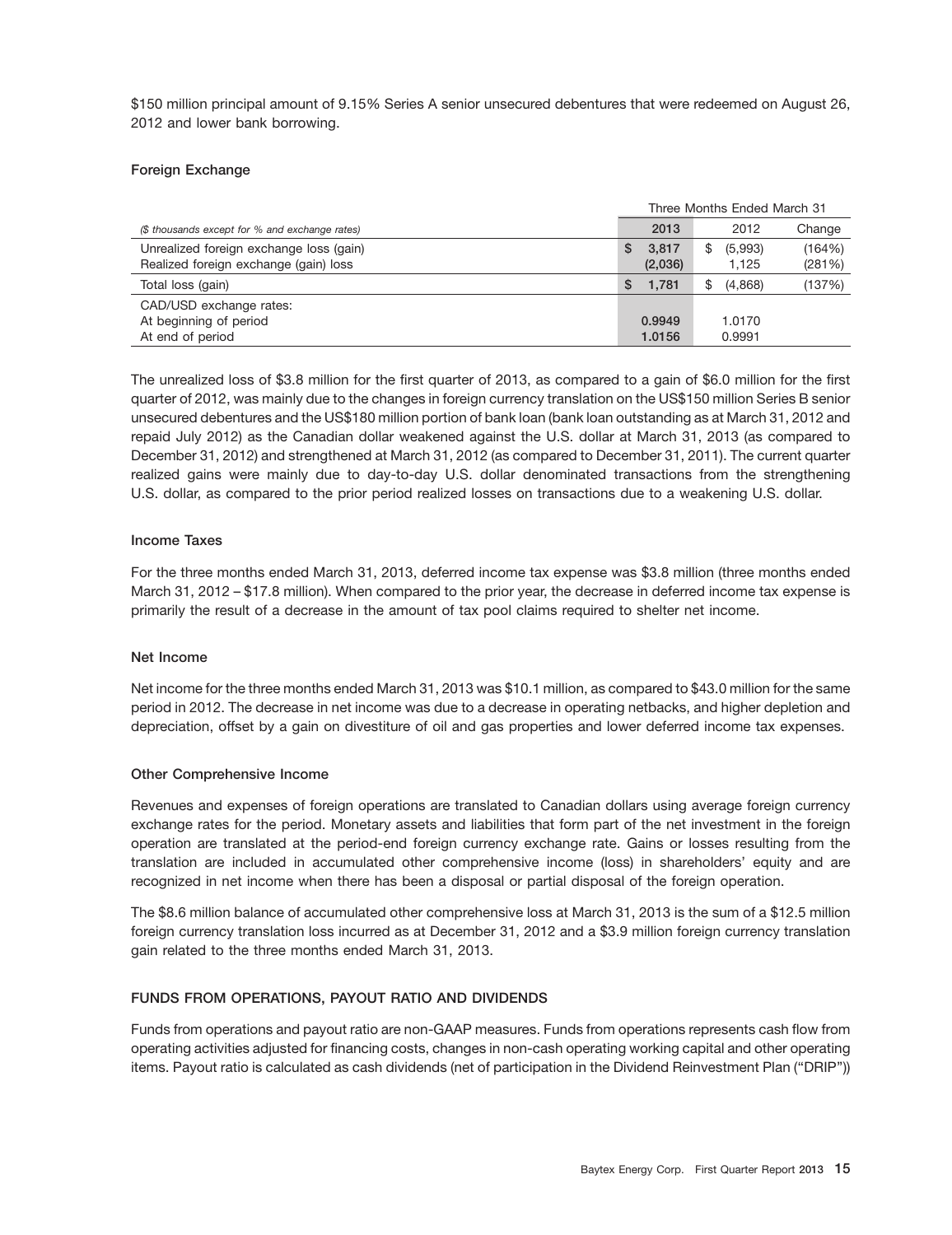divided by funds from operations. Baytex considers these to be key measures of performance as they demonstrate its ability to generate the cash flow necessary to fund dividends and capital investments.

The following table reconciles cash flow from operating activities (a GAAP measure) to funds from operations (a non-GAAP measure):

|                                                                                                                                                                            | Three Months Ended |                                                 |    |                                                     |    |                                                 |    | Year Ended                                          |
|----------------------------------------------------------------------------------------------------------------------------------------------------------------------------|--------------------|-------------------------------------------------|----|-----------------------------------------------------|----|-------------------------------------------------|----|-----------------------------------------------------|
| (\$ thousands except for %)                                                                                                                                                |                    | March 31,<br>2013                               |    | December 31.<br>2012                                |    | March 31.<br>2012                               |    | December 31.<br>2012                                |
| Cash flow from operating activities<br>Change in non-cash working capital<br>Asset retirement expenditures<br>Financing costs<br>Accretion on asset retirement obligations | \$                 | 95.174<br>12,782<br>2.973<br>(10, 976)<br>1,660 | \$ | 160.875<br>(27, 780)<br>4.552<br>(12, 236)<br>1.689 | \$ | 151.361<br>(1,881)<br>771<br>(10, 299)<br>1.627 | \$ | 577,305<br>(11, 570)<br>6.905<br>(47, 191)<br>6,631 |
| Accretion on debentures and long-term debt                                                                                                                                 |                    | 159                                             |    | 153                                                 |    | 157                                             |    | 645                                                 |
| Funds from operations                                                                                                                                                      | \$                 | 101,772                                         | \$ | 127,253                                             | \$ | 141,736                                         | \$ | 532,725                                             |
| Cash dividends declared<br>Reinvested dividends                                                                                                                            | \$                 | 80,959<br>24,510                                | \$ | 80.215<br>25,172                                    | \$ | 78.365<br>22,806                                | \$ | 317,110<br>101,926                                  |
| Cash dividends declared (net of DRIP)                                                                                                                                      | \$                 | 56,449                                          | \$ | 55,043                                              | \$ | 55,559                                          | \$ | 215,184                                             |
| Payout ratio<br>Payout ratio (net of DRIP)                                                                                                                                 |                    | 80%<br>55%                                      |    | 63%<br>43%                                          |    | 55%<br>39%                                      |    | 60%<br>40%                                          |

Baytex does not deduct capital expenditures when calculating the payout ratio. Due to the depleting nature of petroleum and natural gas assets, certain levels of capital expenditures are required to minimize production declines. In the petroleum and natural gas industry, due to the nature of reserve reporting, natural production declines and the risks involved in capital investment, it is not possible to distinguish between capital spent on maintaining productive capacity and capital spent on growth opportunities. Should the costs to explore for, develop or acquire petroleum and natural gas assets increase significantly, it is possible that Baytex would be required to reduce or eliminate its dividends in order to fund capital expenditures. There can be no certainty that Baytex will be able to maintain current production levels in future periods. Cash dividends declared, net of DRIP participation, of \$56.4 million for the first quarter of 2013 were funded by funds from operations of \$101.8 million.

#### **LIQUIDITY AND CAPITAL RESOURCES**

We regularly review our liquidity sources as well as our exposure to counterparties and have concluded that our capital resources are sufficient to meet our on-going short, medium and long-term commitments. Specifically, we believe that our internally generated funds from operations, augmented by our hedging program and existing credit facilities, will provide sufficient liquidity to sustain our operations in the short, medium and long-term. Further, we believe that our counterparties currently have the financial capacities to honor outstanding obligations to us in the normal course of business. We periodically review the financial capacity of our counterparties and, in certain circumstances, we will seek enhanced credit protection from a counterparty.

| (\$ thousands)             |   | March 31,<br>2013 | December 31,<br>2012 |
|----------------------------|---|-------------------|----------------------|
| Bank loan                  |   | 155,842           | 116.394              |
| Long-term debt $(1)$       |   | 452,340           | 449,235              |
| Working capital deficiency |   | 77,980            | 34,197               |
| Total monetary debt        | S | 686.162           | 599.826              |

*(1) Principal amount of instruments.*

At March 31, 2013 total monetary debt was \$686.2 million, as compared to \$599.8 million at December 31, 2012. Bank borrowings at March 31, 2013 were \$155.8 million, as compared to total credit facilities of \$700 million.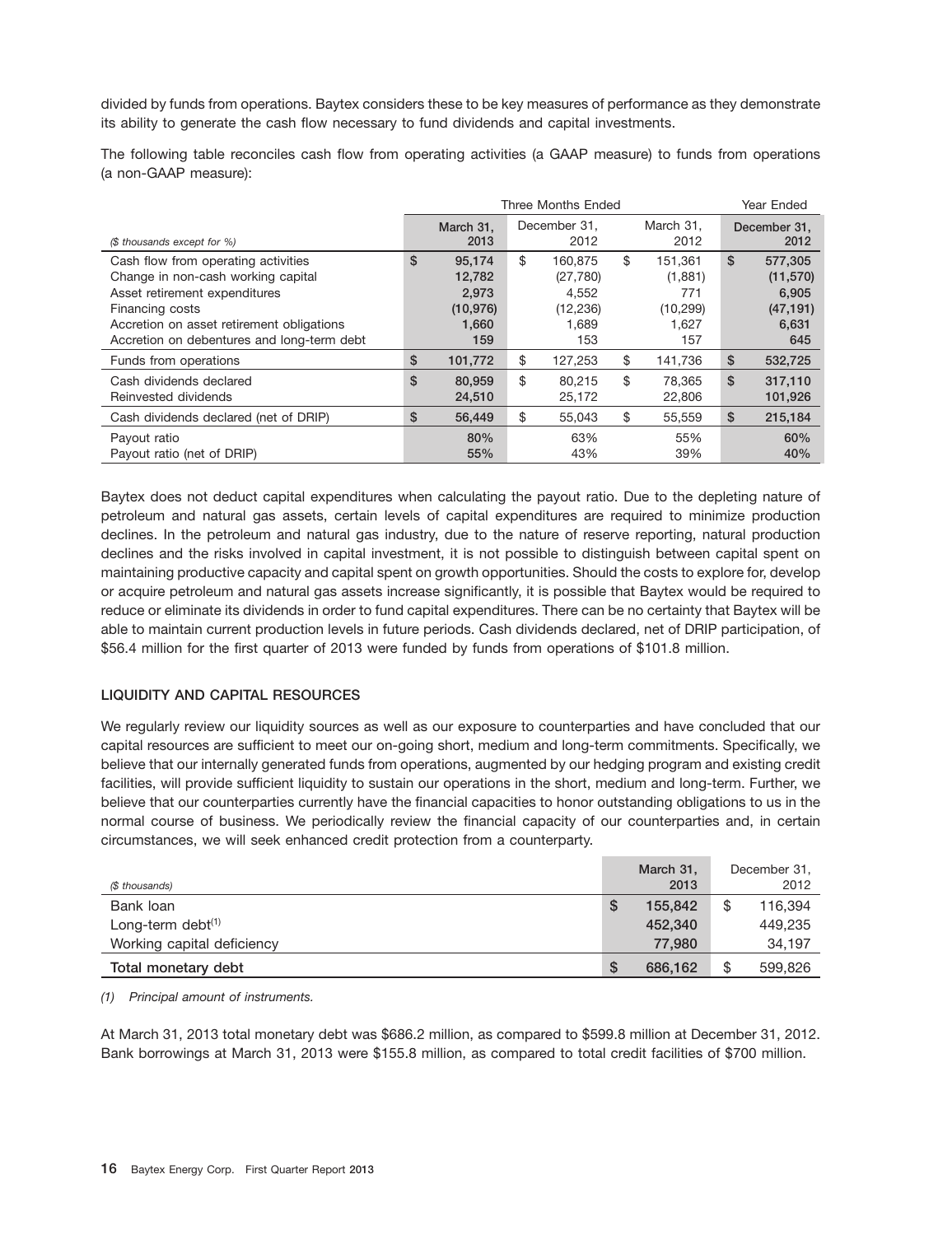Our wholly-owned subsidiary, Baytex Energy Ltd. (''Baytex Energy''), has established a \$40 million extendible operating loan facility with a chartered bank and a \$660 million extendible syndicated loan facility with a syndicate of chartered banks, each of which constitute a revolving credit facility that is extendible annually for a 1, 2 or 3 year period (subject to a maximum three-year term at any time). On June 12, 2012, the maturity date of the credit facilities was extended by one year to June 14, 2015. The credit facilities contain standard commercial covenants for facilities of this nature. Baytex Energy is in compliance with all such covenants. The credit facilities do not require any mandatory principal payments prior to maturity. Advances (including letters of credit) under the credit facilities can be drawn in either Canadian or U.S. funds and bear interest at the agent bank's prime lending rate, bankers' acceptance discount rates or London Interbank Offer Rates, plus applicable margins. The credit facilities are secured by a floating charge over all of Baytex Energy's assets and are guaranteed by us and certain of our material subsidiaries. The credit facilities do not include a term-out feature or a borrowing base restriction. In the event that Baytex Energy does not comply with the covenants under the credit facilities, our ability to pay dividends to shareholders may be restricted. A copy of the amended and restated credit agreement (and related amendments) which establishes the credit facilities is accessible on the SEDAR website at www.sedar.com (filed under the category ''Material Document'' on July 22, 2011, July 10, 2012 and January 14, 2013).

Baytex Energy is currently finalizing documentation with its lending syndicate to increase the amount of its credit facilities by \$150 million to \$850 million and to extend the maximum term of the facilities by one year to four years. Baytex Energy expects to have these facilities available by the end of the second quarter.

The weighted average interest rate on the bank loan for the three months ended March 31, 2013 was 5.68% (3.59% for the three months ended March 31, 2012).

On July 19, 2012, we issued \$300 million principal amount of Series C senior unsecured debentures bearing interest at 6.625% payable semi-annually with principal repayable on July 19, 2022. Net proceeds of this issue were used to repay a portion of the amount drawn in Canadian currency on Baytex Energy's credit facilities. These debentures are unsecured and are subordinate to Baytex Energy's credit facilities.

On August 26, 2012, we redeemed our 9.15% Series A senior unsecured debentures due August 26, 2016 (\$150 million principal amount) at 104.575% of the principal amount. The payment of the redemption price was funded by drawing upon Baytex Energy's credit facilities.

Pursuant to various agreements with our lenders, we are restricted from paying dividends to shareholders where the dividend would or could have a material adverse effect on us or our subsidiaries' ability to fulfill our respective obligations under our senior unsecured debentures and Baytex Energy's credit facilities.

Baytex believes that funds from operations, together with the existing credit facilities, will be sufficient to finance current operations, dividends to the shareholders and planned capital expenditures for the ensuing year. The timing of most of the capital expenditures is discretionary and there are no material long-term capital expenditure commitments. The level of dividend is also discretionary, and the Company has the ability to modify dividend levels should funds from operations be negatively impacted by factors such as reductions in commodity prices or production volumes.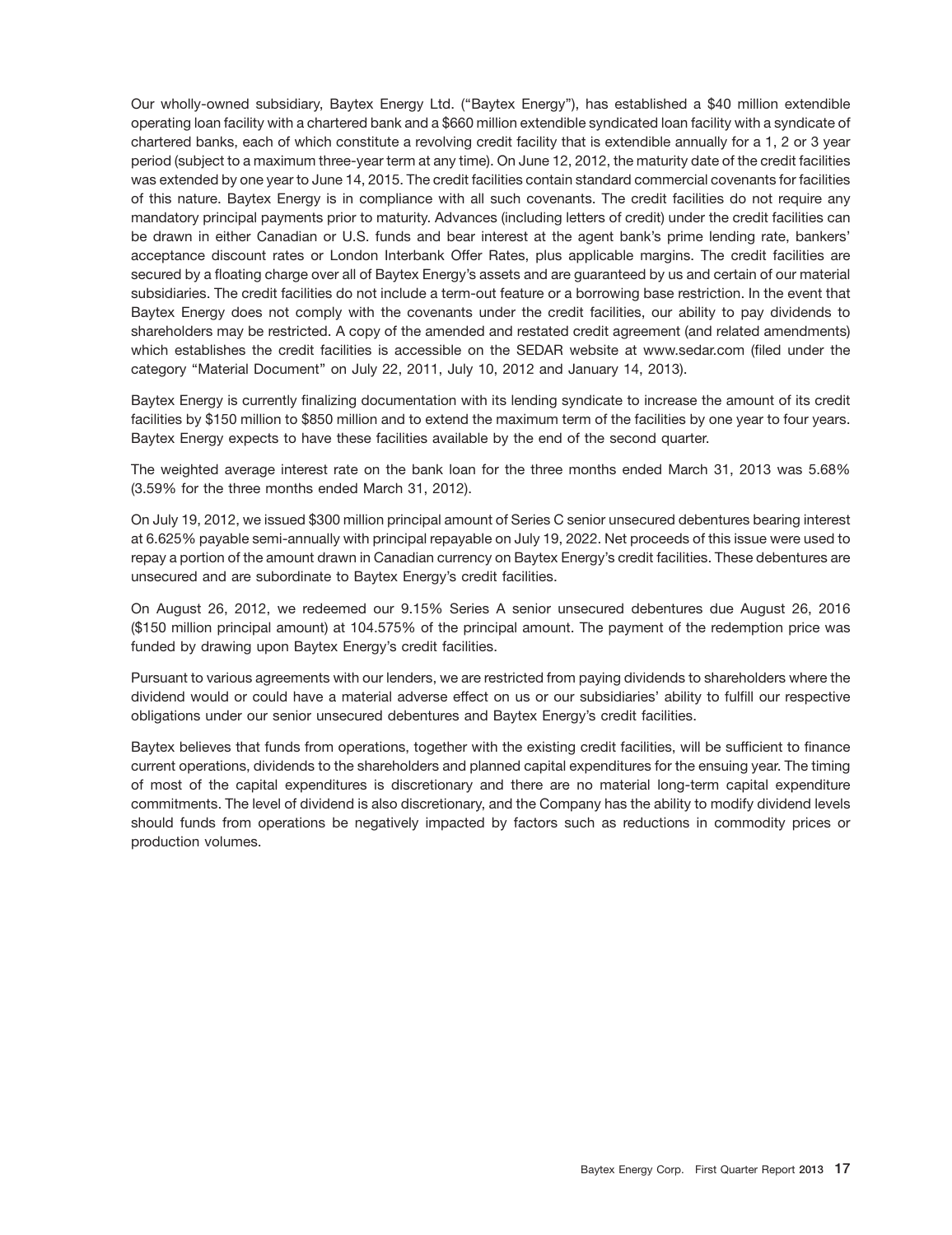#### **Capital Expenditures**

Capital expenditures are summarized as follows:

|                                        | Three Months Ended March 31 |               |
|----------------------------------------|-----------------------------|---------------|
| (\$ thousands)                         | 2013                        | 2012          |
| Land                                   | \$<br>2.985                 | \$<br>2,592   |
| Seismic                                | 558                         | 848           |
| Drilling and completion                | 118,745                     | 95,335        |
| Equipment                              | 44,206                      | 37,055        |
| Other                                  | 28                          | 88            |
| Total exploration and development      | \$<br>166,522               | \$<br>135,918 |
| Acquisitions – Properties              |                             | 2,336         |
| Proceeds from divestitures             | (42, 382)                   | (3, 568)      |
| Total acquisitions and divestitures    | (42, 382)                   | (1,232)       |
| Total oil and natural gas expenditures | 124,140                     | 134,686       |
| Other plant and equipment, net         | 3,370                       | 5,044         |
| Total capital expenditures             | \$<br>127,510               | \$<br>139.730 |

#### **Shareholders' Capital**

Baytex is authorized to issue an unlimited number of common shares and 10,000,000 preferred shares. Baytex establishes the rights and terms of preferred shares upon issuance. As at May 6, 2013 the Company had 123,172,484 common shares and no preferred shares issued and outstanding.

#### **Contractual Obligations**

Baytex has a number of financial obligations that are incurred in the ordinary course of business. These obligations are of a recurring nature and impact the Company's funds from operations on an ongoing manner. A significant portion of these obligations will be funded with funds from operations. These obligations as of March 31, 2013, and the expected timing of funding of these obligations, are noted in the table below.

|                                   |              | Less than      |               |             | Beyond    |
|-----------------------------------|--------------|----------------|---------------|-------------|-----------|
| (\$ thousands)                    | <b>Total</b> | 1 year         | 1-3 years     | 3-5 years   | 5 years   |
| Trade and other payables          | 226,977<br>S | \$226,977      | \$            | \$          |           |
| Dividends payable to shareholders | 27,032       | 27,032         |               |             |           |
| Bank loan <sup>(1)</sup>          | 155,842      |                | 155.842       |             |           |
| Long-term debt $(2)$              | 452,340      |                |               |             | 452,340   |
| Operating leases                  | 44,606       | 6.111          | 12.844        | 12.392      | 13,259    |
| Processing agreements             | 67,296       | 846            | 10.350        | 11.187      | 44,913    |
| Transportation agreements         | 68,189       | 1,512          | 15,977        | 17,152      | 33,548    |
| Total                             | \$1,042,282  | 262,478<br>\$. | 195.013<br>\$ | 40.731<br>S | \$544,060 |

*(1) The bank loan is a covenant-based revolving loan that is extendible annually for a one, two or three year period (subject to a maximum three-year term at any time). Unless extended, the revolving period will end on June 14, 2015 with all amounts to be re-paid on such date.*

*(2) Principal amount of instruments.*

Baytex also has ongoing obligations related to the abandonment and reclamation of well sites and facilities which have reached the end of their economic lives. Programs to abandon and reclaim them are undertaken regularly in accordance with applicable legislative requirements.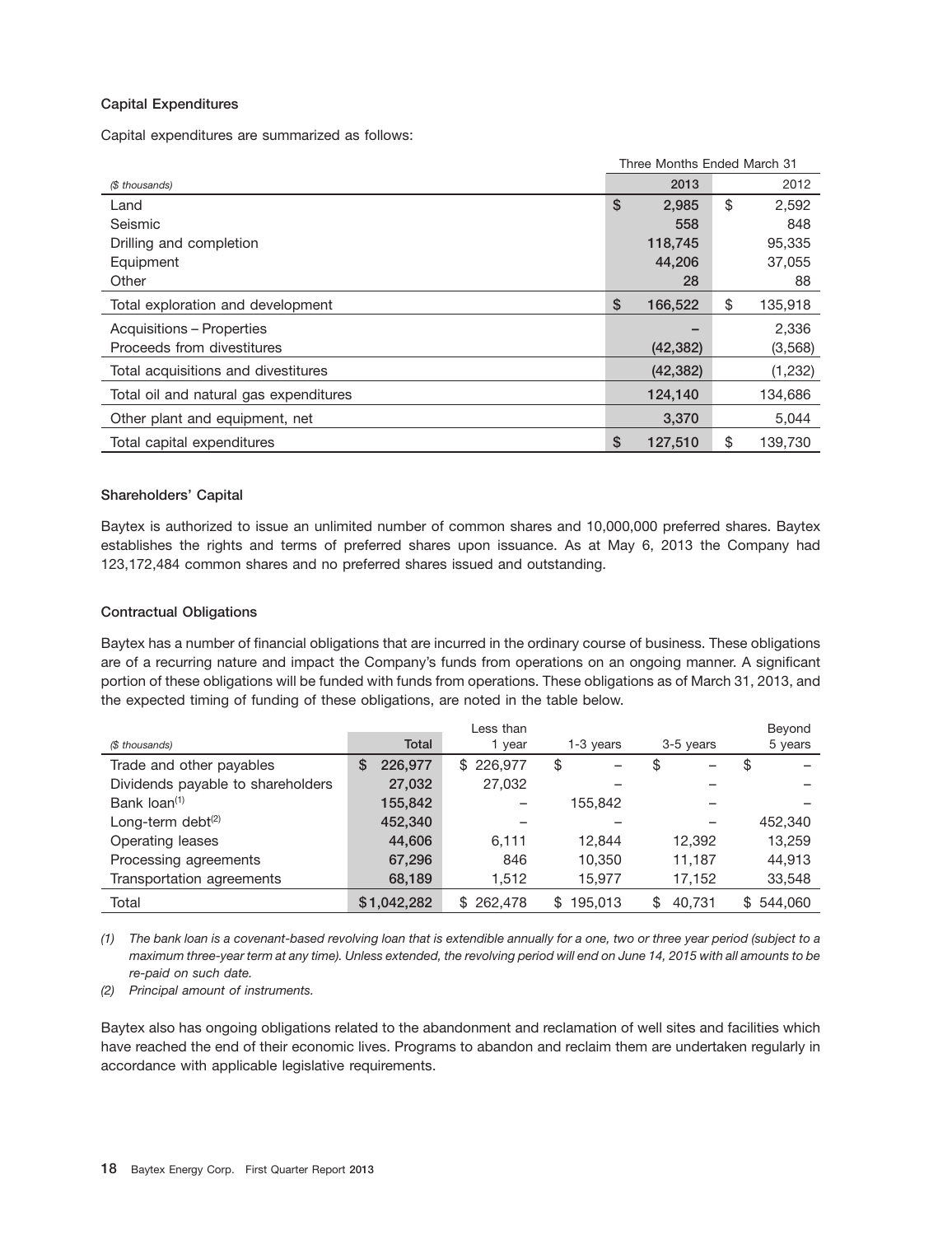#### **FINANCIAL INSTRUMENTS AND RISK MANAGEMENT**

Baytex is exposed to a number of financial risks, including market risk, liquidity risk and credit risk. Market risk is the risk that the fair value of future cash flows will fluctuate due to movements in market prices, and is comprised of foreign currency risk, interest rate risk and commodity price risk. Market risk is managed by Baytex through a series of derivative contracts intended to manage the volatility of its operating cash flow. Liquidity risk is the risk that the Company will encounter difficulty in meeting obligations associated with financial liabilities. Baytex manages its liquidity risk through cash and debt management. Credit risk is the risk that a counterparty to a financial asset will default resulting in the Company incurring a loss. Baytex manages credit risk by entering into sales contracts with creditworthy entities and reviewing its exposure to individual entities on a regular basis.

A summary of the risk management contracts in place as at March 31, 2013 and the accounting treatment of the Company's financial instruments are disclosed in note 16 to the condensed consolidated financial statements.

|                                                    | 2013    |         |         | 2012    |         |         | 2011    |         |
|----------------------------------------------------|---------|---------|---------|---------|---------|---------|---------|---------|
| (\$ thousands, except per common<br>share amounts) | Q1      | Q4      | Q3      | Q2      | Ο1      | O4      | Q3      | Q2      |
| Gross revenues                                     | 272.945 | 292,095 | 299.786 | 284.248 | 343.355 | 367.813 | 313.787 | 336.899 |
| Net income                                         | 10.149  | 31.620  | 26.773  | 157.280 | 42.958  | 57.780  | 51.839  | 106.863 |
| Per common share – basic                           | 0.08    | 0.26    | 0.22    | 1.32    | 0.36    | 0.49    | 0.45    | 0.92    |
| Per common share – diluted                         | 0.08    | 0.26    | 0.22    | 1.30    | 0.36    | 0.48    | 0.44    | 0.90    |

#### **QUARTERLY FINANCIAL INFORMATION**

#### **FORWARD-LOOKING STATEMENTS**

*In the interest of providing our shareholders and potential investors with information regarding Baytex, including management's assessment of the Company's future plans and operations, certain statements in this document are ''forward-looking statements'' within the meaning of the United States Private Securities Litigation Reform Act of 1995 and ''forward-looking information'' within the meaning of applicable Canadian securities legislation (collectively, ''forward-looking statements''). In some cases, forward-looking statements can be identified by terminology such as ''anticipate'', ''believe'', ''continue'', ''could'', ''estimate'', ''expect'', ''forecast'', ''intend'', ''may'', ''objective'', ''ongoing'', ''outlook'', ''potential'', ''project'', ''plan'', ''should'', ''target'', ''would'', ''will'' or similar words suggesting future outcomes, events or performance. The forward-looking statements contained in this document speak only as of the date of this document and are expressly qualified by this cautionary statement.*

*Specifically, this document contains forward-looking statements relating to: crude oil and natural gas prices and the price differentials between light, medium and heavy oil prices; our business strategies, plans and objectives; our ability to fund our capital expenditures and dividends on our common shares from funds from operations; our average royalty rate for full-year 2013; our production and operating expenses per unit of production for the balance of the 2013 year; the sufficiency of our capital resources to meet our on-going short, medium and long-term commitments; the financial capacity of counterparties to honor outstanding obligations to us in the normal course of business; our plan to amend our credit facilities to increase the amount and the term thereof and the timing of completing such amendments; funding sources for our cash dividends and capital program; the timing of funding our financial obligations; and the existence, operation and strategy of our risk management program. In addition, information and statements relating to reserves are deemed to be forward-looking statements, as they involve implied assessment, based on certain estimates and assumptions, that the reserves described exist in quantities predicted or estimated, and that the reserves can be profitably produced in the future. Cash dividends on our common shares are paid at the discretion of our Board of Directors and can fluctuate. In establishing the level of cash dividends, the Board of Directors considers all factors that it deems relevant, including, without limitation, the outlook for commodity prices, our operational execution, the amount of funds from operations and capital expenditures and our prevailing financial circumstances at the time.*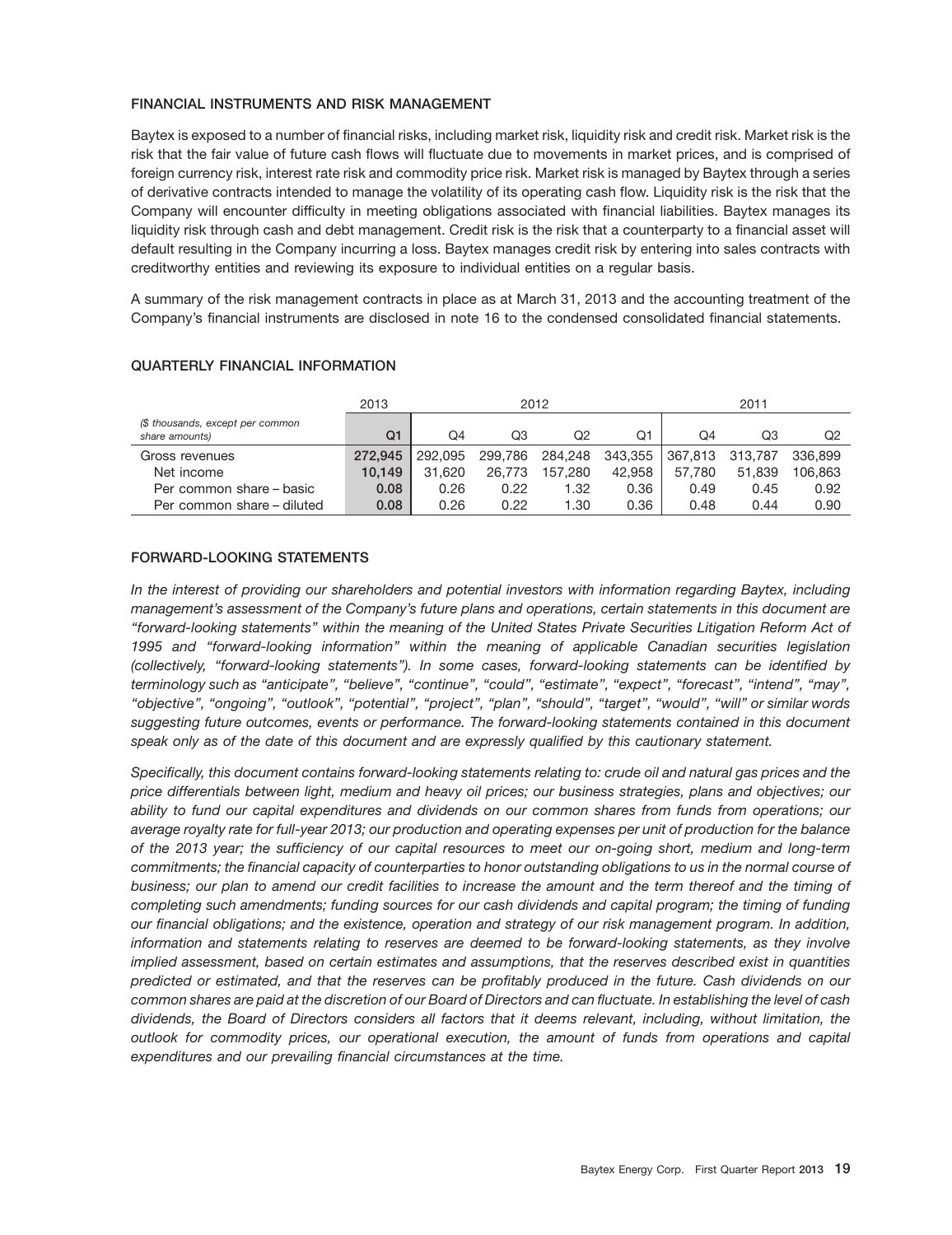*These forward-looking statements are based on certain key assumptions regarding, among other things: petroleum and natural gas prices and differentials between light, medium and heavy oil prices; well production rates and reserve volumes; our ability to add production and reserves through our exploration and development activities; capital expenditure levels; the receipt, in a timely manner, of regulatory and other required approvals; the availability and cost of labour and other industry services; the amount of future cash dividends that we intend to pay; interest and foreign exchange rates; and the continuance of existing and, in certain circumstances, proposed tax and royalty regimes. The reader is cautioned that such assumptions, although considered reasonable by Baytex at the time of preparation, may prove to be incorrect.*

*Actual results achieved during the forecast period will vary from the information provided herein as a result of numerous known and unknown risks and uncertainties and other factors. Such factors include, but are not limited to: declines in oil and natural gas prices; risks related to the accessibility, availability, proximity and capacity of gathering, processing and pipeline systems; variations in interest rates and foreign exchange rates; risks associated with our hedging activities; uncertainties in the credit markets may restrict the availability of credit or increase the cost of borrowing; refinancing risk for existing debt and debt service costs; access to external sources of capital; third party credit risk; a downgrade of our credit ratings; risks associated with the exploitation of our properties and our ability to acquire reserves; increases in operating costs; changes in government regulations that affect the oil and gas industry; changes to royalty or mineral/severance tax regimes; risks relating to hydraulic fracturing; changes in income tax or other laws or government incentive programs; uncertainties associated with estimating petroleum and natural gas reserves; risks associated with acquiring, developing and exploring for oil and natural gas and other aspects of our operations; risks associated with properties operated by third parties; risks associated with delays in business operations; risks associated with the marketing of our petroleum and natural gas production; risks associated with large projects or expansion of our activities; risks related to heavy oil projects; expansion of our operations; the failure to realize anticipated benefits of acquisitions and dispositions or to manage growth; changes in environmental, health and safety regulations; the implementation of strategies for reducing greenhouse gases; competition in the oil and gas industry for, among other things, acquisitions of reserves, undeveloped lands, skilled personnel and drilling and related equipment; the activities of our operating entities and their key personnel and information systems; depletion of our reserves; risks associated with securing and maintaining title to our properties; seasonal weather patterns; our permitted investments; access to technological advances; changes in the demand for oil and natural gas products; involvement in legal, regulatory and tax proceedings; the failure of third parties to comply with confidentiality agreements; risks associated with the ownership of our securities, including the discretionary nature of dividend payments and changes in market-based factors; risks for United States and other non-resident shareholders, including the ability to enforce civil remedies, differing practices for reporting reserves and production, additional taxation applicable to non-residents and foreign exchange risk; and other factors, many of which are beyond the control of Baytex. These risk factors are discussed in our Annual Information Form, Annual Report on Form 40-F and Management's Discussion and Analysis for the year ended December 31, 2012, as filed with Canadian securities regulatory authorities and the U.S. Securities and Exchange Commission.*

*There is no representation by Baytex that actual results achieved during the forecast period will be the same in whole or in part as those forecast and Baytex does not undertake any obligation to update publicly or to revise any of the included forward-looking statements, whether as a result of new information, future events or otherwise, except as may be required by applicable securities law.*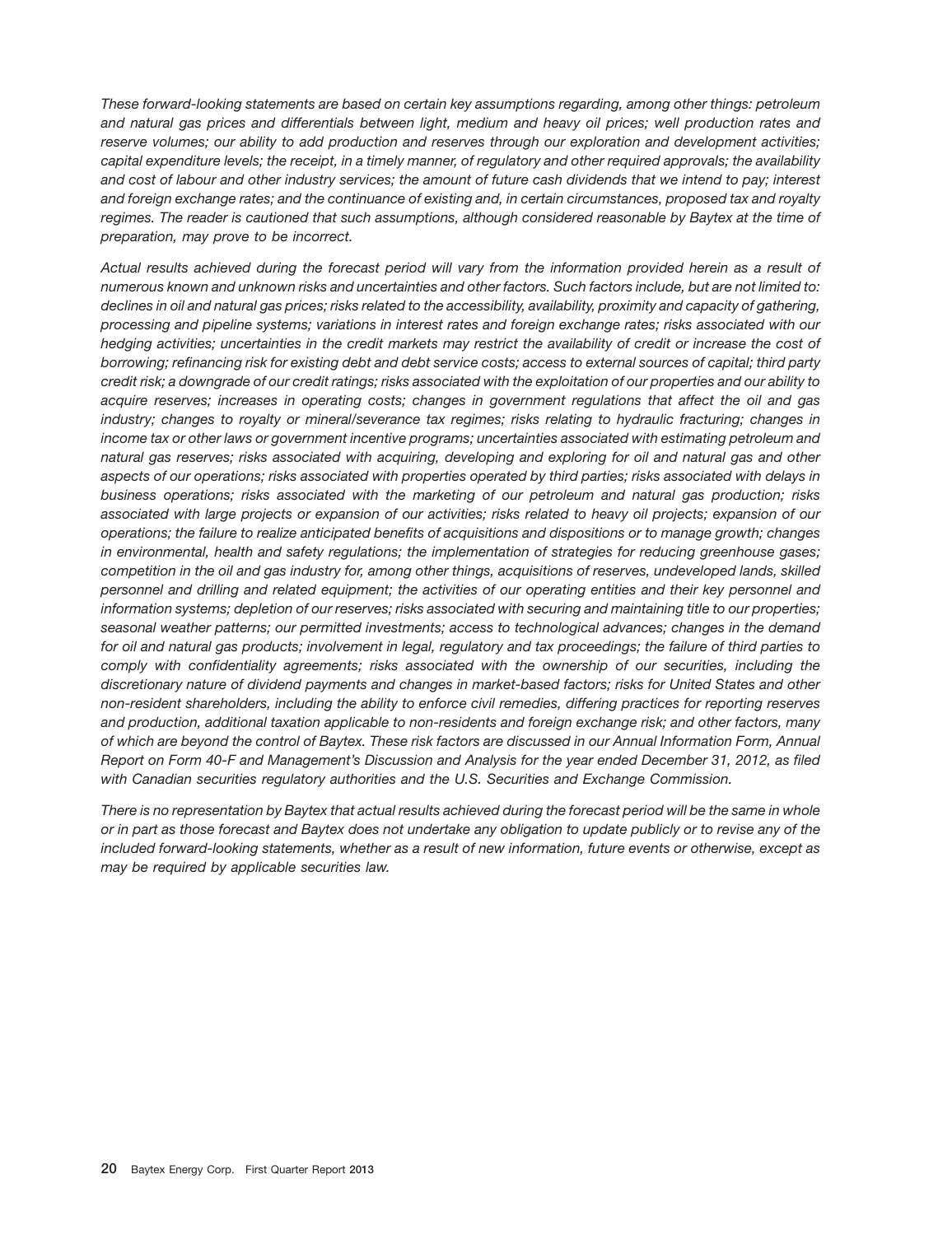## CONDENSED CONSOLIDATED STATEMENTS OF FINANCIAL POSITION

| As at<br>(thousands of Canadian dollars) (unaudited) | March 31,<br>2013 | December 31,<br>2012 |
|------------------------------------------------------|-------------------|----------------------|
| <b>ASSETS</b>                                        |                   |                      |
| Current assets                                       |                   |                      |
| Cash                                                 | \$<br>231         | \$<br>1,837          |
| Trade and other receivables                          | 174,155           | 170,972              |
| Crude oil inventory                                  | 1,643             | 1,363                |
| <b>Financial derivatives</b>                         | 8,727             | 20,167               |
|                                                      | 184,756           | 194,339              |
| Non-current assets                                   |                   |                      |
| Exploration and evaluation assets (note 4)           | 229,602           | 240,015              |
| Oil and gas properties (note 5)                      | 2,123,149         | 2,037,576            |
| Other plant and equipment                            | 31,151            | 28,392               |
| Goodwill                                             | 37,755            | 37,755               |
|                                                      | \$2,606,413       | \$2,538,077          |
| <b>LIABILITIES</b>                                   |                   |                      |
| <b>Current liabilities</b>                           |                   |                      |
| Trade and other payables                             | \$<br>226,977     | \$<br>181,558        |
| Dividends payable to shareholders                    | 27,032            | 26,811               |
| <b>Financial derivatives</b>                         | 14,781            | 10,826               |
|                                                      | 268,790           | 219,195              |
| Non-current liabilities                              |                   |                      |
| Bank loan (note 6)                                   | 155,842           | 116,394              |
| Long-term debt (note 7)                              | 444,420           | 441,195              |
| Asset retirement obligations (note 8)                | 270,222           | 265,520              |
| Deferred income tax liability                        | 193,944           | 189,160              |
| <b>Financial derivatives</b>                         | 4,451             | 7,201                |
|                                                      | 1,337,669         | 1,238,665            |
| <b>SHAREHOLDERS' EQUITY</b>                          |                   |                      |
| Shareholders' capital (note 9)                       | 1,904,887         | 1,860,358            |
| Contributed surplus                                  | 57,342            | 65,615               |
| Accumulated other comprehensive loss                 | (8,576)           | (12, 462)            |
| <b>Deficit</b>                                       | (684, 909)        | (614,099)            |
|                                                      | 1,268,744         | 1,299,412            |
|                                                      | \$2,606,413       | \$2,538,077          |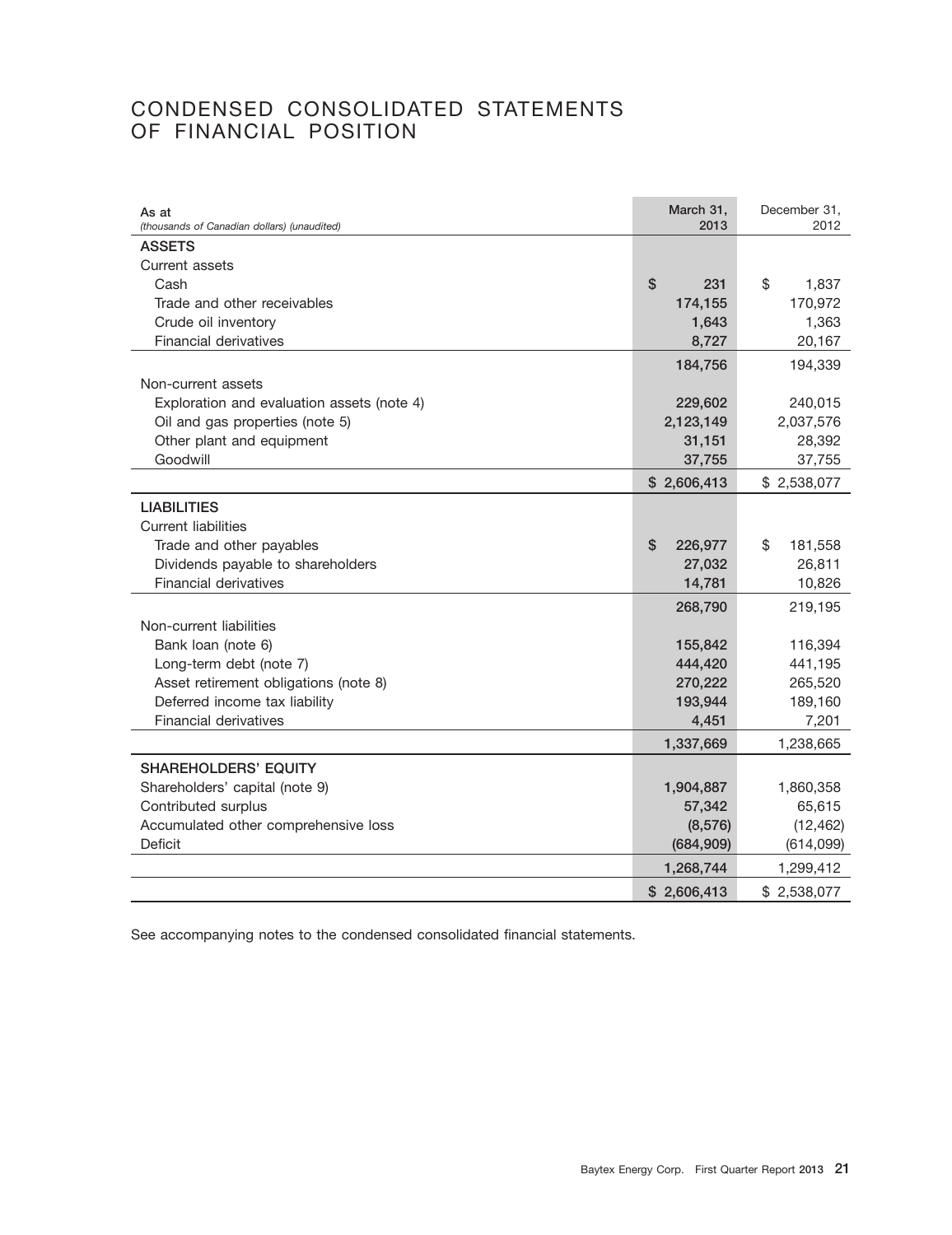# CONDENSED CONSOLIDATED STATEMENTS OF INCOME AND COMPREHENSIVE INCOME

|                                                                              | <b>Three Months Ended</b> |              |
|------------------------------------------------------------------------------|---------------------------|--------------|
|                                                                              | March 31                  |              |
| (thousands of Canadian dollars, except per common share amounts) (unaudited) | 2013                      | 2012         |
| Revenues, net of royalties (note 13)                                         | \$227,667                 | \$290,361    |
| <b>Expenses</b>                                                              |                           |              |
| Production and operating                                                     | 65,216                    | 58,287       |
| Transportation and blending                                                  | 46.136                    | 61,737       |
| Exploration and evaluation (note 4)                                          | 3,582                     | 2,463        |
| Depletion and depreciation                                                   | 78,581                    | 72,311       |
| General and administrative                                                   | 11,550                    | 11,188       |
| Share-based compensation (note 10)                                           | 9,044                     | 6,856        |
| Financing costs (note 14)                                                    | 10,976                    | 10,299       |
| Loss on financial derivatives (note 16)                                      | 7,767                     | 11,342       |
| Foreign exchange loss (gain) (note 15)                                       | 1,781                     | (4,868)      |
| Gain on divestiture of oil and gas properties                                | (20, 951)                 |              |
|                                                                              | 213,682                   | 229,615      |
| Net income before income taxes                                               | 13,985                    | 60,746       |
| Income tax expense (note 12)                                                 |                           |              |
| Deferred income tax expense                                                  | 3,836                     | 17,788       |
| Net income attributable to shareholders                                      | \$<br>10,149              | \$<br>42,958 |
| Other comprehensive income (loss)                                            |                           |              |
| Foreign currency translation adjustment                                      | 3,886                     | (5,386)      |
| Comprehensive income                                                         | \$<br>14,035              | \$<br>37,572 |
| Net income per common share (note 11)                                        |                           |              |
| <b>Basic</b>                                                                 | \$<br>0.08                | \$<br>0.36   |
| <b>Diluted</b>                                                               | $\mathfrak{L}$<br>0.08    | \$<br>0.36   |
| Weighted average common shares (note 11)                                     |                           |              |
| Basic                                                                        | 122,491                   | 118,563      |
| <b>Diluted</b>                                                               | 123,826                   | 120,282      |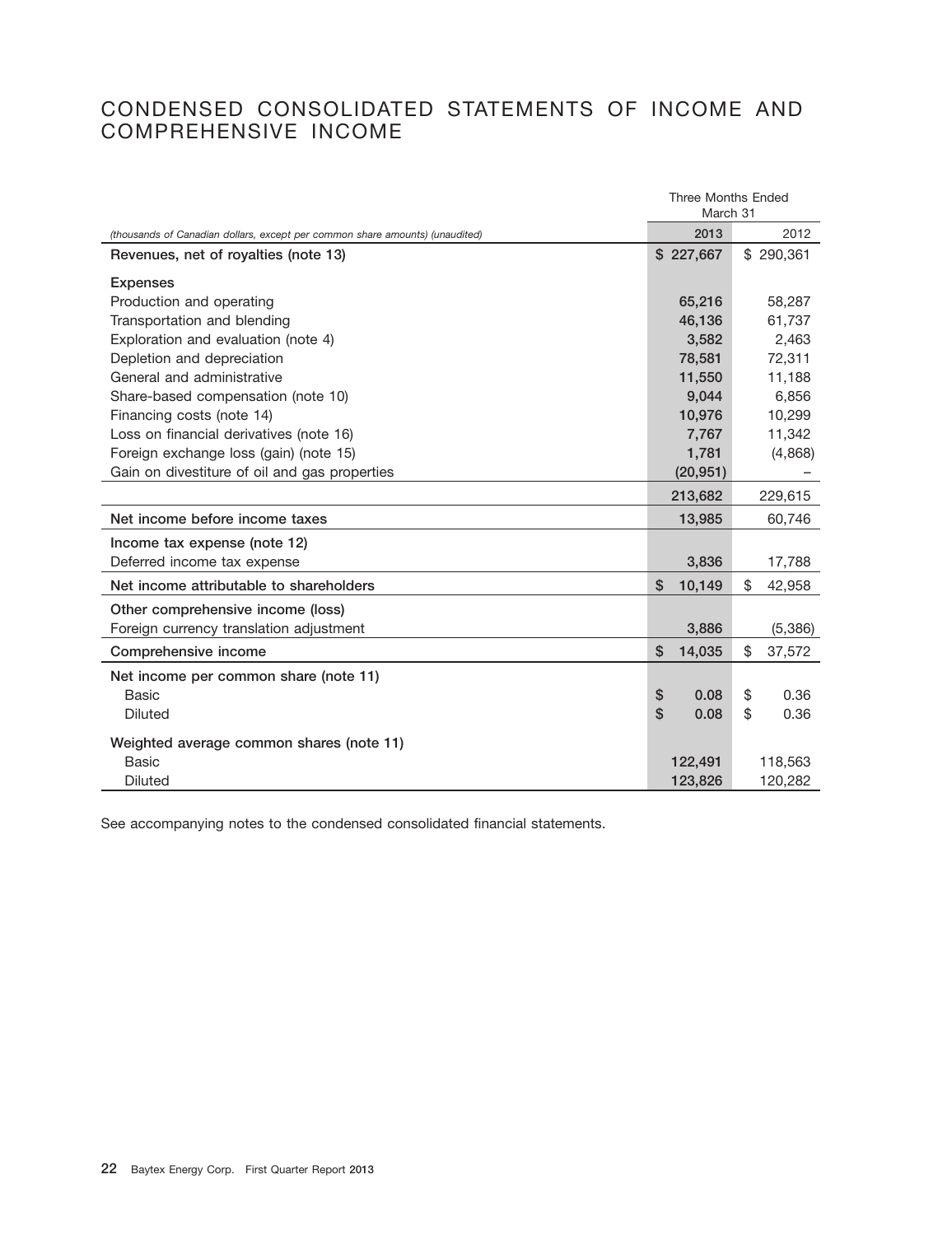# CONDENSED CONSOLIDATED STATEMENTS OF CHANGES IN EQUITY

|                                 |                 |                        | Accumulated<br>other |                  |              |
|---------------------------------|-----------------|------------------------|----------------------|------------------|--------------|
| (thousands of Canadian dollars) | Shareholders'   | Contributed            | comprehensive        |                  | <b>Total</b> |
| (unaudited)                     | capital         | surplus <sup>(1)</sup> | income (loss)        | Deficit          | equity       |
| Balance at December 31, 2011    | \$<br>1,680,184 | \$<br>85,716           | \$<br>(3,546)        | \$<br>(555, 620) | \$1,206,734  |
| Dividends to shareholders       |                 |                        |                      | (78, 365)        | (78, 365)    |
| Exercise of share rights        | 21,246          | (12, 421)              |                      |                  | 8,825        |
| Vesting of share awards         | 6,445           | (6, 445)               |                      |                  |              |
| Share-based compensation        |                 | 6,856                  |                      |                  | 6,856        |
| Issued pursuant to dividend     |                 |                        |                      |                  |              |
| reinvestment plan               | 22,791          |                        |                      |                  | 22,791       |
| Comprehensive income for the    |                 |                        |                      |                  |              |
| period                          |                 |                        | (5,386)              | 42,958           | 37,572       |
| Balance at March 31, 2012       | \$<br>1,730,666 | \$<br>73,706           | \$<br>(8,932)        | \$<br>(591, 027) | \$1,204,413  |
| Balance at December 31, 2012    | \$<br>1,860,358 | \$<br>65,615           | \$<br>(12, 462)      | \$ (614,099)     | \$1,299,412  |
| Dividends to shareholders       |                 |                        |                      | (80, 959)        | (80, 959)    |
| Exercise of share rights        | 9,225           | (5,507)                |                      |                  | 3,718        |
| Vesting of share awards         | 11,810          | (11, 810)              |                      |                  |              |
| Share-based compensation        |                 | 9,044                  |                      |                  | 9,044        |
| Issued pursuant to dividend     |                 |                        |                      |                  |              |
| reinvestment plan               | 23,494          |                        |                      |                  | 23,494       |
| Comprehensive income for the    |                 |                        |                      |                  |              |
| period                          |                 |                        | 3,886                | 10,149           | 14,035       |
| Balance at March 31, 2013       | \$<br>1,904,887 | \$<br>57,342           | \$<br>(8,576)        | (684,909)<br>\$  | \$1,268,744  |

*(1) Contributed surplus is comprised of share-based compensation.*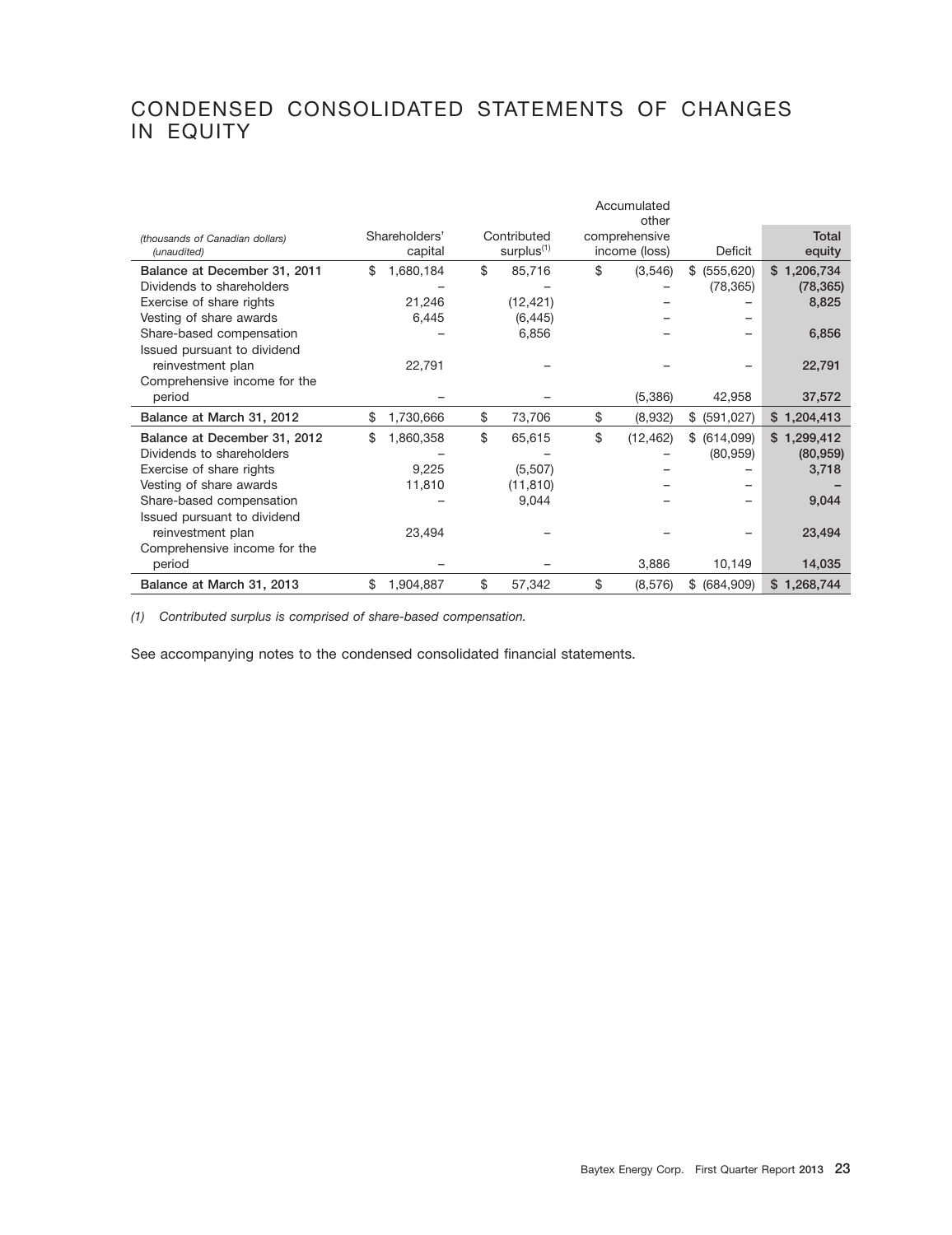# CONDENSED CONSOLIDATED STATEMENTS OF CASH FLOWS

|                                                          | <b>Three Months Ended</b><br>March 31 |                   |
|----------------------------------------------------------|---------------------------------------|-------------------|
| (thousands of Canadian dollars) (unaudited)              | 2013                                  | 2012              |
| CASH PROVIDED BY (USED IN):                              |                                       |                   |
| Operating activities                                     |                                       |                   |
| Net income for the period                                | 10,149<br>S                           | 42,958<br>\$      |
| Adjustments for:                                         |                                       |                   |
| Share-based compensation (note 10)                       | 9,044                                 | 6,856             |
| Unrealized foreign exchange loss (gain) (note 15)        | 3,817                                 | (5,993)           |
| Exploration and evaluation                               | 3,582                                 | 1,830             |
| Depletion and depreciation                               | 78,581                                | 72,311            |
| Unrealized loss on financial derivatives (note 16)       | 11,895                                | 4,202             |
| Gain on divestitures of oil and gas properties           | (20, 951)                             |                   |
| Deferred income tax expense                              | 3,836                                 | 17,788            |
| Financing costs (note 14)                                | 10,976                                | 10,299            |
| Change in non-cash working capital                       | (12, 782)                             | 1,881             |
| Asset retirement obligations settled (note 8)            | (2,973)                               | (771)             |
|                                                          | 95,174                                | 151,361           |
| <b>Financing activities</b>                              |                                       |                   |
| Payments of dividends                                    | (57, 244)                             | (55, 351)         |
| Increase in bank loan                                    | 39,448                                | 18,142            |
| Issuance of common shares (note 9)                       | 3,718                                 | 8,825             |
| Interest paid                                            | (16, 538)                             | (14, 55)          |
|                                                          | (30, 616)                             | (42, 936)         |
| Investing activities                                     |                                       |                   |
| Additions to exploration and evaluation assets (note 4)  | (4, 150)                              | (3,731)           |
| Additions to oil and gas properties (note 5)             | (162, 372)                            | (132, 187)        |
| Property acquisitions                                    |                                       | (2,336)           |
| Proceeds from divestitures of oil and gas properties     | 42,382                                | 3,568             |
| Additions to other plant and equipment, net of disposals | (3,370)                               | (5,044)           |
| Change in non-cash working capital                       | 61,831                                | 26,118            |
|                                                          |                                       |                   |
|                                                          | (65, 679)                             | (113, 612)<br>152 |
| Impact of foreign currency translation on cash balances  | (485)                                 |                   |
| Change in cash                                           | (1,606)                               | (5,035)           |
| Cash, beginning of period                                | 1,837                                 | 7,847             |
| Cash, end of period                                      | \$<br>231                             | \$<br>2,812       |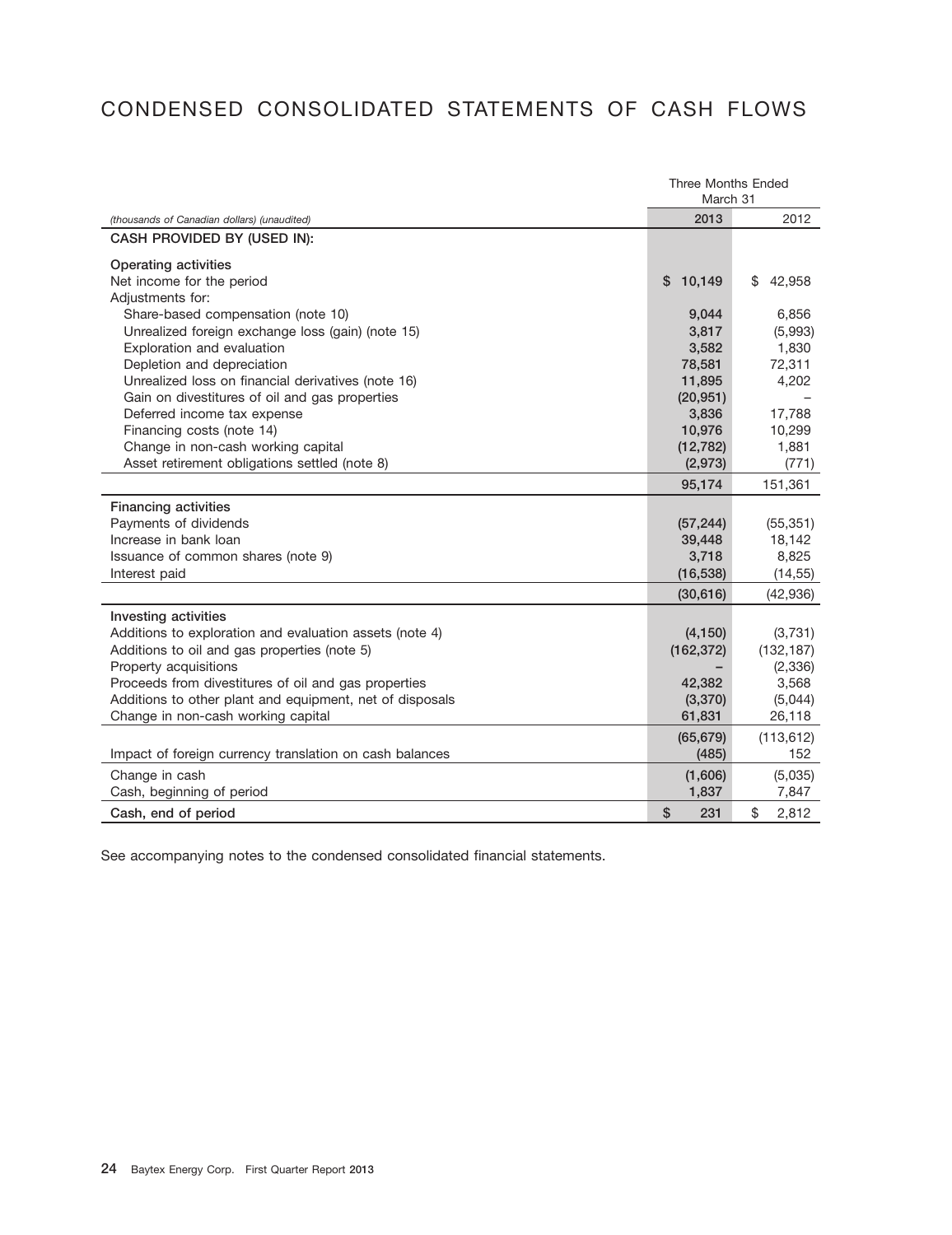# NOTES TO THE CONDENSED CONSOLIDATED FINANCIAL STATEMENTS

As at March 31, 2013, December 31, 2012 *and for the three months ended March 31, 2013 and 2012 (all tabular amounts in thousands of Canadian dollars, except per common share amounts) (unaudited)*

#### **1. REPORTING ENTITY**

Baytex Energy Corp. (the "Company" or "Baytex") is an oil and gas corporation engaged in the acquisition, development and production of oil and natural gas in the Western Canadian Sedimentary Basin and the United States. The Company's common shares are traded on the Toronto Stock Exchange and the New York Stock Exchange under the symbol BTE. The Company's head and principal office is located at 2800, 520 - 3rd Avenue S.W., Calgary, Alberta, T2P 0R3, and its registered office is located at 2400, 525 - 8<sup>th</sup> Avenue S.W., Calgary, Alberta, T2P 1G1.

#### **2. BASIS OF PRESENTATION**

The condensed interim unaudited consolidated financial statements (''consolidated financial statements'') have been prepared in accordance with International Accounting Standards (''IAS'') 34, Interim Financial Reporting, as issued by the International Accounting Standards Board. These consolidated financial statements do not include all the necessary annual disclosures as prescribed by International Financial Reporting Standards (''IFRS'') and should be read in conjunction with the annual audited consolidated financial statements as of December 31, 2012. The Company's accounting policies are unchanged compared to December 31, 2012 except as listed in note 3 ''Changes in Accounting Policies''. The use of estimates and judgments is also consistent with the December 31, 2012 financial statements.

The consolidated financial statements were approved by the Board of Directors of Baytex on May 8, 2013.

The consolidated financial statements have been prepared on the historical cost basis, except for derivative financial instruments which have been measured at fair value. The consolidated financial statements are presented in Canadian dollars, which is the Company's functional currency. All financial information is rounded to the nearest thousand, except per share amounts and when otherwise indicated.

#### **3. CHANGES IN ACCOUNTING POLICIES**

Certain standards and amendments were issued effective for accounting periods beginning on or after January 1, 2013. Many of these updates are not applicable or consequential to the Company and have been excluded from the discussion below. As of January 1, 2013, the Company adopted the following IFRS standards and amendments in accordance with the transitional provisions of each standard.

#### **Consolidation, Joint Ventures and Disclosures**

#### Consolidated Financial Statements

IFRS 10 ''Consolidated Financial Statements'' replaces the consolidation guidance in IAS 27 ''Consolidation and Separate Financial Statements'' and Standing Interpretations Committee (''SIC'') 12 ''Consolidation – Special Purpose Entities'' by introducing a single consolidation model for all entities based on control, irrespective of the nature of the investee. Under IFRS 10, control is based on whether an investor has 1) power over the investee; 2) exposure, or rights, to variable returns from its involvement with the investee; and 3) the ability to use its power over the investee to affect the amount of the returns. The retrospective adoption of this standard does not have any impact on the Company's financial statements.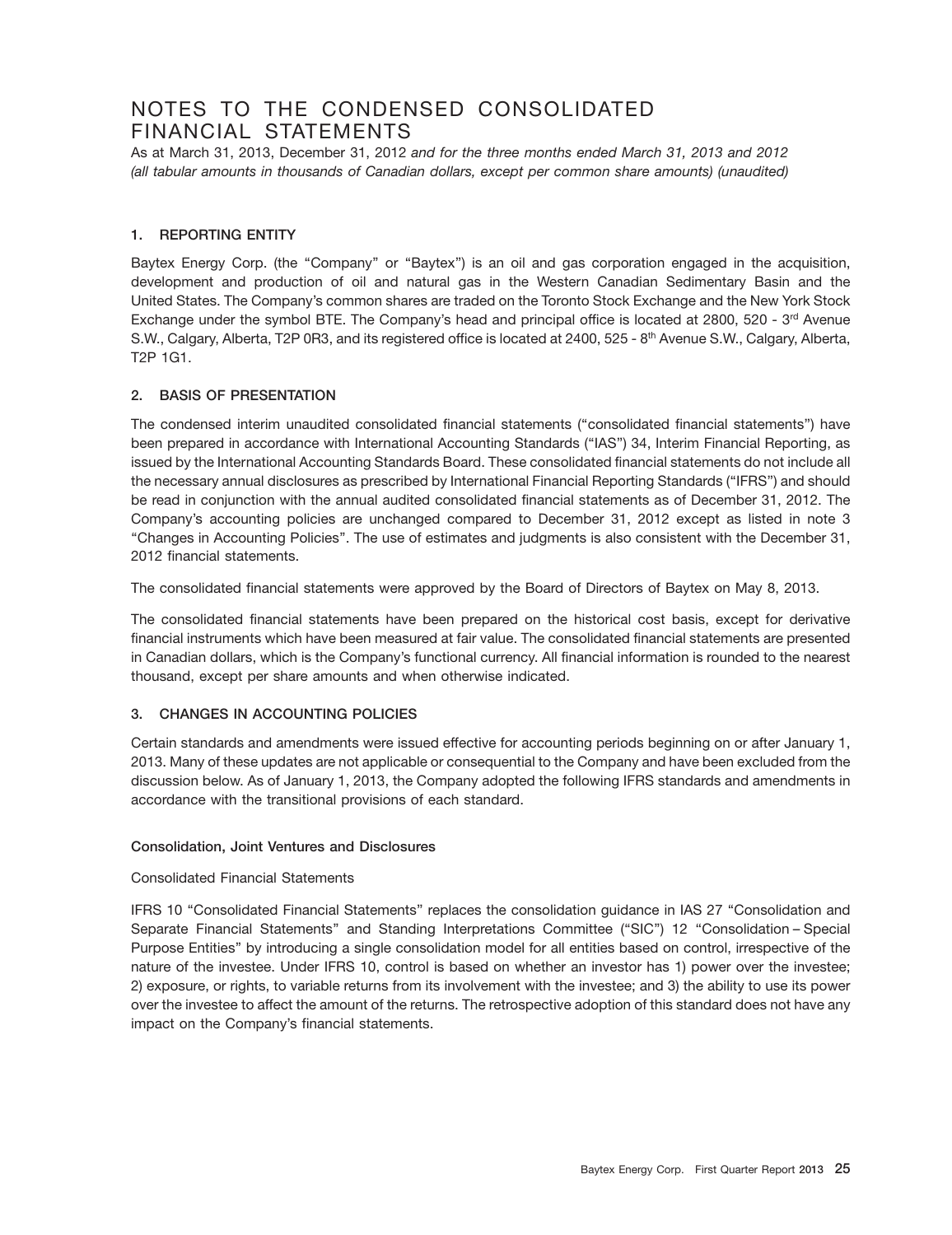#### Joint Arrangement

IFRS 11 ''Joint Arrangements'' replaces the guidance on in IAS 31 ''Interests in Joint Ventures'' and SIC 13 ''Jointly Controlled Entities – Non-Monetary Contributions by Ventures'', and divides joint arrangements into two types, joint operations and joint ventures, each with their own accounting model. The new standard redefines joint operations and joint ventures and requires joint operations to be proportionately consolidated and joint ventures to be equity accounted. The retrospective adoption of this standard does not have any impact on the Company's financial statements.

#### Disclosure of Interests in Other Entities

IFRS 12 ''Disclosure of Interests in Other Entities'' requires enhanced disclosures about both consolidated entities and unconsolidated entities in which an entity has involvement. The objective of IFRS 12 is to require information so that financial statement users may evaluate the basis of control, any restrictions on consolidated assets and liabilities, risk exposures arising from involvements with unconsolidated structured entities and non-controlling interest holders' involvement in the activities of consolidated entities. The retrospective adoption of the annual disclosure requirements of this standard does not have a material impact on the Company's financial statements.

#### Separate Financial Statements

IAS 27 ''Separate Financial Statements'' has been amended as a result of changes to IFRS 10. The retrospective adoption of these amendments does not have any impact on the Company's financial statements.

#### Investments in Associates and Joint Ventures

IAS 28 ''Investments in Associates and Joint Ventures'' has been amended as a result of changes to IFRS 10 and IFRS 11. The retrospective adoption of these amendments does not have any impact on the Company's financial statements.

#### **Fair Value Measurement**

IFRS 13 ''Fair Value Measurement'' defines fair value, establishes a framework for measuring fair value, and sets out disclosure requirements for fair value measurements. This standard defines fair value as the price that would be received to sell an asset or paid to transfer a liability in an orderly transaction between market participants at the measurement date. The adoption of this standard requires the revaluation of certain derivative financial liabilities on the Company's consolidated balance sheets to reflect an appropriate amount of risk of non-performance by the Company. The prospective adoption of this standard does not have a material impact on the Company's financial statements.

#### **Financial Instruments: Disclosures**

IFRS 7 ''Financial Instruments: Disclosures'' has been amended to provide disclosure requirements about rights of offset and related agreements for financial statements under an enforceable master netting or similar agreement. The retrospective adoption of these amendments does not have any impact on the Company's financial statements.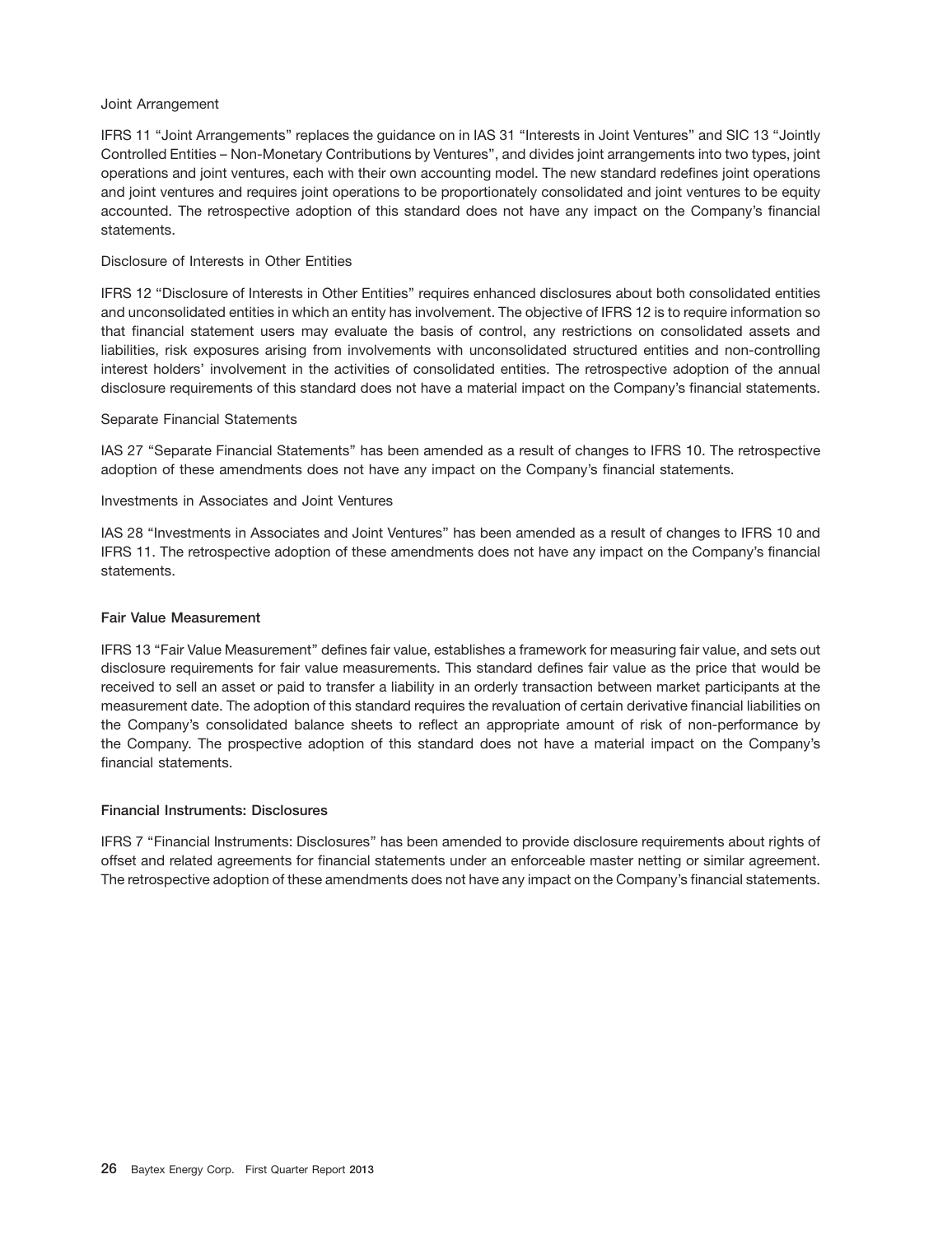### **4. EXPLORATION AND EVALUATION ASSETS**

| Cost                               |               |
|------------------------------------|---------------|
| As at December 31, 2011            | S.<br>129,774 |
| Capital expenditures               | 13,406        |
| Property acquisitions              | 135,772       |
| Exploration and evaluation expense | (12, 202)     |
| Transfer to oil and gas properties | (3,902)       |
| <b>Divestitures</b>                | (22,074)      |
| Foreign currency translation       | (759)         |
| As at December 31, 2012            | \$240,015     |
| Capital expenditures               | 4,150         |
| Exploration and evaluation expense | (3,582)       |
| Transfer to oil and gas properties | (11, 233)     |
|                                    |               |
| <b>Divestitures</b>                | (571)         |
| Foreign currency translation       | 823           |

#### **5. OIL AND GAS PROPERTIES**

**Cost**

| As at December 31, 2011                            | \$2,471,419 |
|----------------------------------------------------|-------------|
| Capital expenditures                               | 405,219     |
| Property acquisitions                              | 8,270       |
| Transferred from exploration and evaluation assets | 3,902       |
| Change in asset retirement obligations             | 5.429       |
| Divestitures                                       | (133, 447)  |
| Foreign currency translation                       | (2,483)     |
| As at December 31, 2012                            | \$2,758,309 |
| Capital expenditures                               | 162,372     |
| Transferred from exploration and evaluation assets | 11.233      |
| Change in asset retirement obligations             | 5.979       |
| <b>Divestitures</b>                                | (31, 014)   |
| Foreign currency translation                       | 5,150       |
| As at March 31, 2013                               | \$2.912.029 |

#### **Accumulated depletion**

| As at December 31, 2011      | S | 439.259   |
|------------------------------|---|-----------|
| Depletion for the period     |   | 294.623   |
| <b>Divestitures</b>          |   | (13,089)  |
| Foreign currency translation |   | (60)      |
| As at December 31, 2012      | S | 720,733   |
| Depletion for the period     |   | 77.956    |
| <b>Divestitures</b>          |   | (10, 154) |
| Foreign currency translation |   | 345       |
| As at March 31, 2013         | S | 788,880   |

| Carrying value |  |
|----------------|--|
|                |  |

| As at December 31, 2012 | \$2,037,576 |
|-------------------------|-------------|
| As at March 31, 2013    | \$2,123,149 |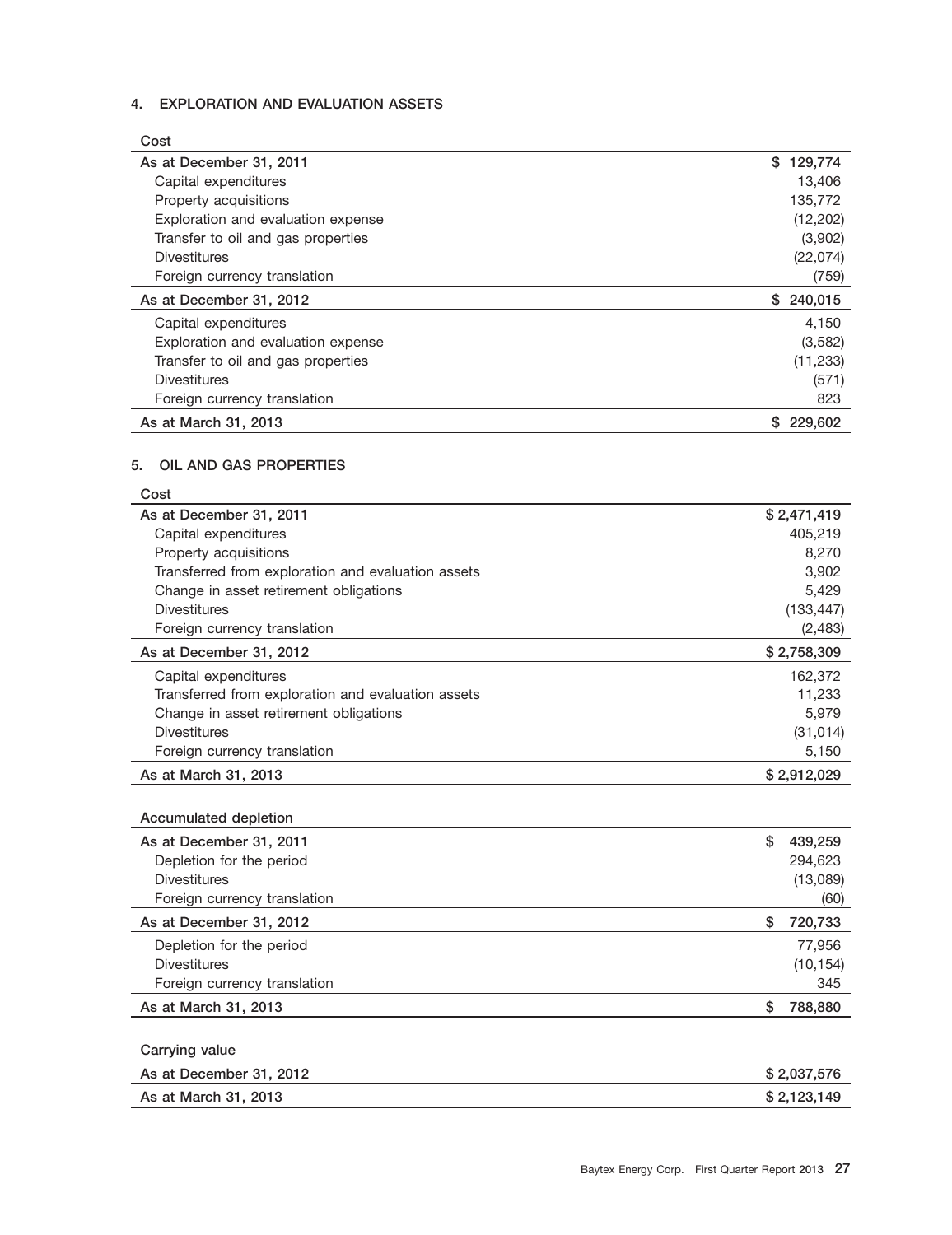#### **6. BANK LOAN**

| As at     | March 31,<br>2013 | December 31,<br>2012 |
|-----------|-------------------|----------------------|
| Bank loan | 155.842<br>w      | 116,394<br>ง         |

The Company's wholly-owned subsidiary, Baytex Energy Ltd. (''Baytex Energy''), has established a \$40.0 million extendible operating loan facility with a chartered bank and a \$660.0 million extendible syndicated loan facility with a syndicate of chartered banks, each of which constitute a revolving credit facility that is extendible annually for a 1, 2 or 3 year period (subject to a maximum three-year term at any time). On June 12, 2012, the maturity date of the credit facilities was extended by one year to June 14, 2015. The credit facilities contain standard commercial covenants for facilities of this nature and do not require any mandatory principal payments prior to maturity. Advances (including letters of credit) under the credit facilities can be drawn in either Canadian or U.S. funds and bear interest at the agent bank's prime lending rate, bankers' acceptance discount rates or London Interbank Offer Rates, plus applicable margins. The credit facilities are secured by a floating charge over all of Baytex Energy's assets and are guaranteed by Baytex and certain of its material subsidiaries. The credit facilities do not include a term-out feature or a borrowing base restriction. In the event that Baytex Energy does not comply with the covenants under the credit facilities, Baytex's ability to pay dividends to its shareholders may be restricted.

The weighted average interest rate on the bank loan for the three months ended March 31, 2013 was 5.68% (3.59% for the three months ended March 31, 2012).

#### **7. LONG-TERM DEBT**

| As at                                           | March 31,<br>2013 | December 31.<br>2012 |
|-------------------------------------------------|-------------------|----------------------|
| 6.75% Series B senior unsecured debentures      |                   |                      |
| (US\$150,000 - principal) due February 17, 2021 | 150,416           | 147.305              |
| 6.625% Series C senior unsecured debentures     |                   |                      |
| (Cdn\$300,000 – principal) due July 19, 2022    | 294,004           | 293,890              |
|                                                 | 444.420           | 441.195              |

Accretion expense on debentures of \$0.2 million has been recorded in financing costs on long-term debt for the three months ended March 31, 2013 and 2012.

#### **8. ASSET RETIREMENT OBLIGATIONS**

|                              | March 31,<br>2013 | December 31.<br>2012 |
|------------------------------|-------------------|----------------------|
| Balance, beginning of period | \$<br>265,520     | \$<br>260,411        |
| Liabilities incurred         | 4,225             | 7,092                |
| Liabilities settled          | (2,973)           | (6,905)              |
| Liabilities acquired         |                   | 1,037                |
| Liabilities divested         | (1, 294)          | (2, 372)             |
| Accretion                    | 1,660             | 6,631                |
| Change in estimate $(1)$     | 3,048             | (328)                |
| Foreign currency translation | 36                | (46)                 |
| Balance, end of period       | \$<br>270.222     | \$<br>265,520        |

*(1) Changes in the status of wells, changes in discount rates and changes in the estimated costs of abandonment and reclamation are factors resulting in a change in estimate.*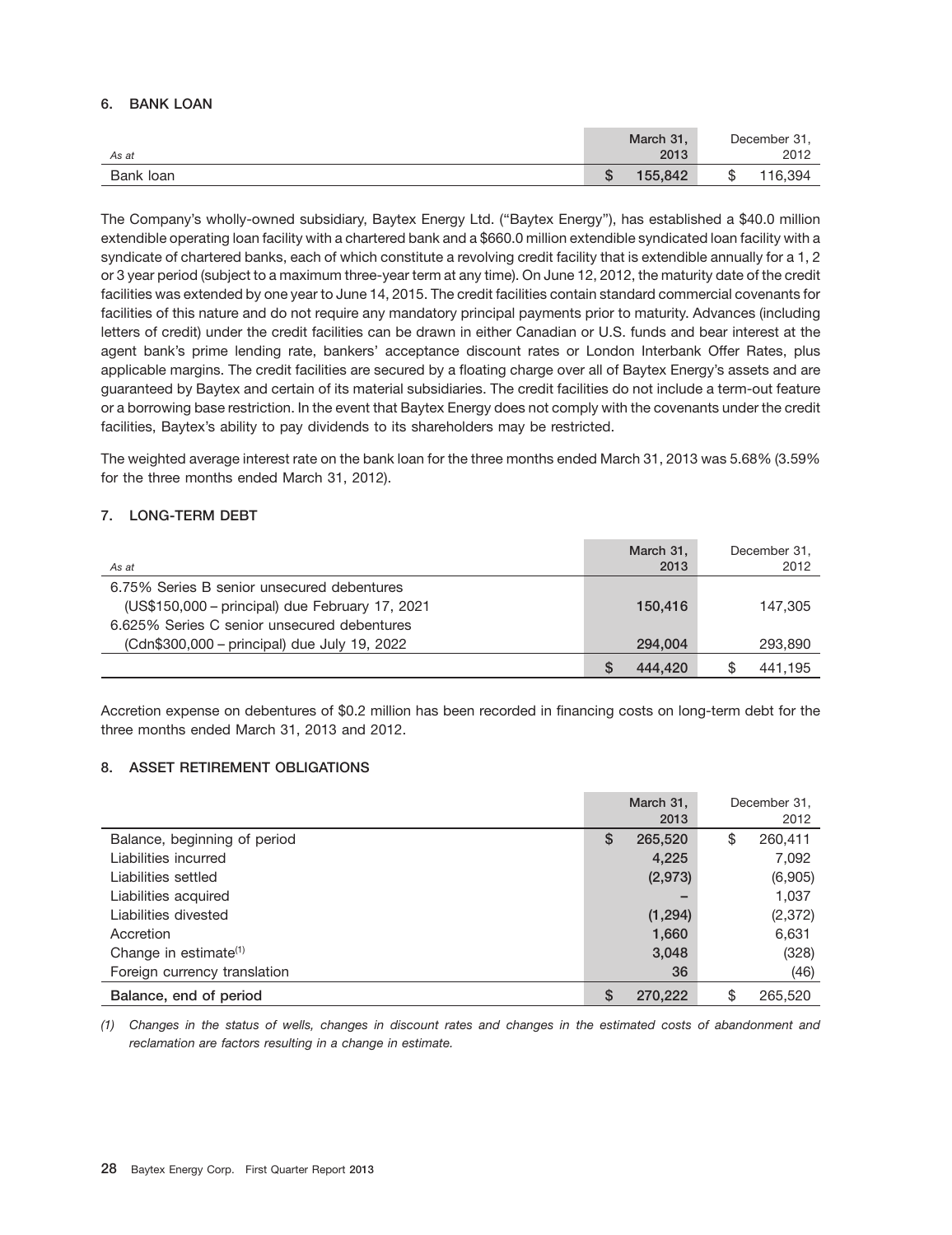The Company's asset retirement obligations are based on its net ownership in wells and facilities. Management estimates the costs to abandon and reclaim the wells and the facilities using existing technology and the estimated time period during which these costs will be incurred in the future. These costs are expected to be incurred over the next 52 years. The undiscounted amount of estimated cash flow required to settle the asset retirement obligations using an estimated annual inflation rate of 2.0% at March 31, 2013 is \$322.5 million (December 31, 2012 – \$318.7 million). The amount of estimated cash flow required to settle the asset retirement obligations using an estimated annual inflation rate of 2.0% and discounted at a risk free rate of 2.5% at March 31, 2013 is \$270.2 million (December 31, 2012 – \$265.5 million (discounted at 2.5%)).

#### **9. SHAREHOLDERS' CAPITAL**

#### *Shareholders' Capital*

The authorized capital of Baytex consists of an unlimited number of common shares without nominal or par value and 10,000,000 preferred shares without nominal or par value, issuable in series. Baytex establishes the rights and terms of the preferred shares upon issuance. As at March 31, 2013, no preferred shares have been issued by the Company and all common shares issued were fully paid.

|                                                                | Number of     |             |
|----------------------------------------------------------------|---------------|-------------|
|                                                                | Common Shares |             |
|                                                                | (000s)        | Amount      |
| Balance, December 31, 2011                                     | 117,893       | \$1,680,184 |
| Issued on exercise of share rights                             | 1,366         | 21,873      |
| Transfer from contributed surplus on exercise of share rights  |               | 36,667      |
| Transfer from contributed surplus on vesting and conversion of |               |             |
| share awards                                                   | 403           | 20,118      |
| Issued pursuant to dividend reinvestment plan                  | 2,206         | 101,516     |
| Balance, December 31, 2012                                     | 121,868       | \$1,860,358 |
| Issued on exercise of share rights                             | 228           | 3,718       |
| Transfer from contributed surplus on exercise of share rights  |               | 5,507       |
| Transfer from contributed surplus on vesting and conversion of |               |             |
| share awards                                                   | 241           | 11,810      |
| Issued pursuant to dividend reinvestment plan                  | 537           | 23,494      |
| Balance, March 31, 2013                                        | 122,874       | \$1,904,887 |

Monthly dividends of \$0.22 per common share were declared by the Company during the three months March 31, 2013 for total dividends declared of \$81.0 million (\$56.4 million net of dividend reinvestment program).

Subsequent to March 31, 2013, the Company announced that a monthly dividend in respect of April 2013 operations of \$0.22 per common share totalling \$27.1 million (\$19.9 million net of dividend reinvestment program) will be paid on May 15, 2013 to shareholders of record on April 30, 2013.

#### **10. EQUITY BASED PLANS**

#### *Share Award Incentive Plan*

The Company has a full-value award plan (the ''Share Award Incentive Plan'') pursuant to which restricted awards and performance awards (collectively, ''share awards'') may be granted to the directors, officers and employees of the Company and its subsidiaries. The maximum number of common shares issuable under the Share Award Incentive Plan (and any other long-term incentive plans of the Company) shall not at any time exceed 3.3% of the then issued and outstanding common shares.

The Company recorded compensation expense related to the share awards of \$8.8 million for the three months ended March 31, 2013 (three months ended March 31, 2012 – \$6.5 million).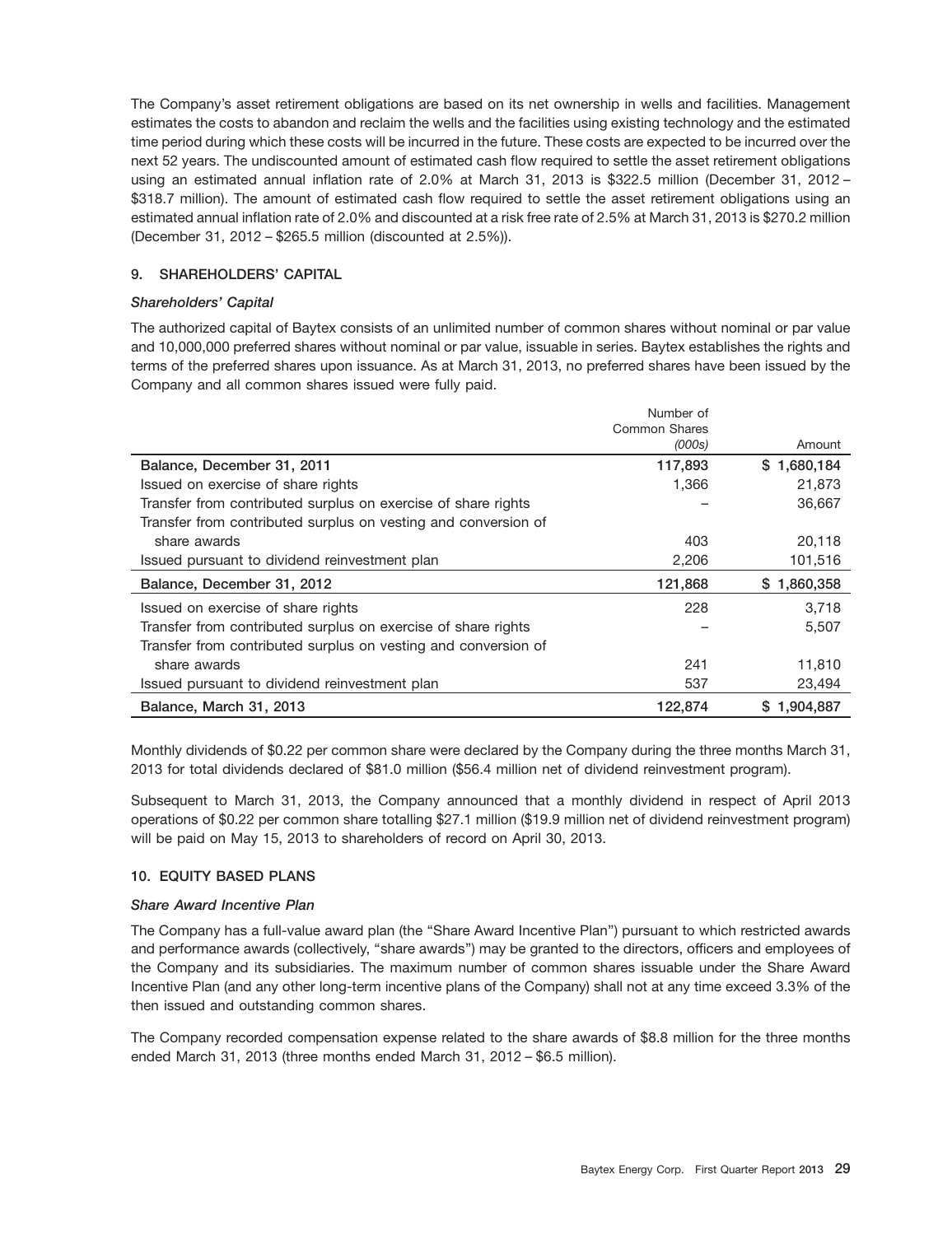The fair value of share awards is determined at the date of grant using the closing price of the common shares and, for performance awards, an estimated payout multiplier. The amount of compensation expense is reduced by an estimated forfeiture rate, which has been estimated at 4.6% of outstanding share awards. Fluctuations in compensation expense may occur due to changes in estimating the outcome of the performance conditions. The estimated weighted average fair value for share awards at the measurement date is \$44.20 per restricted award and performance award granted during the three months ended March 31, 2013 (three months ended March 31, 2012 – \$56.43 per restricted award and performance award).

The number of share awards outstanding is detailed below:

|                                       | Number of  | Number of   | Number of |
|---------------------------------------|------------|-------------|-----------|
|                                       | restricted | performance | share     |
|                                       | awards     | awards      | awards    |
|                                       | (000s)     | (000s)      | (000s)    |
| Balance, December 31, 2011            | 365        | 229         | 594       |
| Granted                               | 370        | 306         | 676       |
| Vested and converted to common shares | (133)      | (130)       | (263)     |
| Forfeited                             | (36)       | (17)        | (53)      |
| Balance, December 31, 2012            | 566        | 388         | 954       |
| Granted                               | 188        | 152         | 340       |
| Vested and converted to common shares | (99)       | (62)        | (161)     |
| Forfeited                             | (26)       | (5)         | (31)      |
| Balance, March 31, 2013               | 629        | 473         | 1,102     |

#### *Share Rights Plan*

As a result of the conversion of the legal structure of the Company's predecessor, Baytex Energy Trust (the "Trust"), from an income trust to a corporation at year-end 2010, Baytex adopted a Common Share Rights Incentive Plan (''the Share Rights Plan'') to facilitate the exchange of the outstanding unit rights (granted under the Unit Rights Plan of the Trust) for share rights.

As a result of the adoption of the Share Award Incentive Plan (as described above) effective January 1, 2011, no further grants will be made under the Share Rights Plan. The Share Rights Plan will remain in place until such time as all outstanding share rights have been exercised, cancelled or expired.

Under the Share Rights Plan, share rights have a maximum term of five years and vest and become exercisable as to one-third on each of the first, second and third anniversaries of the grant date. Each share right entitles the holder thereof to acquire a common share upon payment of the exercise price, which may be reduced to account for future dividends (subject to certain performance criteria).

Baytex recorded compensation expense related to the share rights under the Share Rights Plan of \$0.3 million for the three months ended March 31, 2013 (three months ended March 31, 2012 – \$0.4 million).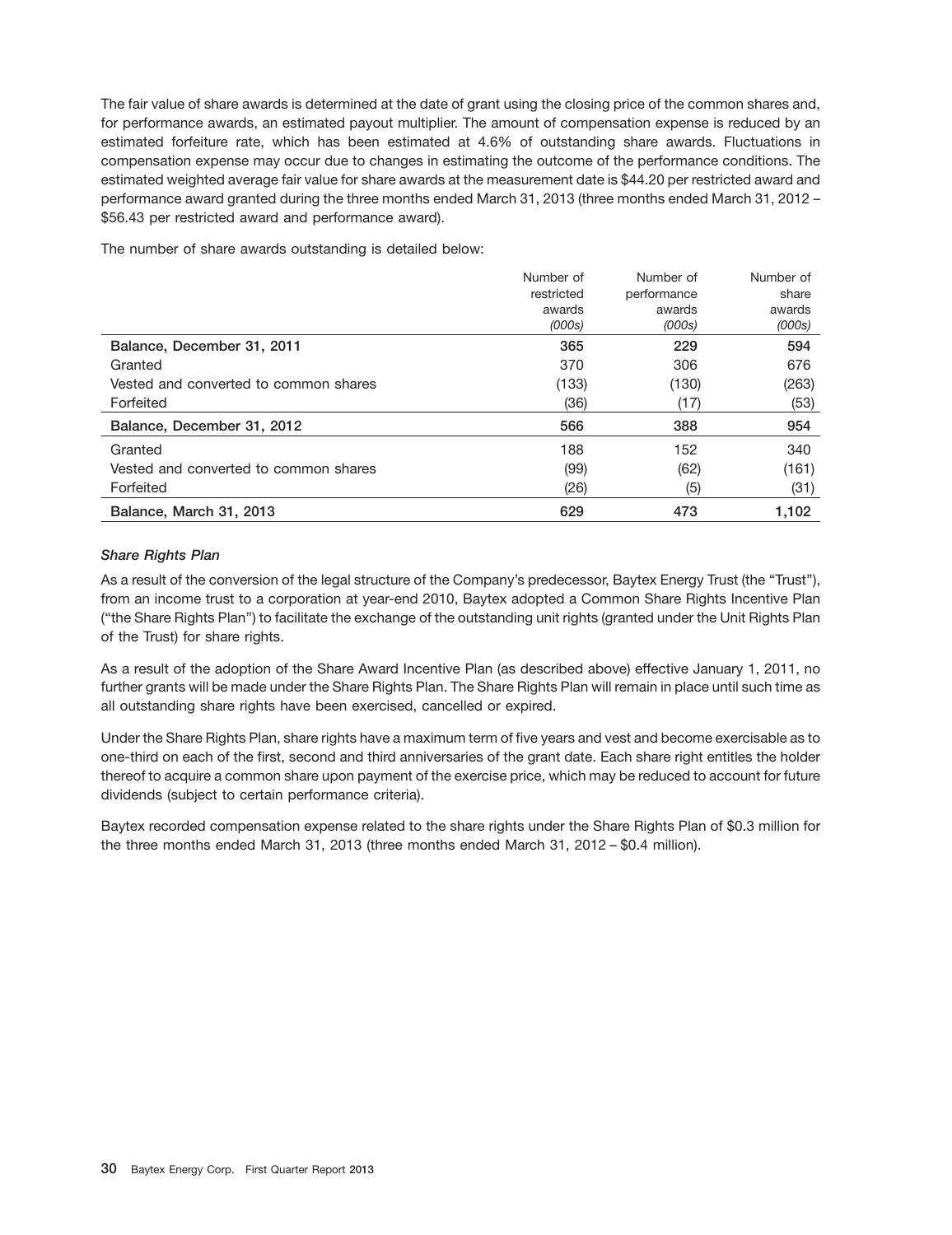The number of share rights outstanding and exercise prices are detailed below:

|                                           | Number of    |    |                  |
|-------------------------------------------|--------------|----|------------------|
|                                           | share rights |    | Weighted average |
|                                           | (000s)       |    | exercise price   |
| Balance, December 31, 2011 <sup>(1)</sup> | 2,971        | S  | 16.98            |
| Exercise d <sup>(2)</sup>                 | (1,366)      |    | 16.01            |
| Forfeited $(1)$                           | (80)         |    | 21.27            |
| Balance, December 31, 2012 <sup>(1)</sup> | 1,525        | \$ | 16.79            |
| Exercise d <sup>(2)</sup>                 | (228)        |    | 16.25            |
| Forfeited $(1)$                           | (1)          |    | 30.15            |
| Balance, March 31, 2013 <sup>(1)</sup>    | 1.296        | S  | 16.23            |

*(1) Weighted average exercise price reflects the grant price less the reduction in exercise price for dividends and distributions.*

*(2) Weighted average exercise price includes rights exercised at both original grant prices and original grant prices reduced for dividends and distributions subsequent to grant date.*

The following table summarizes information about the share rights outstanding at March 31, 2013:

|                    |                |                          |           |                                               | Exercise Prices Applying Original Grant Price Reduced for |                |             |           |                                                      |            |
|--------------------|----------------|--------------------------|-----------|-----------------------------------------------|-----------------------------------------------------------|----------------|-------------|-----------|------------------------------------------------------|------------|
|                    |                |                          |           | Exercise Prices Applying Original Grant Price |                                                           |                |             |           | Dividends and Distributions Subsequent to Grant Date |            |
|                    | Number         |                          | Weighted  | Number                                        |                                                           | Number         |             | Weighted  | Number                                               |            |
|                    | Outstanding at | Weighted                 | Average   | Exercisable at                                | Weighted                                                  | Outstanding at | Weighted    | Average   | Exercisable at                                       | Weighted   |
|                    | March 31.      | Average                  | Remaining | March 31.                                     | Average                                                   | March 31.      | Average     | Remaining | March 31.                                            | Average    |
|                    | 2013           | Grant                    | Term      | 2013                                          | Exercise                                                  | 2013           | Exercise    | Term      | 2013                                                 | Exercise   |
| PRICE RANGE        | (000s)         | Price                    | (years)   | (000s)                                        | Price                                                     | (000s)         | Price       | (years)   | (000s)                                               | Price      |
| \$3.36 to \$10.50  |                | $\overline{\phantom{0}}$ |           |                                               | \$.                                                       | 381            | 7.88<br>\$  | 0.6       | 381                                                  | 7.88<br>\$ |
| \$10.51 to \$18.00 | 405            | 17.89                    | 0.6       | 405                                           | 17.89                                                     | 172            | 15.10       | 1.0       | 172                                                  | 15.10      |
| \$18.01 to \$25.50 | 126            | 22.43                    | 1.4       | 126                                           | 22.43                                                     | 671            | 19.78       | 1.7       | 670                                                  | 19.78      |
| \$25.51 to \$33.00 | 726            | 27.84                    | 1.6       | 719                                           | 27.80                                                     | 63             | 29.04       | 2.1       | 45                                                   | 28.53      |
| \$33.01 to \$40.50 | 36             | 35.70                    | 2.4       | 21                                            | 35.65                                                     |                | 34.64       | 2.2       |                                                      | 34.70      |
| \$40.51 to \$47.72 |                | 45.02                    | 2.7       |                                               | 45.06                                                     |                | 41.97       | 2.8       |                                                      | 41.97      |
| \$3.36 to \$47.72  | 1,296          | \$<br>24.45              | 1.3       | 1,273                                         | 24.26<br>\$                                               | 1,296          | \$<br>16.23 | 1.3       | 1,273                                                | \$15.96    |

#### **11. NET INCOME PER SHARE**

Baytex calculates basic income per share based on the net income attributable to shareholders and a weighted average number of shares outstanding during the period. Diluted income per share amounts reflect the potential dilution that could occur if share awards were converted and share rights were exercised. The treasury stock method is used to determine the dilutive effect of share awards and share rights whereby the estimated proceeds from the potential conversion of share awards and the exercise of share rights or other dilutive instruments and the amount of compensation expense, if any, attributed to future services not yet recognized are assumed to be used to purchase common shares at the average market price during the periods.

|                    | Three Months Ended March 31, 2013 |        |                                   |    |                                   |    |            | Three Months Ended March 31, 2012 |                                   |
|--------------------|-----------------------------------|--------|-----------------------------------|----|-----------------------------------|----|------------|-----------------------------------|-----------------------------------|
|                    | Net income                        |        | Common<br><b>Shares</b><br>(000s) |    | <b>Net</b><br>income<br>per share |    | Net income | Common<br>Shares<br>(000s)        | <b>Net</b><br>income<br>per share |
| Net income – basic | S                                 | 10,149 | 122,491                           | \$ | 0.08                              | \$ | 42,958     | 118,563                           | \$<br>0.36                        |
| Dilutive effect of |                                   |        |                                   |    |                                   |    |            |                                   |                                   |
| share awards       |                                   |        | 706                               |    | -                                 |    |            | 205                               |                                   |
| Dilutive effect of |                                   |        |                                   |    |                                   |    |            |                                   |                                   |
| share rights       |                                   |        | 628                               |    | -                                 |    |            | 1,514                             |                                   |
| Net income -       |                                   |        |                                   |    |                                   |    |            |                                   |                                   |
| diluted            | S                                 | 10.149 | 123,826                           | S  | 0.08                              |    | 42,958     | 120.282                           | \$<br>0.36                        |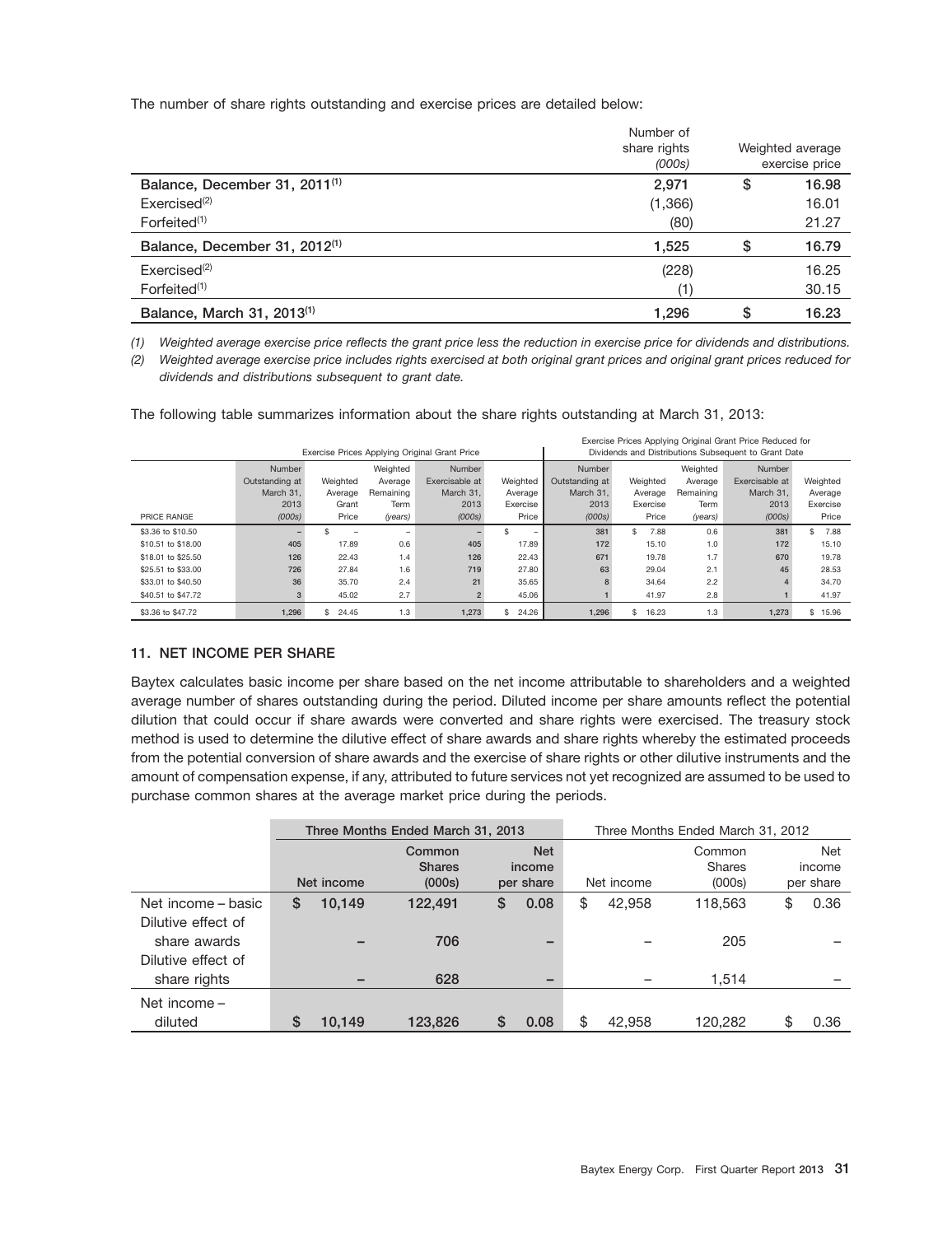### **12. INCOME TAXES**

The provision for income taxes has been computed as follows:

|                                                                                             | Three Months Ended March 31 |         |   |        |
|---------------------------------------------------------------------------------------------|-----------------------------|---------|---|--------|
|                                                                                             |                             | 2013    |   | 2012   |
| Net income before income taxes                                                              | S                           | 13,985  | S | 60,746 |
| Expected income taxes at the statutory rate of $25.51\%$ (2012 - $25.45\%$ ) <sup>(1)</sup> |                             | 3,568   |   | 15,460 |
| Increase (decrease) in income taxes resulting from:                                         |                             |         |   |        |
| Share-based compensation                                                                    |                             | 2,307   |   | 1.745  |
| Effect of rate adjustments for foreign jurisdictions                                        |                             | (1,996) |   | (992)  |
| Other                                                                                       |                             | (43)    |   | 1,575  |
| Income tax expense                                                                          | \$.                         | 3.836   | S | 17.788 |

*(1) The change in statutory rate is related to changes in the provincial apportionment of income.*

#### **13. REVENUES**

|                                    | Three Months Ended March 31 |           |  |           |
|------------------------------------|-----------------------------|-----------|--|-----------|
|                                    |                             | 2013      |  | 2012      |
| Petroleum and natural gas revenues |                             | 271,789   |  | 341.155   |
| Royalty charges                    |                             | (45, 278) |  | (52, 994) |
| Royalty income                     |                             | 1.156     |  | 2,200     |
| Revenues, net of royalties         |                             | 227.667   |  | 290.361   |

### **14. FINANCING COSTS**

|                                           | Three Months Ended March 31 |        |    |        |
|-------------------------------------------|-----------------------------|--------|----|--------|
|                                           |                             | 2013   |    | 2012   |
| Bank loan and other                       | S                           | 1,615  | \$ | 2,540  |
| Long-term debt                            |                             | 7,662  |    | 6,112  |
| Accretion on asset retirement obligations |                             | 1,660  |    | 1,627  |
| Debt financing costs                      |                             | 39     |    | 20     |
| Financing costs                           | S                           | 10,976 |    | 10,299 |

#### **15. SUPPLEMENTAL INFORMATION**

### *Foreign Exchange*

|                                         | Three Months Ended March 31 |         |  |         |
|-----------------------------------------|-----------------------------|---------|--|---------|
|                                         |                             | 2013    |  | 2012    |
| Unrealized foreign exchange loss (gain) | S                           | 3.817   |  | (5,993) |
| Realized foreign exchange (gain) loss   |                             | (2,036) |  | 1,125   |
| Foreign exchange loss (gain)            |                             | 1.781   |  | (4,868) |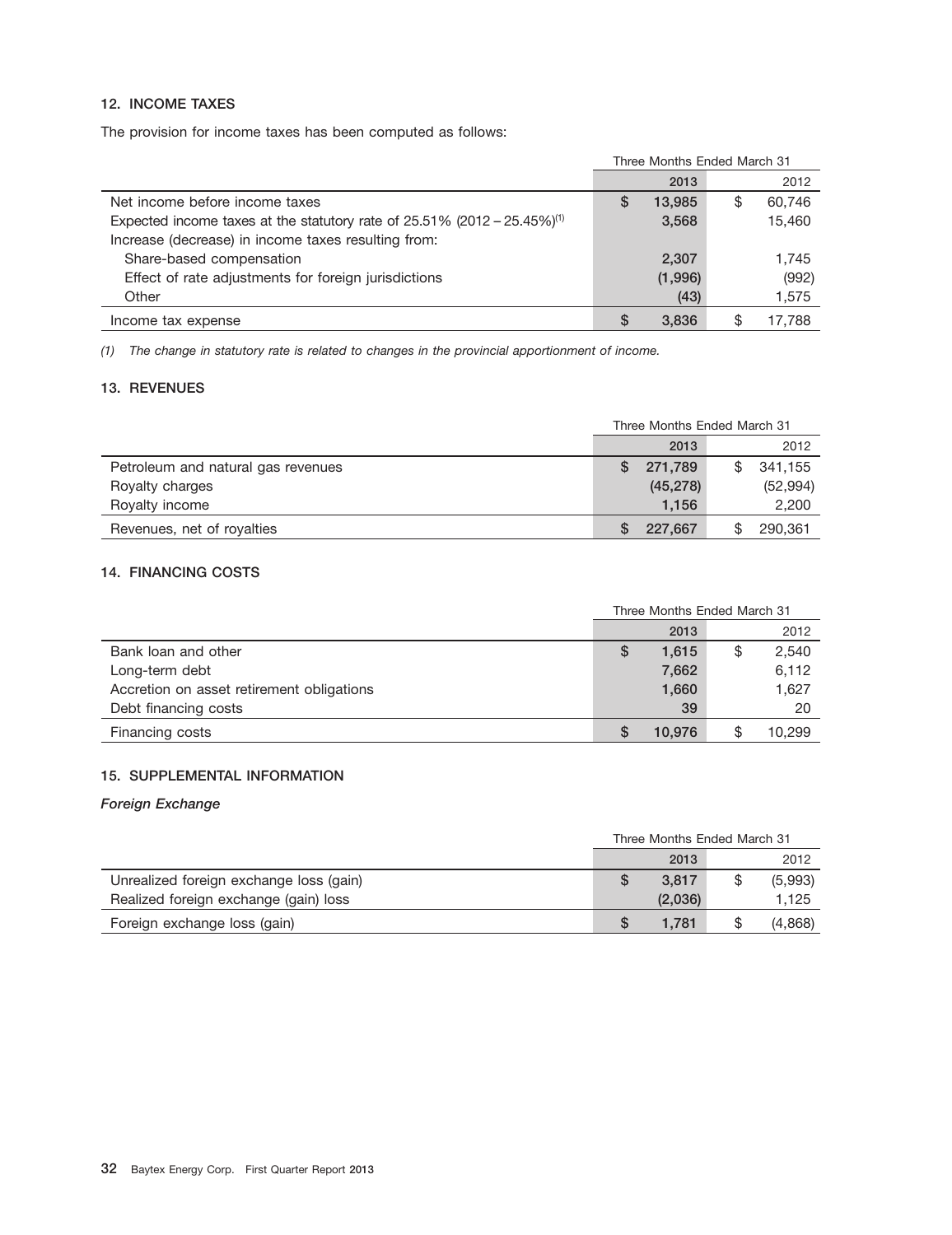#### **16. FINANCIAL INSTRUMENTS AND RISK MANAGEMENT**

At March 31, 2013, the Company had in place the following currency derivative contracts:

|                              |                        | Amount           |                   |           |
|------------------------------|------------------------|------------------|-------------------|-----------|
| Type                         | Period                 | per month        | Sales Price       | Reference |
| Monthly forward spot sale    | April to October 2013  | US\$1.00 million | 1.0433            | (1)       |
| Monthly average collar       | April to December 2013 | US\$1.00 million | 1.0000 - 1.0725   | (1)       |
| Monthly average collar       | April to December 2013 | US\$1.00 million | 1.0100 - 1.0720   | (1)       |
| Monthly average collar       | April to December 2013 | US\$1.00 million | 1.0200 - 1.0575   | (1)       |
| Monthly average collar       | April to December 2013 | US\$1.00 million | 1.0200 - 1.0655   | (1)       |
| Monthly average collar       | April to December 2013 | US\$1.00 million | 1.0250 - 1.0702   | (1)       |
| Monthly average collar       | April to December 2013 | US\$2.00 million | 1.0300 - 1.0650   | (1)       |
| Monthly forward spot sale    | April to December 2013 | US\$1.00 million | 1.0320            | (1)(3)    |
| Monthly forward spot sale    | April to December 2013 | US\$2.00 million | 1.0336            | (1)(3)    |
| Monthly forward spot sale    | April to December 2013 | US\$2.00 million | 1.0346            | (1)(3)    |
| Monthly forward spot sale    | April to December 2013 | US\$2.00 million | 1.0450            | (1)(3)    |
| Monthly forward spot sale    | April to December 2013 | US\$2.00 million | 1.0500            | (1)(3)    |
| Monthly forward spot sale    | April to December 2013 | US\$1.00 million | 1.0530            | (1)(3)    |
| Monthly forward spot sale    | April to December 2013 | US\$1.00 million | 1.0547            | (1)(3)    |
| Monthly average rate forward | April to December 2013 | US\$1.00 million | 1.0360            | (1)       |
| Monthly average rate forward | April to December 2013 | US\$1.00 million | 1.0300            | (1)       |
| Monthly forward spot sale    | April to December 2013 | US\$4.50 million | 1.0014            | (2)       |
| Monthly forward spot sale    | April to December 2013 | US\$1.00 million | 1.0300            | (1)(3)    |
| Monthly average rate forward | April to December 2013 | US\$1.00 million | 1.0274            | (1)(3)    |
| Monthly average rate forward | April to December 2013 | US\$0.25 million | 1.0023            | (1)       |
| Monthly average collar       | April to December 2013 | US\$0.25 million | $0.9700 - 1.0310$ | (1)       |

*(1) Actual contract rate (CAD/USD).*

*(2) Based on the weighted average contract rates (CAD/USD).*

*(3) Counterparty has the option to extend the term by twelve months.*

The carrying amounts of the Company's U.S. dollar denominated monetary assets and liabilities at the reporting date are as follows:

|                         | Assets            |              | Liabilities |              |  |
|-------------------------|-------------------|--------------|-------------|--------------|--|
|                         | March 31.         | December 31. | March 31.   | December 31. |  |
|                         | 2013              | 2012         | 2013        | 2012         |  |
| U.S. dollar denominated | <b>US\$66,204</b> | US\$124.048  | US\$216,371 | US\$201.980  |  |

#### **Interest Rate Risk**

As at March 31, 2013, Baytex had the following interest rate swap financial derivative contracts:

| Type                                  | Period                                      | Notional Principal Amount | Fixed interest rate | Floating rate index |
|---------------------------------------|---------------------------------------------|---------------------------|---------------------|---------------------|
| Swap – pay fixed,<br>receive floating | September 27, 2011 to<br>September 27, 2014 | US\$90.0 million          | 4.06%               | 3-month LIBOR       |
| Swap – pay fixed,<br>receive floating | September 25, 2012 to<br>September 25, 2014 | US\$90.0 million          | 4.39%               | 3-month LIBOR       |

#### **Commodity Price Risk**

Baytex monitors and, when appropriate, utilizes financial derivative contracts or physical delivery contracts to manage the risk associated with changes in commodity prices. The use of derivative instruments is governed under formal policies and is subject to limits established by the Board of Directors of Baytex. Under the Company's risk management policy, financial derivatives are not to be used for speculative purposes.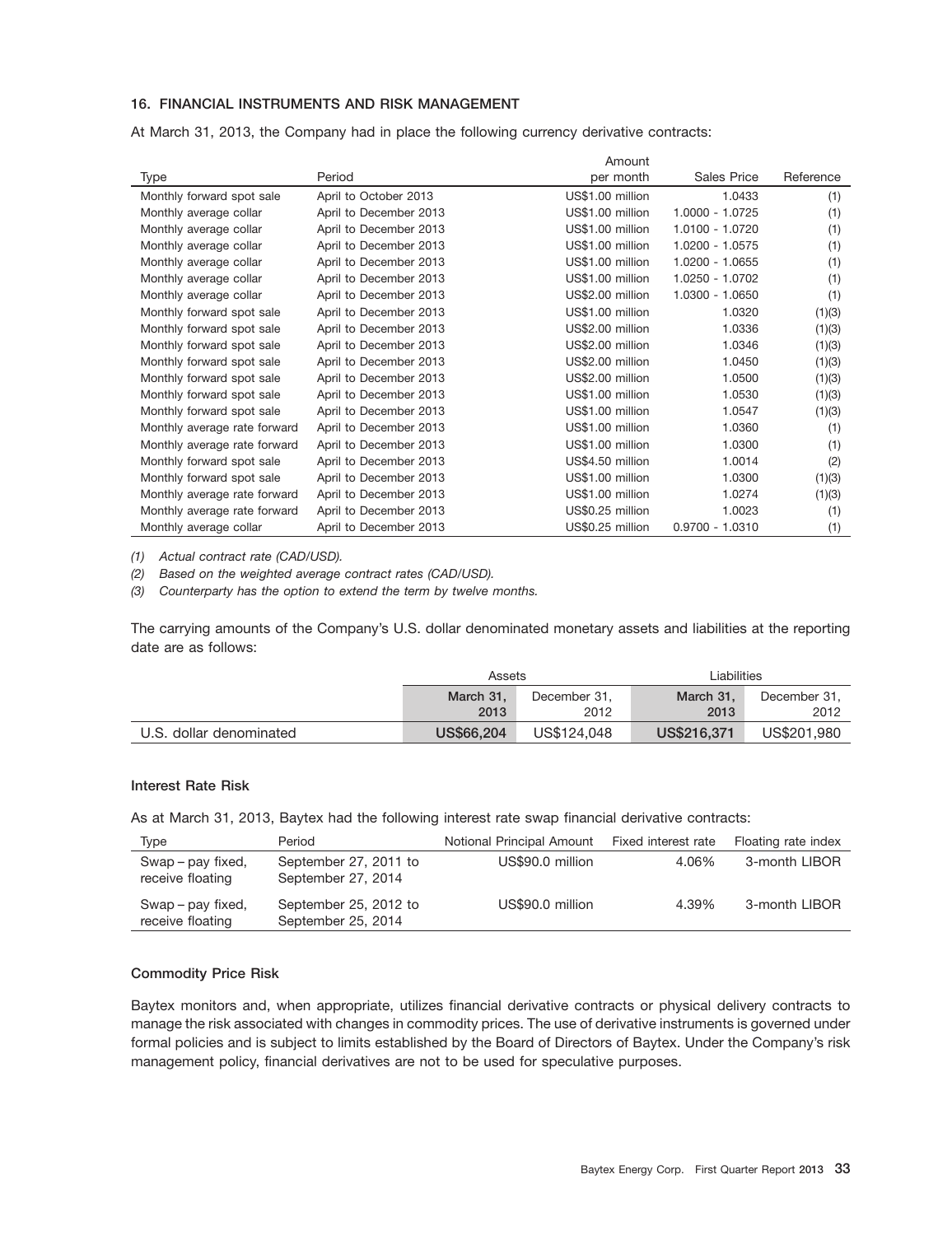#### *Financial Derivative Contracts*

| Oil          | Period                                 | Volume       | Price/Unit <sup>(1)</sup> | Index      |
|--------------|----------------------------------------|--------------|---------------------------|------------|
| Fixed – Buy  | April to June 2013                     | 250 bbl/d    | US\$102.07                | WTI        |
| Fixed - Sell | April to June 2013 <sup>(2)</sup>      | 2.000 bbl/d  | US\$98.05                 | <b>WTI</b> |
| Fixed - Sell | April to June $2013^{(2)}$             | 1.000 bbl/d  | US\$102.05                | WTI        |
| Fixed - Sell | April to June 2013 <sup>(2)</sup>      | 1.000 bbl/d  | US\$104.10                | WTI        |
| Fixed - Sell | April to June $2013^{(2)}$             | 2.000 bbl/d  | US\$103.80                | <b>WTI</b> |
| Fixed – Sell | April to September 2013 <sup>(2)</sup> | 2.000 bbl/d  | US\$101.60                | WTI        |
| Fixed - Sell | April to December 2013                 | 12,000 bbl/d | US\$96.58                 | WTI        |
| Fixed – Sell | June to December 2013 <sup>(2)</sup>   | 1.000 bbl/d  | US\$99.50                 | <b>WTI</b> |
| Fixed - Buy  | July to December 2013                  | 350 bbl/d    | US\$101.70                | WTI        |
| Fixed - Sell | July to December 2013 <sup>(2)</sup>   | 1.000 bbl/d  | US\$99.00                 | <b>WTI</b> |
| Fixed - Sell | July to December 2013 <sup>(3)</sup>   | 1.000 bbl/d  | US\$96.25                 | <b>WTI</b> |
| Fixed - Sell | July to December 2013 <sup>(2)</sup>   | 1.000 bbl/d  | US\$104.70                | <b>WTI</b> |
| Fixed – Buy  | January to December 2014               | 380 bbl/d    | US\$101.06                | <b>WTI</b> |

At March 31, 2013, Baytex had the following financial derivative contracts:

*(1) Based on the weighted average price/unit for the remainder of the contract.*

*(2) Counterparty has the option to extend the term by six months.*

*(3) Counterparty has the option to double the volumes on the contract.*

| <b>Natural Gas</b> | Period                      | Volume         | Price/Unit <sup>(1)</sup> | Index        |
|--------------------|-----------------------------|----------------|---------------------------|--------------|
| Fixed – Sell       | April to December 2013      | 2,000 GJ/d     | \$3.37                    | <b>AECO</b>  |
| Fixed – Sell       | April to December 2013      | 2.000 mmBtu/d  | US\$4.02                  | <b>NYMEX</b> |
| Fixed – Sell       | April to December 2013      | 1.000 mmBtu/d  | US\$4.05                  | <b>NYMEX</b> |
| Fixed - Sell       | April to December 2013      | 1.000 mmBtu/d  | US\$4.07                  | <b>NYMEX</b> |
| Fixed – Sell       | April to December 2013      | 1.000 mmBtu/d  | US\$4.10                  | <b>NYMEX</b> |
| Basis swap         | April to December 2013      | 2.000 mmBtu/d  | NYMEX less US\$0.375      | <b>AECO</b>  |
| Basis swap         | April to December 2013      | 1.000 mmBtu/d  | NYMEX less US\$0.388      | <b>AECO</b>  |
| Basis swap         | April to December 2013      | 2.000 mmBtu/d  | NYMEX less US\$0.428      | <b>AECO</b>  |
| Price collar       | April to December 2013      | 10,000 mmBtu/d | US\$3.50 - US\$3.75       | <b>NYMEX</b> |
| Price collar       | November 2013 to March 2014 | 10,000 mmBtu/d | $US$4.00 - US$4.50$       | <b>NYMEX</b> |
| Fixed – Sell       | January to December 2014    | 2.000 mmBtu/d  | US\$4.45                  | <b>NYMEX</b> |

*(1) Based on the weighted average price/unit for the remainder of the contract.*

Financial derivatives are marked-to-market at the end of each reporting period, with the following reflected in the condensed consolidated statements of income and comprehensive income:

|                                               | Three Months Ended March 31 |         |  |        |
|-----------------------------------------------|-----------------------------|---------|--|--------|
|                                               |                             | 2013    |  | 2012   |
| Realized (gain) loss on financial derivatives |                             | (4.128) |  | 7.140  |
| Unrealized loss on financial derivatives      |                             | 11.895  |  | 4.202  |
| Loss on financial derivatives                 |                             | 7.767   |  | 11.342 |

Subsequent to March 31, 2013, Baytex added the following financial derivative contracts:

| Natural Gas  | Period                      | Volume          | $Price/l$ Jnit $(1)$ | Index        |
|--------------|-----------------------------|-----------------|----------------------|--------------|
| Fixed – Sell | May to October 2013         | $2.500$ mmBtu/d | US\$4.16             | <b>NYMEX</b> |
| Price collar | November 2013 to March 2014 | 2.500 mmBtu/d   | US\$4.20 - US\$4.60  | <b>NYMEX</b> |

*(1) Based on the weighted average price/unit for the remainder of the contract.*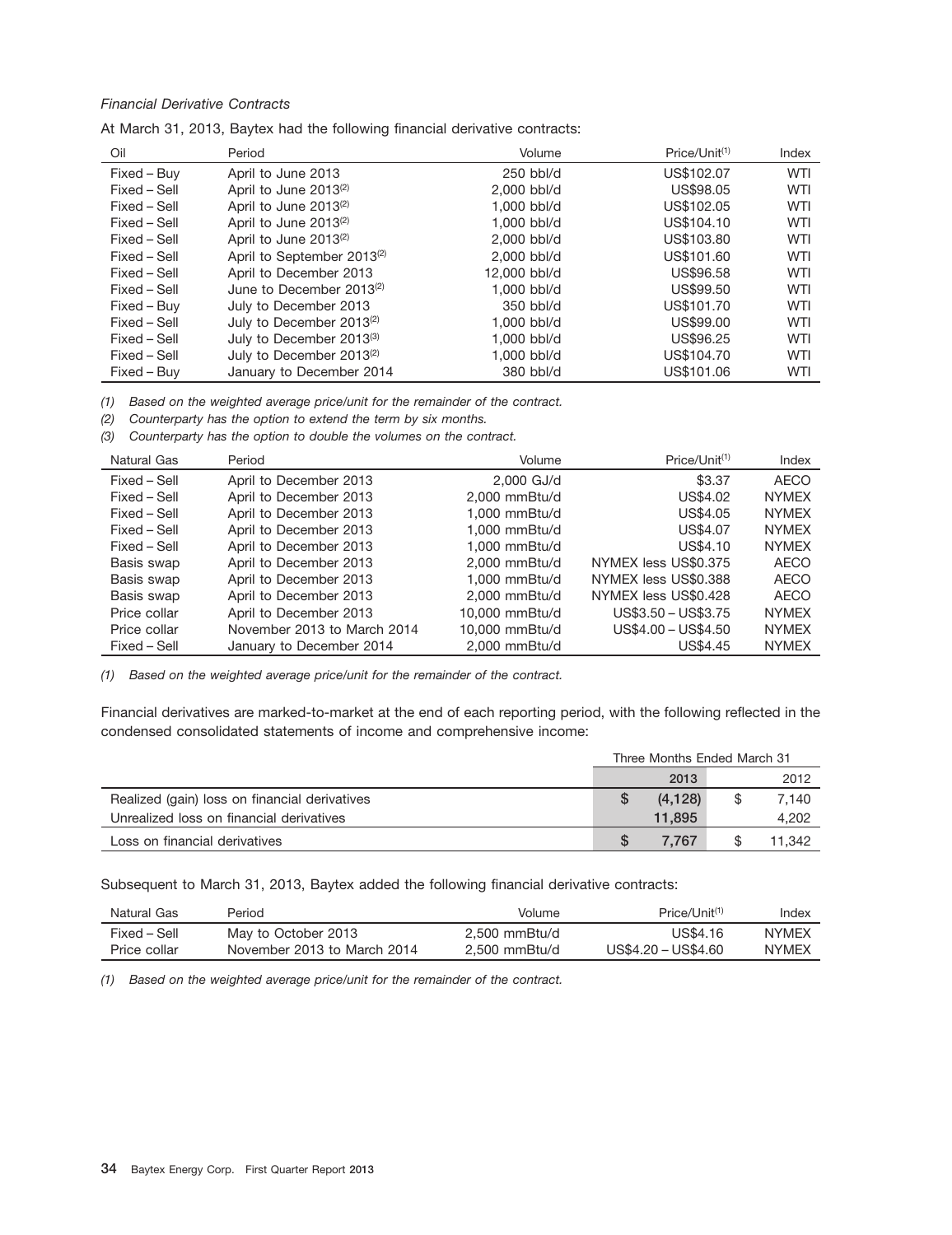#### *Physical Delivery Contracts*

At March 31, 2013, the following physical delivery contracts were entered into and continue to be held for the purpose of delivery of non-financial items in accordance with the Company's expected sale requirements. Physical delivery contracts are not considered financial instruments; therefore, no asset or liability has been recognized in the consolidated financial statements.

| Heavy Oil        | Period                      | Volume      | Weighted Average Price/Unit <sup>(1)</sup> |
|------------------|-----------------------------|-------------|--------------------------------------------|
| <b>WCS Blend</b> | April 2013 to December 2014 | 2,000 bbl/d | WTI $\times$ 81.00%                        |
| <b>WCS Blend</b> | April to June 2013          | 1.250 bbl/d | WTI $\times$ 80.00%                        |
| <b>WCS Blend</b> | April to June 2013          | 4.250 bbl/d | WTI less US\$18.18                         |
| <b>WCS Blend</b> | May to December 2013        | 2,000 bbl/d | WTI less US\$21.50                         |
| WCS Blend        | July to December 2013       | 2,750 bbl/d | WTI $\times$ 80.00%                        |
| <b>WCS Blend</b> | July to December 2013       | 2.750 bbl/d | WTI less US\$21.00                         |

*(1) Based on the weighted average price/unit for the remainder of the contract.*

| Condensate  |                        |             |                   |
|-------------|------------------------|-------------|-------------------|
| (diluent)   | Period                 | Volume      | Price/Unit        |
| Fixed - Buv | April to December 2013 | $160$ bbl/d | WTI plus US\$3.10 |

At March 31, 2013, Baytex had committed to deliver the volumes of raw bitumen noted below to market on railways:

| Heavy Oil   | Period                   | Term Volume  |
|-------------|--------------------------|--------------|
| Raw bitumen | April to June 2013       | 11,800 bbl/d |
| Raw bitumen | July to September 2013   | 5.225 bbl/d  |
| Raw bitumen | October to December 2013 | 5.225 bbl/d  |
| Raw bitumen | January to March 2014    | 4.000 bbl/d  |
| Raw bitumen | April to June 2014       | 3.675 bbl/d  |

#### **17. CONSOLIDATING FINANCIAL INFORMATION – BASE SHELF PROSPECTUS**

On August 4, 2011, Baytex filed a Short Form Base Shelf Prospectus with the securities regulatory authorities in each of the provinces of Canada (other than Québec) and a Registration Statement with the United States Securities and Exchange Commission (collectively, the "Shelf Prospectus"). The Shelf Prospectus allows Baytex to offer and issue common shares, subscription receipts, warrants, options and debt securities by way of one or more prospectus supplements at any time during the 25-month period that the Shelf Prospectus remains in place. The securities may be issued from time to time, at the discretion of Baytex, with an aggregate offering amount not to exceed \$500 million (Canadian).

On July 19, 2012, Baytex issued \$300 million of 6.625% Series C senior unsecured debentures due July 19, 2022 at par. The offering was made by way of a prospectus supplement dated July 10, 2012 to the Shelf Prospectus.

Any debt securities issued by Baytex pursuant to the Shelf Prospectus will be guaranteed by all of its direct and indirect wholly-owned material subsidiaries (the "Guarantor Subsidiaries"). The guarantees of the Guarantor Subsidiaries are full and unconditional and joint and several. These guarantees may in turn be guaranteed by Baytex. Other than investments in its subsidiaries, Baytex has no independent assets or operations.

Pursuant to the credit agreement governing Baytex Energy's credit facilities, Baytex Energy and its subsidiaries are prohibited from paying dividends to their shareholders that would have, or would reasonably be expected to have, a material adverse effect or would adversely affect or impair the ability or capacity of Baytex Energy to pay or fulfill any of its obligations under the credit agreement. In addition, Baytex Energy may not permit any of its subsidiaries to pay any dividends during the continuance of a default or event of default under the credit agreement.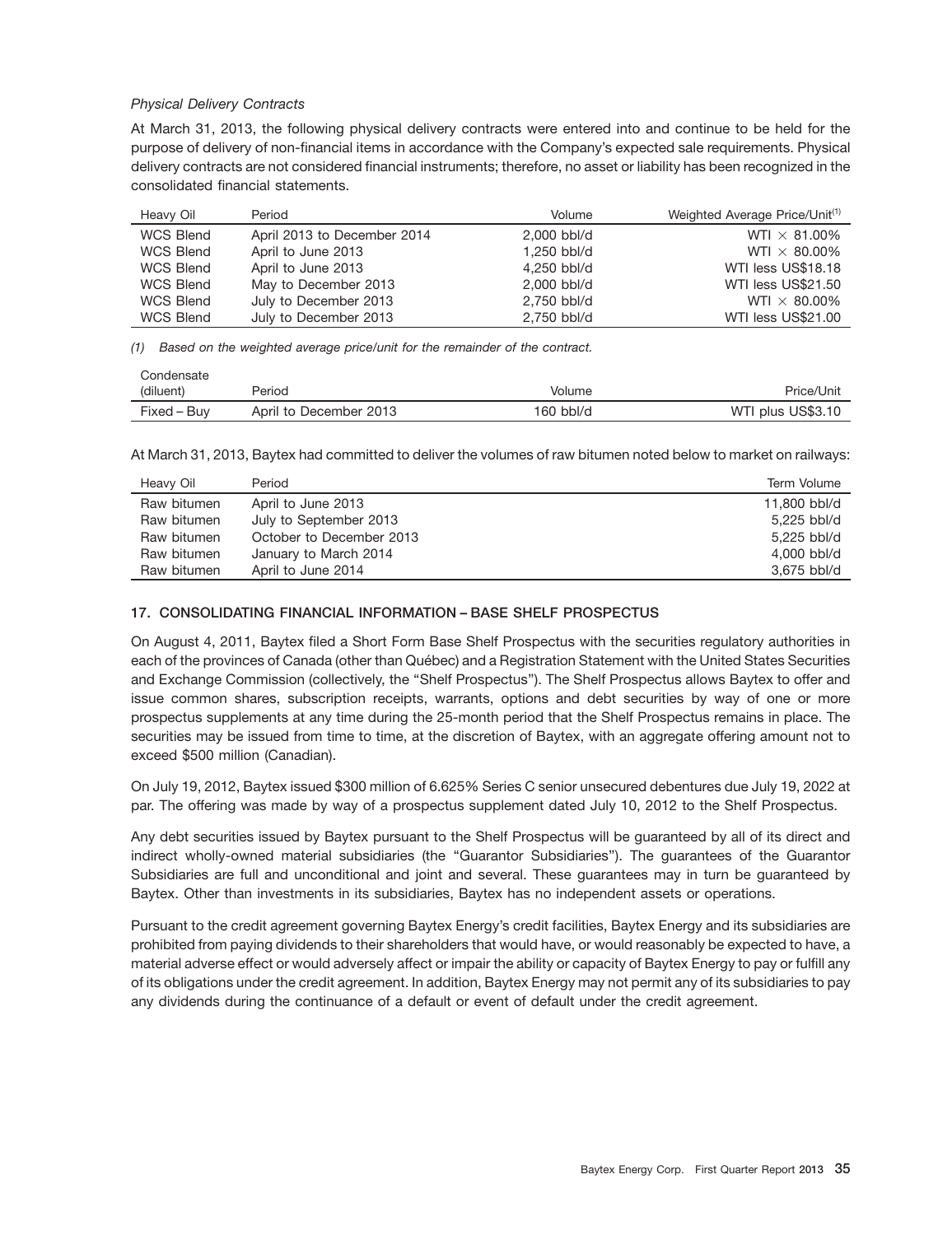The following tables present condensed interim unaudited consolidating financial information as at March 31, 2013, and December 31, 2012 and for the three months ended March 31, 2013 and 2012 for: 1) Baytex, on a stand-alone basis, 2) Guarantor subsidiaries, on a stand-alone basis, 3) non-guarantor subsidiaries, on a stand-alone basis and 4) Baytex, on a consolidated basis.

| (thousands of Canadian dollars) | <b>Baytex</b>  | Guarantor<br>Subsidiaries | Non-guarantor<br><b>Subsidiaries</b> | Consolidation<br>Adjustments | Total<br>Consolidated |
|---------------------------------|----------------|---------------------------|--------------------------------------|------------------------------|-----------------------|
| As at March 31, 2013            |                |                           |                                      |                              |                       |
| <b>Current assets</b>           | \$             | \$<br>184,534             | \$<br>222                            | \$                           | \$<br>184,756         |
| Intercompany advances and       |                |                           |                                      |                              |                       |
| investments                     | 1,711,117      | (559, 70)                 | 76,531                               | (1,227,941)                  |                       |
| Non-current assets              | 2,432          | 2,419,225                 |                                      |                              | 2,421,657             |
| <b>Current liabilities</b>      | 32,230         | 236,356                   | 204                                  |                              | 268,790               |
| Bank loan and long-term debt    | 444,420        | 155,842                   |                                      |                              | 600,262               |
| Asset retirement obligation and |                |                           |                                      |                              |                       |
| other non-current liabilities   | \$             | \$<br>468,617             | \$                                   | \$                           | \$<br>468,617         |
| As at December 31, 2012         |                |                           |                                      |                              |                       |
| Current assets                  | \$<br>4        | \$<br>194,086             | \$<br>249                            | \$                           | \$<br>194,339         |
| Intercompany advances and       |                |                           |                                      |                              |                       |
| investments                     | 1,756,923      | (555,059)                 | 70,298                               | (1, 272, 162)                |                       |
| Non-current assets              | 2,435          | 2,341,303                 |                                      |                              | 2,343,738             |
| <b>Current liabilities</b>      | 39,478         | 179,503                   | 214                                  |                              | 219,195               |
| Bank loan and long-term debt    | 441,195        | 116,394                   |                                      |                              | 557,589               |
| Asset retirement obligation and |                |                           |                                      |                              |                       |
| other non-current liabilities   | \$             | \$<br>461,881             | \$                                   | \$                           | \$<br>461,881         |
| For the three months ended      |                |                           |                                      |                              |                       |
| March 31, 2013                  |                |                           |                                      |                              |                       |
| Revenues, net of royalties      | \$<br>5,752    | \$<br>228,012             | \$<br>6,233                          | \$<br>(12, 330)              | \$<br>227,667         |
| Production, operation and       |                |                           |                                      |                              |                       |
| exploration                     |                | 68,798                    |                                      |                              | 68,798                |
| Transportation and blending     |                | 46,136                    |                                      |                              | 46,136                |
| General, administrative and     |                |                           |                                      |                              |                       |
| unit-based compensation         | 345            | 20,572                    | 22                                   | (345)                        | 20,594                |
| Financing, derivatives, foreign |                |                           |                                      |                              |                       |
| exchange and other              |                |                           |                                      |                              |                       |
| (gains)/losses                  | 10,766         | 797                       | (5)                                  | (11, 985)                    | (427)                 |
| Depletion and depreciation      |                | 78,581                    | —                                    |                              | 78,581                |
| Income tax expense              |                | 3,836                     | $\overline{\phantom{0}}$             |                              | 3,836                 |
| Net income (loss)               | \$<br>(5, 359) | \$<br>9,292               | \$<br>6,216                          | \$                           | \$<br>10,149          |
| For the three months ended      |                |                           |                                      |                              |                       |
| March 31, 2012                  |                |                           |                                      |                              |                       |
| Revenues, net of royalties      | \$<br>5,833    | \$<br>290,736             | \$<br>3,906                          | \$<br>(10, 114)              | \$<br>290,361         |
| Production, operation and       |                |                           |                                      |                              |                       |
| exploration                     |                | 60,750                    |                                      |                              | 60,750                |
| Transportation and blending     |                | 61,737                    |                                      |                              | 61,737                |
| General, administrative and     |                |                           |                                      |                              |                       |
| share-based compensation        | 375            | 17,946                    | 98                                   | (375)                        | 18,044                |
| Financing, derivatives, foreign |                |                           |                                      |                              |                       |
| exchange and other              |                |                           |                                      |                              |                       |
| (gains)/losses                  | 3,378          | 23,131                    | 3                                    | (9,739)                      | 16,773                |
| Depletion and depreciation      |                | 72,311                    |                                      |                              | 72,311                |
| Income tax expense              |                | 17,788                    |                                      |                              | 17,788                |
| Net income                      | \$<br>2,080    | \$<br>37,073              | \$<br>3,805                          | \$                           | \$<br>42,958          |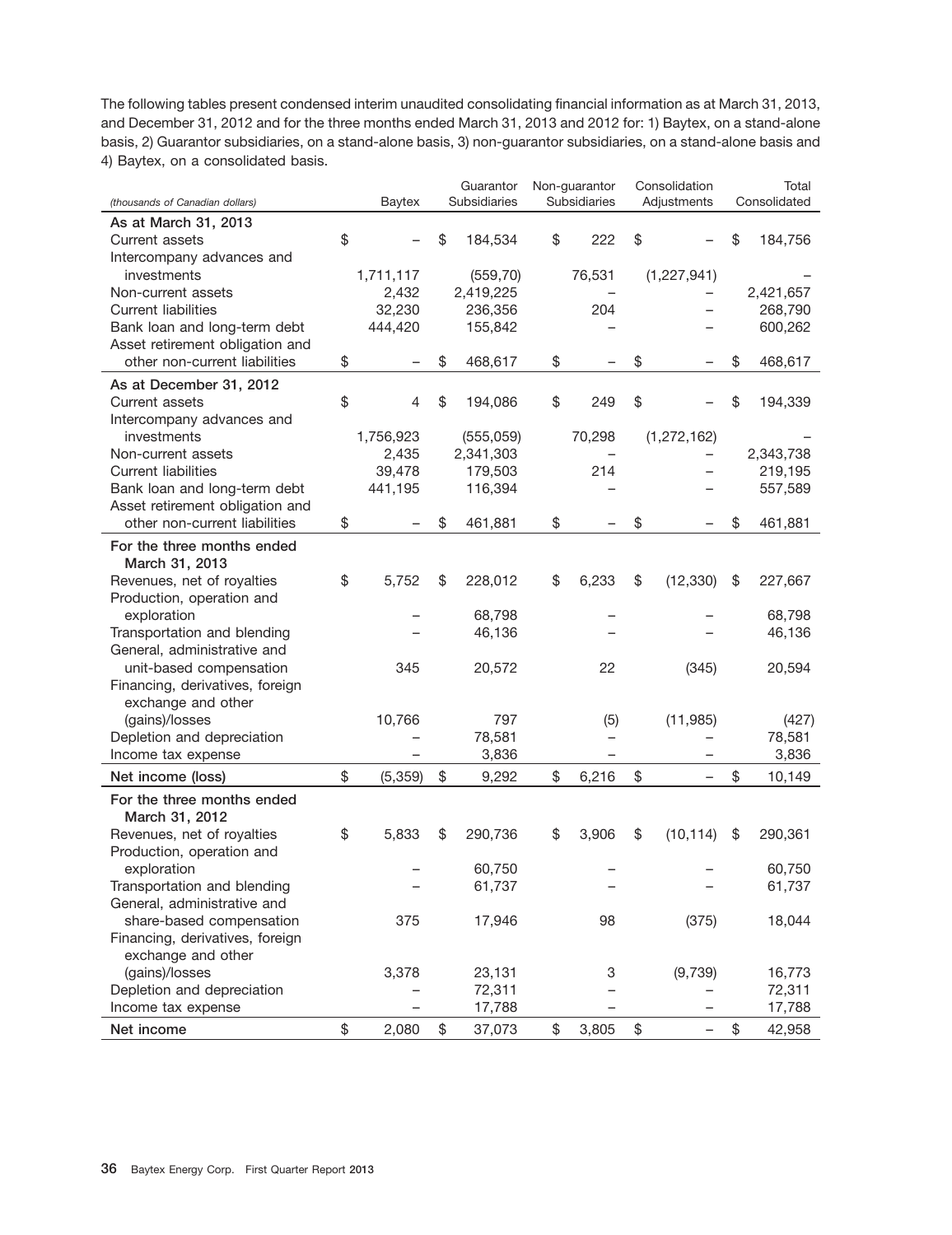|                                 |               | Guarantor    | Non-guarantor | Consolidation | Total         |
|---------------------------------|---------------|--------------|---------------|---------------|---------------|
| (thousands of Canadian dollars) | <b>Baytex</b> | Subsidiaries | Subsidiaries  | Adjustments   | Consolidated  |
| For the three months ended      |               |              |               |               |               |
| March 31, 2013                  |               |              |               |               |               |
| Cash provided by (used in):     |               |              |               |               |               |
| Operating activities            | \$<br>5,547   | \$<br>89,876 | \$<br>(249)   | \$            | \$<br>95,174  |
| Payment of dividends            | (57, 244)     |              |               |               | (57, 244)     |
| Decrease in bank loan           |               | 39,448       |               |               | 39,448        |
| Change in intercompany loans    | 63,123        | (63, 123)    |               |               |               |
| Increase in equity              | 3,718         |              |               |               | 3,718         |
| Interest paid                   | (15, 144)     | (1, 394)     |               |               | (16, 538)     |
| Financing activities            | (5, 547)      | (25,069)     |               |               | (30, 616)     |
| Additions to exploration and    |               |              |               |               |               |
| evaluation assets               |               | (4, 150)     |               |               | (4, 150)      |
| Additions to oil and gas        |               |              |               |               |               |
| properties                      |               | (162, 372)   |               |               | (162, 372)    |
| Proceeds from divestitures      |               | 42,382       |               |               | 42,382        |
| Additions to other plant and    |               |              |               |               |               |
| equipment, net of disposals     |               | (3, 370)     |               |               | (3, 370)      |
| Change in non-cash working      |               |              |               |               |               |
| capital                         |               | 61,831       |               |               | 61,831        |
| Investing activities            |               | (65, 679)    |               |               | (65, 679)     |
| Impact of foreign currency      |               |              |               |               |               |
| translation on cash balances    | \$            | \$<br>(485)  | \$            | \$            | \$<br>(485)   |
| For the three months ended      |               |              |               |               |               |
| March 31, 2012                  |               |              |               |               |               |
| Cash provided by (used in):     |               |              |               |               |               |
| Operating activities            | \$<br>72,244  | \$<br>79,117 | \$            | \$            | \$<br>151,361 |
| Payment of dividends            | (55, 351)     |              |               |               | (55, 351)     |
| Increase in bank loan           |               | 18,142       |               |               | 18,142        |
| Increase (decrease) in          |               |              |               |               |               |
| intercompany loans              | (13,860)      | 27,884       | (14, 024)     |               |               |
| Increase in investments         |               |              |               | 14,024        |               |
|                                 | 8,825         | (14, 024)    |               | (14, 024)     | 8,825         |
| Increase in equity              |               |              | 14,024        |               |               |
| Interest paid                   | (11, 858)     | (2,694)      |               |               | (14, 552)     |
| Financing activities            | (72, 244)     | 29,308       |               |               | (42, 936)     |
| Additions to exploration and    |               |              |               |               |               |
| evaluation assets               |               | (3,731)      |               |               | (3,731)       |
| Additions to oil and gas        |               |              |               |               |               |
| properties                      |               | (132, 187)   |               |               | (132, 187)    |
| Property acquisitions           |               | (2, 336)     |               |               | (2, 336)      |
| Proceeds from divestitures      |               | 3,568        |               |               | 3,568         |
| Additions to other plant and    |               |              |               |               |               |
| equipment, net of disposals     |               | (5,044)      |               |               | (5,044)       |
| Change in non-cash working      |               |              |               |               |               |
| capital                         |               | 26,118       |               |               | 26,118        |
| Investing activities            |               | (113, 612)   |               |               | (113, 612)    |
| Impact of foreign currency      |               |              |               |               |               |
| translation on cash balances    | \$            | \$<br>152    | \$            | \$            | \$<br>152     |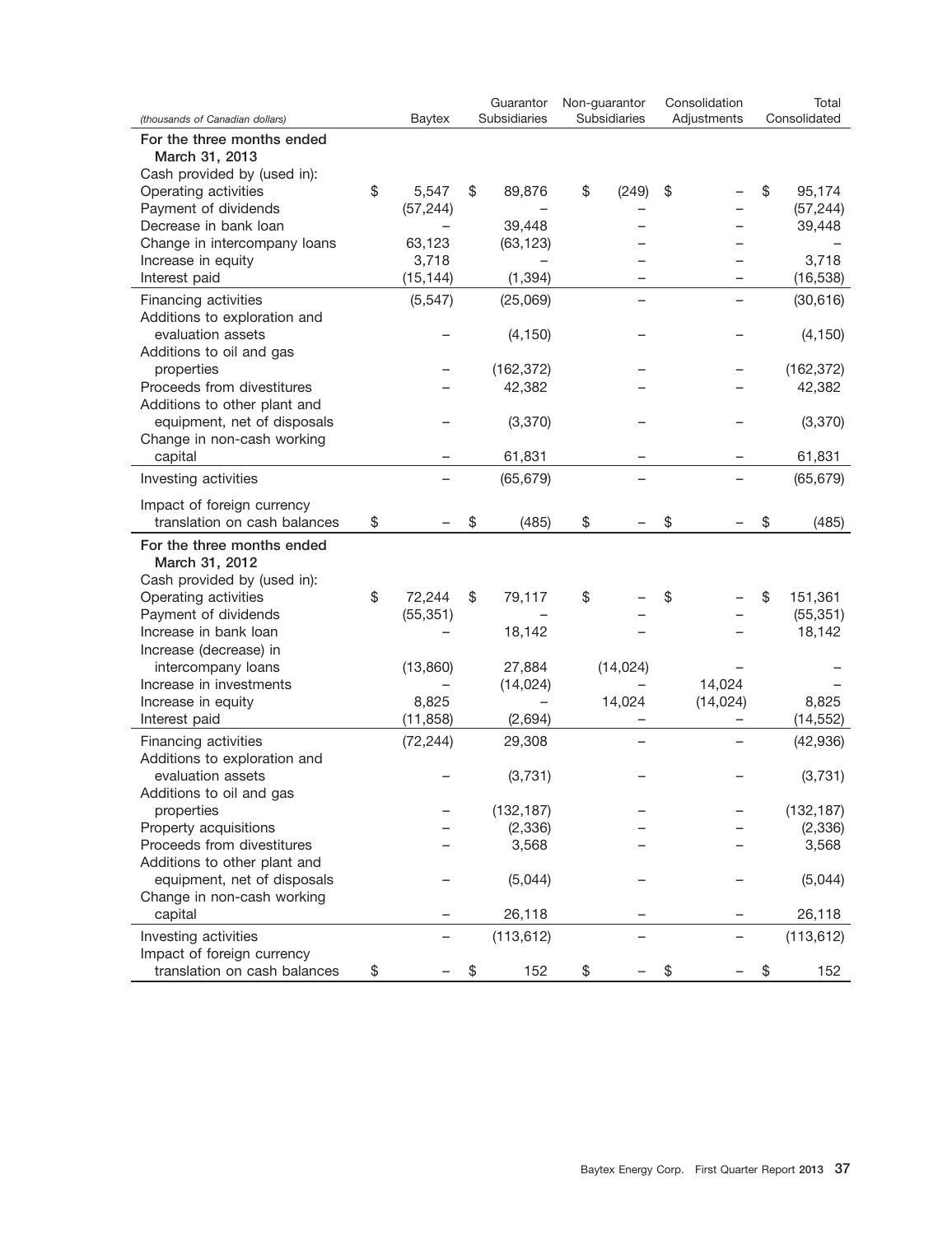### *ABBREVIATIONS*

| AECO             | the natural gas storage facility located<br>at Suffield, Alberta | <b>IFRS</b>  | International Financial Reporting<br><b>Standards</b> |
|------------------|------------------------------------------------------------------|--------------|-------------------------------------------------------|
| bbl              | barrel                                                           | <b>LIBOR</b> | London Interbank Offered Rate                         |
| bbl/d            | barrel per day                                                   | mbbl         | thousand barrels                                      |
| boe <sup>*</sup> | barrels of oil equivalent                                        | $m$ boe $*$  | thousand barrels of oil equivalent                    |
| boe/d            | barrels of oil equivalent per day                                | mcf          | thousand cubic feet                                   |
| COSO             | Committee of Sponsoring                                          | mcf/d        | thousand cubic feet per day                           |
|                  | Organizations of the Treadway                                    | mmBtu        | million British Thermal Units                         |
|                  | Commission                                                       | mmBtu/d      | million British Thermal Units per day                 |
| <b>DRIP</b>      | Dividend Reinvestment Plan                                       | mmcf         | million cubic feet                                    |
| GAAP             | generally accepted accounting                                    | mmcf/d       | million cubic feet per day                            |
|                  | principles                                                       | <b>NGL</b>   | natural gas liquids                                   |
| GJ               | gigajoule                                                        | <b>NYMEX</b> | New York Mercantile Exchange                          |
| GJ/d             | gigajoule per day                                                | <b>NYSE</b>  | New York Stock Exchange                               |
| IAS.             | International Accounting Standard                                | TSX          | Toronto Stock Exchange                                |
| IASB             | International Accounting Standards                               | WCS          | Western Canadian Select                               |
|                  | Board                                                            | WTI          | West Texas Intermediate                               |

*\* Oil equivalent amounts may be misleading, particularly if used in isolation. In accordance with NI 51-101, a boe conversion ratio for natural gas of 6 Mcf: 1 bbl has been used, which is based on an energy equivalency conversion method primarily applicable at the burner tip and does not represent a value equivalency at the wellhead.*